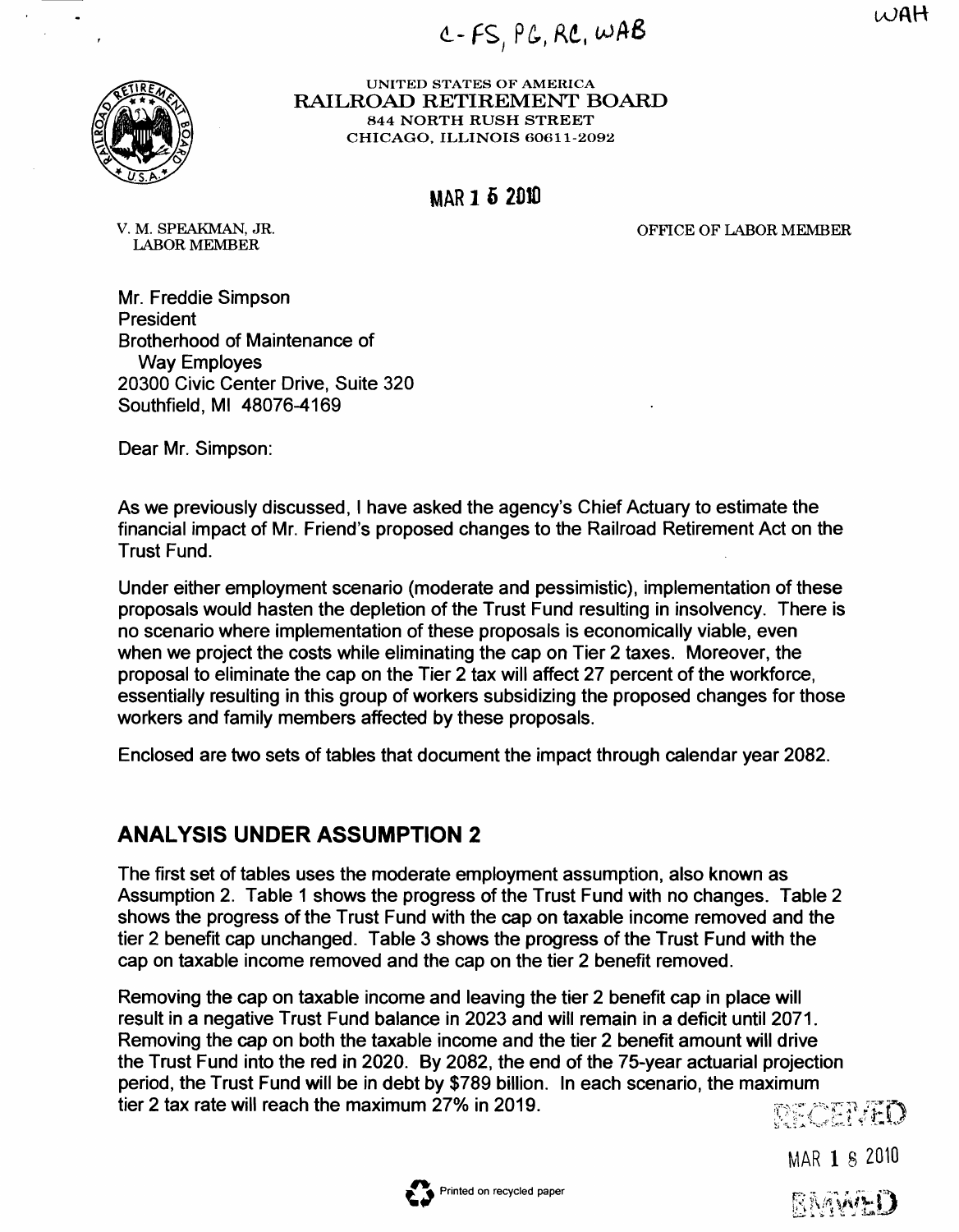## **ANALYSIS UNDER ASSUMPTION 3**

The second set of tables uses the pessimistic employment assumption, also known as Assumption 3 and reflects data in the same manner as the tables used for Assumption 2. We believe using Assumption 3 is the more realistic approach. Our experience with the 1980 tax increases demonstrated that tax increases resulted in greater unemployment which Assumption 3 reflects.

Removing the cap on taxable income and leaving the tier 2 benefit cap in place will result in a negative Trust Fund balance in 2018. By 2082, the Trust Fund will have a deficit of almost \$2.6 trillion. Removing the cap on both the taxable income and the tier 2 benefit amount will also result in a negative Trust Fund balance in 2018 but the deficit will be \$1.1 billion as compared to \$144 million if the tier 2 benefit cap remains in place. By 2082, the deficit will be nearly \$3.5 trillion. In each scenario, the maximum tier 2 tax rate will reach the maximum 27% in 2019.

It is clear that implementing these proposed changes would require significant tax increases and reduced benefits to offset the increased costs. Moreover, it is important to note that under current law the agency's Chief Actuary is required to report to Congress any Trust Fund shortfall and recommend proposed changes which could ultimately place the continued viability of the entire retirement system in jeopardy.

Given the interest in this issue expressed to us by other rail labor organizations, we intend to share this analysis with the other Rail Labor Chiefs.

Please let me know if you have any questions or need additional information.

Sincerely,

um Speakman, JE.<br>V. M. Speakman, Jr.

Labor Member

**Enclosures**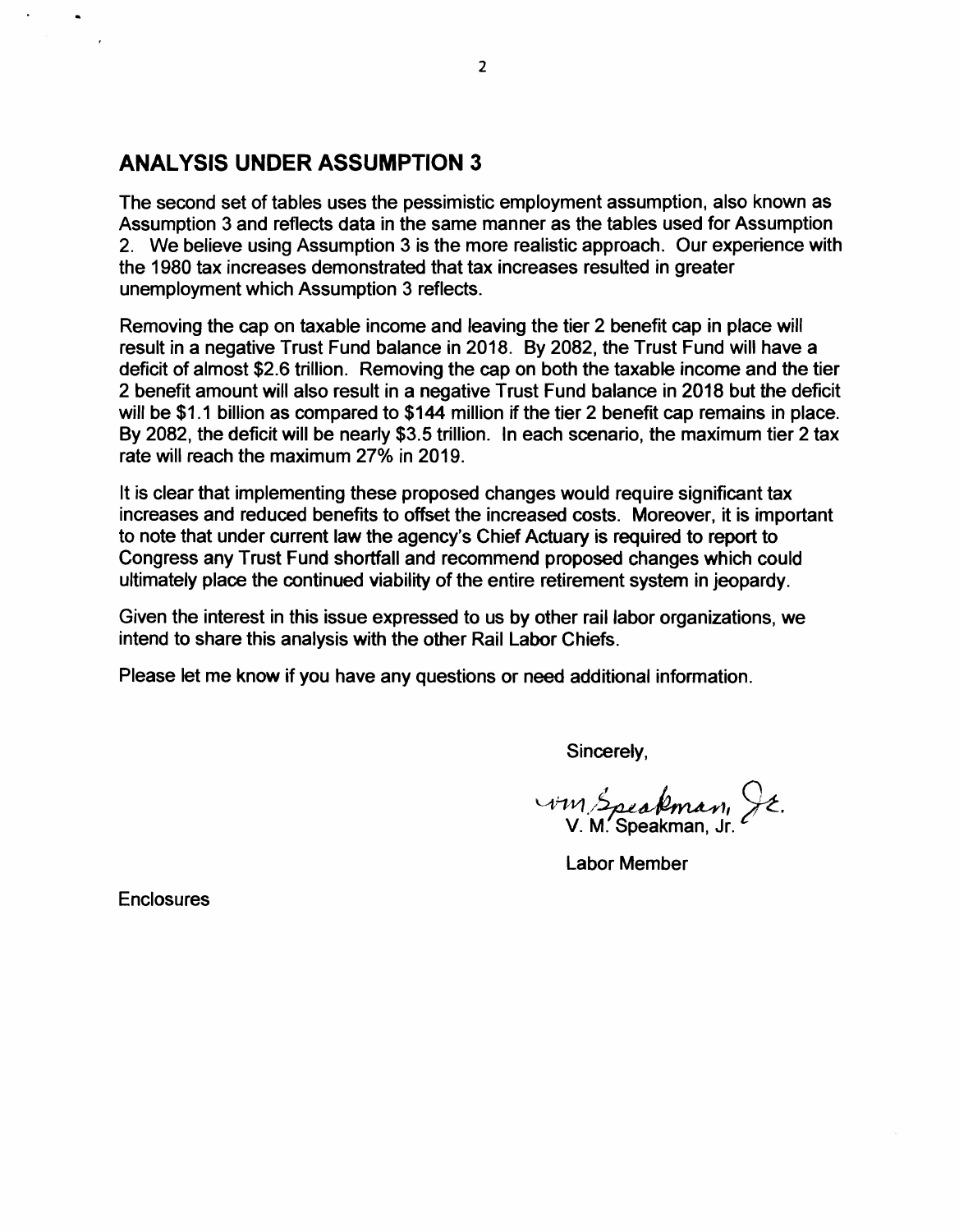Table 1. 24th Actuarial Valuation

Progress of the National Railroad Retirement Investment Trust (NRRIT), Railroad Retirement Account (RRA) and<br>Social Security Equivalent Benelit Account (SSEBA) under Employment Assumption II<br>Dollar Amounts in Millions)

 $\langle \rangle$  $\frac{1}{2}$ 

 $\sim$   $\sim$ 

|                  |                   | Average           |                   | Combined NRRIT and RRA  |                  |                       |    |                  |    |                      |    |                         |    |                  |    |                  |   |                      |                      |
|------------------|-------------------|-------------------|-------------------|-------------------------|------------------|-----------------------|----|------------------|----|----------------------|----|-------------------------|----|------------------|----|------------------|---|----------------------|----------------------|
|                  | Account           | account           | Tier <sub>2</sub> | <b>Benefits</b>         |                  |                       |    |                  |    |                      |    | <b>Benefits</b>         |    |                  |    |                  |   |                      | Combined             |
| Calendar<br>Year | benefits<br>ratio | benefits<br>ratio | tax<br>rate       | and admin-<br>istration |                  | Tax<br>income         |    | Other<br>income  |    | Balance,<br>end year |    | and admin-<br>istration |    | Tax<br>income    |    | Other<br>inc/exp |   | Balance,<br>end year | balance.<br>end year |
| 2009             | 4.74              | 6.90              | 16.0%             | s                       | 4,516            | $\mathbf{r}$<br>2,745 | -S | 1,743            | -S | 20,955               | s. | 6,293                   | -5 | 2,705            | -5 | 3,524            | s | 783                  | 21,738<br>\$.        |
| 2010             | 4.54              | 6.70              | 16.0%             |                         | 4,644            | 2,805                 |    | 1.615            |    | 20,731               |    | 6,333                   |    | 2,767            |    | 3,570            |   | 787                  | 21,518               |
| 2011             | 4.29              | 6.00              | $16.0^{\circ}$ .  |                         | 4,843<br>5.046   | 2.872<br>3,104        |    | 1.532<br>1,542   |    | 20,293<br>19,894     |    | 6,566<br>6,815          |    | 2,836<br>2,909   |    | 3,758<br>3,937   |   | 816<br>847           | 21,109<br>20,741     |
| 2012<br>2013     | 4.04<br>3.79      | 6.30<br>6.10      | 17.0%<br>17.0%    |                         | 5.238            | 3,179                 |    | 1,510            |    | 19,346               |    | 7,083                   |    | 2,984            |    | 4,132            |   | 881                  | 20,227               |
| 2014             | 3.56              | 5.80              | 18.0%             |                         | 5,429            | 3,426                 |    | 1,475            |    | 18,817               |    | 7,365                   |    | 3,064            |    | 4,337            |   | 916                  | 19,733               |
| 2015             | 3.33              | 5.50              | 18.0%             |                         | 5,615            | 3,508                 |    | 1.436            |    | 18,147               |    | 7,651                   |    | 3,147            |    | 4,539            |   | 951                  | 19,098               |
| 2016             | 3.08              | 5.00              | 18.0%             |                         | 5,776            | 3,593                 |    | 1,274            |    | 17,238               |    | 7,948                   |    | 3,235            |    | 4,722            |   | 959                  | 18,197               |
| 2017             | 2.85              | 4.60              | 18.0%             |                         | 5,912            | 3,680                 |    | 1,291            |    | 16,297               |    | 8,249                   |    | 3,327            |    | 4,988            |   | 1,026                | 17,323               |
| 2018<br>2019     | 2.63<br>2.44      | 4.10<br>3.70      | 18,0%<br>19.0%    |                         | 6,030<br>6,128   | 3,769<br>4,050        |    | 1,257<br>1,196   |    | 15,293<br>14,411     |    | 8,545<br>8,829          |    | 3,424<br>3,524   |    | 5,158<br>5.341   |   | 1,062<br>1,098       | 16,355<br>15,509     |
| 2020             | 2.26              | 3.50              | 19.0%             |                         | 6,207            | 4,147                 |    | 1,138            |    | 13,490               |    | 9,097                   |    | 3,617            |    | 5,513            |   | 1,131                | 14,621               |
| 2021             | 2.09              | 3.30              | 20.0%             |                         | 6,268            | 4,448                 |    | 963              |    | 12,633               |    | 9,345                   |    | 3,712            |    | 5,663            |   | 1,162                | 13,795               |
| 2022             | 1.96              | 3.10              | 20.0%             |                         | 6,316            | 4,556                 |    | 1,031            |    | 11,904               |    | 9,575                   |    | 3,811            |    | 5,793            |   | 1,190                | 13,094               |
| 2023             | 1.92              | 2.80              | 23.0%             |                         | 6,361            | 5,300                 |    | 1,011            |    | 11,855               |    | 9,789                   |    | 3,911            |    | 5,905            |   | 1,217                | 13,072               |
| 2024             | 1.90              | 2.70              | 23.0%             |                         | 6.413            | 5,427                 |    | 1,016            |    | 11,885               |    | 9,992                   |    | 4.012            |    | 6,005            |   | 1,242                | 13,127               |
| 2025<br>2026     | 1.90<br>2.01      | 2.50<br>2.40      | 23.0%<br>27.0%    |                         | 6,470<br>6,528   | 5,554<br>6.594        |    | 1,025<br>984     |    | 11,995<br>13,044     |    | 10,191<br>10,391        |    | 4,111<br>4,212   |    | 6,104<br>6,204   |   | 1,266<br>1,291       | 13,261<br>14,335     |
| 2027             | 2.19              | 2.20              | 27.0%             |                         | 6,595            | 6,746                 |    | 1,162            |    | 14,358               |    | 10,596                  |    | 4,314            |    | 6,307            |   | 1,316                | 15,674               |
| 2028             | 2.38              | 2.20              | 27.0%             |                         | 6,680            | 6,900                 |    | 1,267            |    | 15,845               |    | 10,808                  |    | 4.415            |    | 6,419            |   | 1,342                | 17,187               |
| 2029             | 2.59              | 2.20              | 27.0%             |                         | 6,778            | 7,055                 |    | 1,384            |    | 17,505               |    | 11,027                  |    | 4,517            |    | 6,538            |   | 1,370                | 18,875               |
| 2030             | 2.81              | 2.20              | 27.0%             |                         | 6,884            | 7,215                 |    | 1,514            |    | 19,350               |    | 11,253                  |    | 4,621            |    | 6,660            |   | 1,397                | 20,747               |
| 2031             | 3.05              | 2.20              | 27.0%             |                         | 6,995            | 7,381                 |    | 1,600            |    | 21,337               |    | 11,491                  |    | 4,728            |    | 6,791            |   | 1,427                | 22,764               |
| 2032<br>2033     | 3.31<br>3.49      | 2.30<br>2.50      | 27.0%<br>23.0%    |                         | 7,101<br>7,1%    | 7,550<br>6,654        |    | 1,812<br>1,944   |    | 23,597<br>24,999     |    | 11,746<br>12,025        |    | 4,839<br>4,955   |    | 6,939<br>7,105   |   | 1,458<br>1,493       | 25,055<br>26,492     |
| 2034             | 3.65              | 2.60              | 23.0%             |                         | 7.302            | 6,812                 |    | 2.055            |    | 26,565               |    | 12,312                  |    | 5,075            |    | 7,273            |   | 1,528                | 28,093               |
| 2035             | 3.82              | 2.80              | 23.0%             |                         | 7,435            | 6,975                 |    | 2,130            |    | 28,283               |    | 12,596                  |    | 5,198            |    | 7,433            |   | 1.564                | 29,847               |
| 2036             | 3.90              | 3.00              | 20.0%             |                         | 7,555            | 6,284                 |    | 2,253            |    | 29,265               |    | 12,890                  |    | 5,331            |    | 7,596            |   | 1,600                | 30,865               |
| 2037             | 3.99              | 3.20              | 20.0%             |                         | 7,667            | 6,447                 |    | 2,360            |    | 30,405               |    | 13,198                  |    | 5,472            |    | 7,764            |   | 1,638                | 32,043               |
| 2038             | 4.08              | 3.30              | 20.0%             |                         | 7,806            | 6,615                 |    | 2,451            |    | 31,666               |    | 13,518                  |    | 5.618            |    | 7,940            |   | 1,678                | 33,344               |
| 2039             | 4.15              | 3.50              | 19.0%             |                         | 7,945            | 6,480                 |    | 2,539            |    | 32,739               |    | 13,859                  |    | 5,770            |    | 8,131            |   | 1,720                | 34,459               |
| 2040             | 4.23              | 3.70              | 19.0%             |                         | 8,074<br>8,251   | 6,661                 |    | 2,626<br>2,716   |    | 33,952<br>35,268     |    | 14,215<br>14,571        |    | 5,935<br>6,105   |    | 8,324<br>8,510   |   | 1,765<br>1,809       | 35,717<br>37,077     |
| 2041<br>2042     | 4.30<br>4.36      | 3.80<br>3.90      | 19.0%<br>19.0%    |                         | 8,483            | 6,851<br>7,048        |    | 2,829            |    | 36,662               |    | 14,922                  |    | 6,276            |    | 8,690            |   | 1,852                | 38,514               |
| 2043             | 4.39              | 4.00              | 18.0%             |                         | 8,678            | 6,906                 |    | 2,921            |    | 37,812               |    | 15.326                  |    | 6,462            |    | 8,914            |   | 1,902                | 39,714               |
| 2044             | 4.46              | 4.10              | 18.0%             |                         | 3,836            | 7.115                 |    | 3,012            |    | 39,103               |    | 15,777                  |    | 6,662            |    | 9,171            |   | 1,958                | 41,061               |
| 2045             | 4.54              | 4,20              | 18.0%             |                         | 8,997            | 7,339                 |    | 3,121            |    | 40,566               |    | 16.221                  |    | 6,876            |    | 9,400            |   | 2,014                | 42,580               |
| 2046             | 4.61              | 4.30              | 18.0%             |                         | 9,212            | 7,575                 |    | 3,239            |    | 42,167               |    | 16.660                  |    | 7,097            |    | 9,618            |   | 2,068                | 44,235               |
| 2047             | 4.66              | 4.40              | 18.0%             |                         | 9,484            | 7,821                 |    | 3,369            |    | 43,873               |    | 17,096                  |    | 7,324            |    | 9,826            |   | 2,122                | 45,995               |
| 2048<br>2049     | 4.73<br>4.84      | 4.40<br>4.50      | 18.0%<br>18.0%    |                         | 9,717<br>9,922   | 8,080<br>8,351        |    | 3,500<br>3,647   |    | 45,736<br>47,812     |    | 17,586<br>18,120        |    | 7,567<br>7,825   |    | 10,080<br>10,361 |   | 2,183<br>2,249       | 47,919<br>50,061     |
| 2050             | 4.96              | 4.60              | 18.0%             |                         | 10,143           | 8,638                 |    | 3,816            |    | 50,123               |    | 18,644                  |    | 8,097            |    | 10,612           |   | 2,314                | 52,437               |
| 2051             | 5.09              | 4.60              | 18.0%             |                         | 10,383           | 8,940                 |    | 4,002            |    | 52,682               |    | 19,175                  |    | 8,382            |    | 10,859           |   | 2,380                | 55,062               |
| 2052             | 5.23              | 4.70              | 18.0%             |                         | 10,638           | 9,258                 |    | 4,205            |    | 55,507               |    | 19,717                  |    | 8,681            |    | 11,104           |   | 2,447                | 57,954               |
| 2053             | 5.39              | 4.80              | 18.0%             |                         | 10,892           | 9,591                 |    | 4,429            |    | 58.635               |    | 20,278                  |    | 8,996            |    | 11,352           |   | 2,517                | 61,152               |
| 2054             | 5.58              | 4.90              | 18.0%             |                         | 11,144           | 9,942                 |    | 4,676            |    | 62,109               |    | 20,855                  |    | 9,328            |    | 11,599           |   | 2,589                | 64,698               |
| 2055<br>2056     | 5.79<br>6.02      | 5.00<br>5.10      | 18.0%<br>18.0%    |                         | 11,400<br>11.661 | 10,310<br>10,698      |    | 4,952<br>5,256   |    | 65,972<br>70,266     |    | 21,442<br>22,042        |    | 9,677<br>10,044  |    | 11,838<br>12,073 |   | 2,662<br>2,736       | 68,634<br>73,002     |
| 2057             | 6.28              | 5.30              | 18.0%             |                         | 11.928           | 11,106                |    | 5,594            |    | 75,038               |    | 22,656                  |    | 10,431           |    | 12,302           |   | 2,812                | 77,850               |
| 2058             | 6.56              | 5.40              | 18.0%             |                         | 12,203           | 11,534                |    | 5,969            |    | 80,338               |    | 23,280                  |    | 10,835           |    | 12,522           |   | 2,890                | 83,228               |
| 2059             | 6.88              | 5.60              | 18.0%             |                         | 12,487           | 11.980                |    | 6,384            |    | 86,216               |    | 23,917                  |    | 11,258           |    | 12,738           |   | 2,969                | 89,185               |
| 2060             | 7.22              | 5.80              | 18.0%             |                         | 12,731           | 12,445                |    | 6,843            |    | 92,723               |    | 24,567                  |    | 11,697           |    | 12,951           |   | 3,050                | 95,773               |
| 2061             | 7.55              | 6,10              | 17.0%             |                         | 13,089           | 12.260                |    | 7.322            |    | 99,217               |    | 25,233                  |    | 12,154           |    | 13,161           |   | 3,132                | 102,349              |
| 2062<br>2063     | 7.90<br>8.23      | 6.30<br>6.60      | 17.0%<br>$16.0\%$ |                         | 13,409<br>13,745 | 12,736<br>12,508      |    | 7,827<br>8,352   |    | 106,371              |    | 25,916<br>26,618        |    | 12,630           |    | 13,371           |   | 3,217                | 109,588              |
| 2064             | 8.57              | 6.90              | 16.0%             |                         | 14,095           | 12,995                |    | 8,902            |    | 113,486<br>121,288   |    | 27,343                  |    | 13,123<br>13,637 |    | 13.582<br>13,797 |   | 3,304<br>3,394       | 116,790<br>124,682   |
| 2065             | 8.89              | 7.20              | 15.0%             |                         | 14,464           | 12,718                |    | 9,472            |    | 129.015              |    | 28,094                  |    | 14,170           |    | 14,017           |   | 3,487                | 132,502              |
| 2066             | 9.18              | 7.50              | 14.0%             |                         | 14,852           | 12,400                |    | 10,035           |    | 136,598              |    | 28,871                  |    | 14,725           |    | 14,243           |   | 3,584                | 140,182              |
| 2067             | 9.47              | 7.80              | 14.0%             |                         | 15,261           | 12,882                |    | 10.619           |    | 144,837              |    | 29,678                  |    | 15,301           |    | 14,477           |   | 3,684                | 148,521              |
| 2068             | 9.63              | 8.10              | 12.0%             |                         | 15,694           | 11,624                |    | 11.181           |    | 151,948              |    | 30,519                  |    | 15,900           |    | 14,723           |   | 3,788                | 155,736              |
| 2069             | 9.88              | 8.40              | 12.0%             |                         | 16,144           | 12,076                |    | 11.726           |    | 159,606              |    | 31,397                  |    | 16,523           |    | 14,982           |   | 3,897                | 163,503              |
| 2070<br>2071     | 10.00<br>10.01    | 8.70<br>9.00      | 10.0%<br>8.2%     |                         | 16.620<br>17.119 | 10,643<br>9,275       |    | 12.237<br>12,644 |    | 165,866              |    | 32,316                  |    | 17,172           |    | 15,258           |   | 4,011                | 169,877              |
| 2072             | 10.00             | 9.20              | $8.2\%$           |                         | 17,642           | 9,635                 |    | 13,011           |    | 170,666<br>175,670   |    | 33,278<br>34,285        |    | 17,846<br>18,547 |    | 15,551<br>15,862 |   | 4,131<br>4,256       | 174,797<br>179,926   |
| 2073             | 9.98              | 9.40              | 8.2%              |                         | 18.195           | 10,009                |    | 13,393           |    | 180,877              |    | 35,342                  |    | 19,277           |    | 16,196           |   | 4,387                | 185,264              |
| 2074             | 9,96              | 9.60              | 8.2%              |                         | 18,781           | 10,400                |    | 13,791           |    | 186,286              |    | 36.452                  |    | 20,036           |    | 16,554           |   | 4,525                | 190,811              |
| 2075             | 9,93              | 9.80              | 8.2%              |                         | 19,401           | 10,807                |    | 14,203           |    | 191,895              |    | 37,620                  |    | 20,825           |    | 16,939           |   | 4,670                | 196,565              |
| 2076             | 9.90              | 9,90              | 8.2%              |                         | 20,054           | 11,230                |    | 14,630           |    | 197,702              |    | 38,849                  |    | 21,647           |    | 17,354           |   | 4,822                | 202,524              |
| 2077<br>2078     | 9,87<br>9,83      | 9.90<br>10.00     | 8.2%<br>8.2%      |                         | 20,739<br>21,459 | 11,672                |    | 15,073           |    | 203,707              |    | 40,142                  |    | 22,503           |    | 17,800           |   | 4,983                | 208,690              |
| 2079             | 9.78              | 10.00             | $8.2\%$           |                         | 22.222           | 12,131<br>12,610      |    | 15,531<br>16,003 |    | 209,910<br>216,301   |    | 41,502<br>42,930        |    | 23,394<br>24,320 |    | 18,277<br>18,787 |   | 5,152<br>5,329       | 215,062<br>221,630   |
| 2080             | 9.73              | 10.00             | 8.2%              |                         | 23,028           | 13,109                |    | 16,490           |    | 222,871              |    | 44,429                  |    | 25,284           |    | 19,331           |   | 5,515                | 228,386              |
| 2081             | 9.67              | 9.90              | 8.2%              |                         | 23,870           | 13,628                |    | 16,990           |    | 229,620              |    | 46,007                  |    | 26,288           |    | 19,916           |   | 5,711                | 235,331              |
| 2082             | 9.61              | 9.90              | $3.2\%$           |                         | 24,747           | 14,168                |    | 17,504           |    | 236,545              |    | 47,668                  |    | 27,332           |    | 20,541           |   | 5,917                | 242,462              |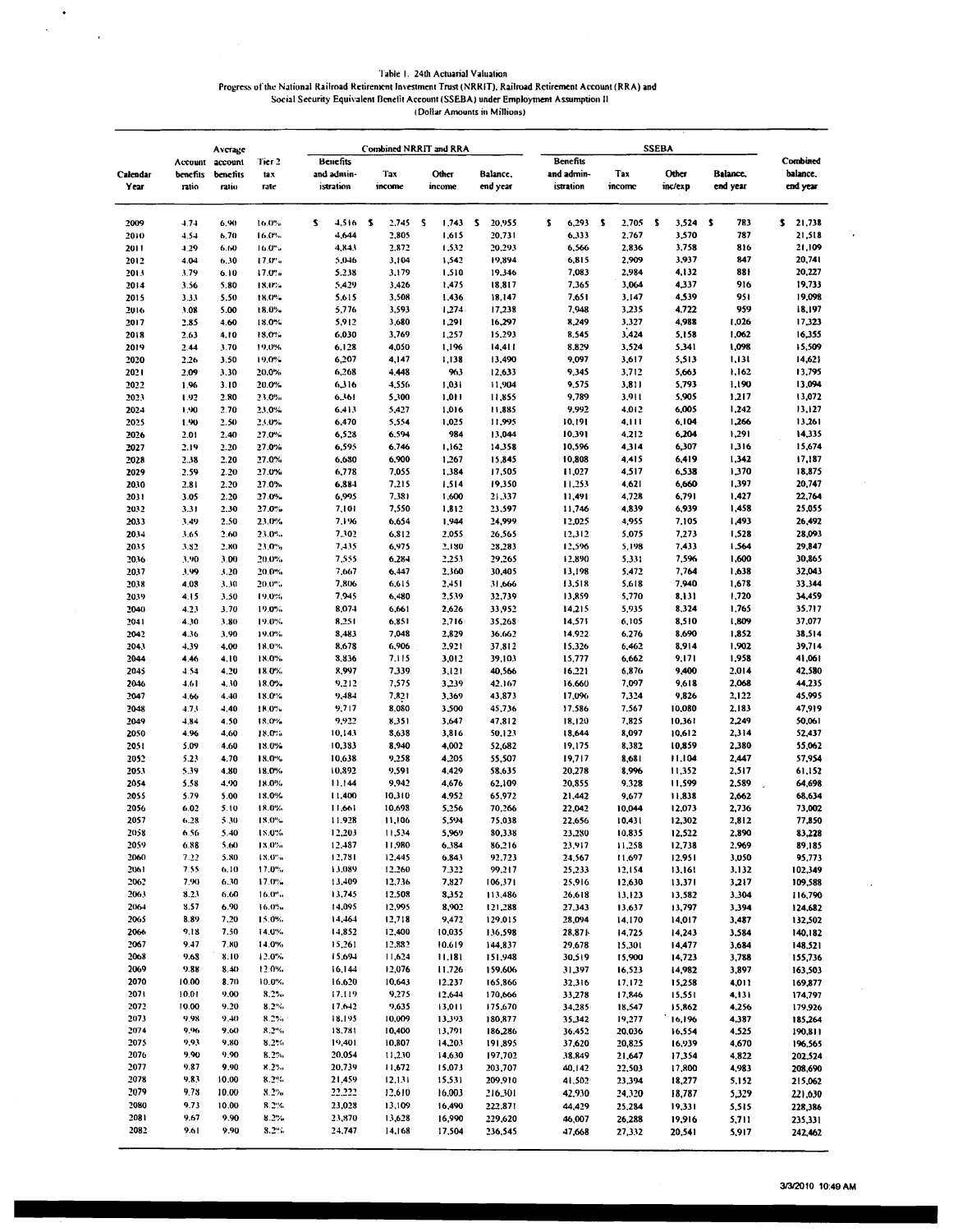$\mathcal{A}^{\mathcal{A}}$ 

# Table 2. Financial Effect of Proposed Changes with Limited Tier 2 Benefits<br>Progress of the National Railroad Retirement Investment Trust (NRRIT), Railroad Retirement Account (RRA) and<br>Social Security Equivalent Benefit Acc

|                         |                    | Average            |                           | Combined NRRIT and RRA |                         |   |                  |   |                     |   |                        |    |                         |   |                  |   |                  |   |                                                      |                        |
|-------------------------|--------------------|--------------------|---------------------------|------------------------|-------------------------|---|------------------|---|---------------------|---|------------------------|----|-------------------------|---|------------------|---|------------------|---|------------------------------------------------------|------------------------|
|                         | Account            | account            | Tier <sub>2</sub>         |                        | <b>Benefits</b>         |   |                  |   |                     |   |                        |    | <b>Benefits</b>         |   |                  |   |                  |   |                                                      | Combined               |
| <b>Calendar</b><br>Year | benefits<br>ratio  | beactits<br>ratio  | tax<br>rate               |                        | and admin-<br>istration |   | Tax<br>income    |   | Other<br>mcome      |   | Balance.<br>end year   |    | and admin-<br>istration |   | Tax<br>income    |   | Other<br>inc/exp |   | Balance,<br>end year                                 | balance,<br>end year   |
|                         |                    |                    |                           | s                      | 4,516                   | s | 2,745            | s | 1,743               | s | 20,955                 | z. | 6.293                   | s | 2,705            | 5 | 3,524            | s | 783                                                  | s<br>21,738            |
| 2009<br>2010            | 4.74<br>3.89       | 6.90<br>6.70       | 16.0%<br>16.0%            |                        | 5,557                   |   | 3,248            |   | 1,596               |   | 20,242                 |    | 6,334                   |   | 2,755            |   | 3,584            |   | 788                                                  | 21,030                 |
| 2011                    | 3.11               | 6.50               | 16.0%                     |                        | 6,385                   |   | 3,295            |   | 1,454               |   | 18,606                 |    | 6,538                   |   | 2,758            |   | 3,805            |   | 813                                                  | 19,419                 |
| 2012                    | 2.54               | 6.10               | 17.0%                     |                        | 6,946                   |   | 3,561            |   | 1,362               |   | 16,583                 |    | 6,747                   |   | 2,812            |   | 3,961            |   | 839                                                  | 17,422                 |
| 2013                    | 2.09               | 5.70               | 18.0%                     |                        | 7,309                   |   | 3,849            |   | 1,209               |   | 14.331                 |    | 6,975                   |   | 2,892            |   | 4,111            |   | 867                                                  | 15,198                 |
| 2014                    | 1.70               | 5.30               | 18.0%<br>18.0%            |                        | 7.512<br>7,607          |   | 3,959<br>4,069   |   | 1,037<br>852        |   | 11,815<br>9,129        |    | 7,239<br>7,520          |   | 2,986<br>3.087   |   | 4,286<br>4,468   |   | 900<br>935                                           | 12,715<br>10,064       |
| 2015<br>2016            | 1.32<br>0.94       | 4.80<br>4.20       | 18.0%                     |                        | 7.627                   |   | 4,178            |   | 547                 |   | 6,227                  |    | 7,820                   |   | 3,193            |   | 4,633            |   | 941                                                  | 7,168                  |
| 2017                    | 0.59               | 3.50               | 19.0%                     |                        | 7,602                   |   | 4,494            |   | 425                 |   | 3,544                  |    | 8,125                   |   | 3,300            |   | 4,894            |   | 1,010                                                | 4,554                  |
| 2018                    | 0.33               | 2.80               | 23.0%                     |                        | 7,565                   |   | 5,465            |   | 304                 |   | 1,749                  |    | 8,424                   |   | 3,408            |   | 5,053            |   | 1,047                                                | 2,796                  |
| 2019                    | 0.19               | 2.20               | 27.0%                     |                        | 7.538                   |   | 6,482            |   | 219                 |   | 912                    |    | 8,712                   |   | 3,515            |   | 5,232            |   | 1,083                                                | 1,995<br>1,304         |
| 2020<br>2021            | 0.10<br>0.07       | 1.70               | 27.0%<br>27.0%            |                        | 7,535<br>7,552          |   | 6,641<br>6,802   |   | 171<br>562          |   | 188                    |    | 8,980<br>9,227          |   | 3,610<br>3,705   |   | 5,403<br>4,996   |   | 1,116<br>591                                         | 591                    |
| 2022                    | 0.06               | 1.30<br>1.00       | 27.0%                     |                        | 7,593                   |   | 6,967            |   | 626                 |   |                        |    | 9,455                   |   | 3,800            |   | 5,142            |   | 78                                                   | 78                     |
| 2023                    | 0.01               | 0.80               | 27.0%                     |                        | 7,667                   |   | 7,134            |   | 160                 |   | (373)                  |    | 9,666                   |   | 3,895            |   | 5,693            |   |                                                      | (373)                  |
| 2024                    | $-0.04$            | 0.60               | 27.0%                     |                        | 7,775                   |   | 7,302            |   | 52                  |   | (794)                  |    | 9,867                   |   | 3,988            |   | 5,878            |   | $\blacksquare$                                       | (794)                  |
| 2025                    | -0.09              | 0.40               | 27.0%                     |                        | 7,904                   |   | 7,471            |   | 24                  |   | (1,203)                |    | 10,063                  |   | 4,082            |   | 5,982            |   | $\ddot{\phantom{0}}$                                 | (1, 203)               |
| 2026                    | $-0.15$            | 0.30               | 27.0%<br>$27.0^{\circ}$ . |                        | 8,045<br>8,205          |   | 7,647<br>7,826   |   | (96)<br>(37)        |   | (1,697)<br>(2,113)     |    | 10,261<br>10,460        |   | 4,178<br>4.275   |   | 6,083<br>6.185   |   | ÷,                                                   | (1,697)<br>(2, 113)    |
| 2027<br>2028            | $-0.20$<br>$-0.24$ | 0,20<br>0.10       | 27.0%                     |                        | 8,394                   |   | 8.007            |   | (67)                |   | (2.567)                |    | 10,664                  |   | 4,373            |   | 6,291            |   | $\overline{a}$                                       | (2, 567)               |
| 2029                    | $-0.30$            | $-0.10$            | 27.0%                     |                        | 8,611                   |   | 8,190            |   | (100)               |   | (3.088)                |    | 10,875                  |   | 4,470            |   | 6,405            |   | $\overline{a}$                                       | (3,088)                |
| 2030                    | -0.35              | $-0.10$            | 27.0%                     |                        | 8,833                   |   | 8.379            |   | (138)               |   | (3,681)                |    | 11,097                  |   | 4,571            |   | 6,526            |   | i.                                                   | (3,681)                |
| 2031                    | $-0.42$            | $-0.20$            | 27.0%                     |                        | 9,047                   |   | 8,574            |   | (239)               |   | (4.392)                |    | 11,336                  |   | 4,677            |   | 6,659            |   |                                                      | (4, 392)               |
| 2032                    | $-0.48$            | $-0.20$            | 27.0%                     |                        | 9,241                   |   | 8,779            |   | (231)               |   | (5,086)                |    | 11,595                  |   | 4,789<br>4,908   |   | 6,807<br>6,972   |   | $\overline{a}$                                       | (5,086)<br>(5,792)     |
| 2033<br>2034            | -0.55<br>$-0.61$   | $-0.30$<br>$-0.30$ | 27.0%<br>27.0%            |                        | 9,421<br>9,638          |   | 8,994<br>9,215   |   | (279)<br>(329)      |   | (5,792)<br>(6, 544)    |    | 11,880<br>12.174        |   | 5,029            |   | 7,145            |   |                                                      | (6, 544)               |
| 2035                    | $-0.68$            | $-0.40$            | 27.0%                     |                        | 9,915                   |   | 9,437            |   | (385)               |   | (7, 407)               |    | 12,465                  |   | 5,148            |   | 7,317            |   | Ĭ.                                                   | (7, 407)               |
| 2036                    | -0.76              | $-0.40$            | 27.0%                     |                        | 10,202                  |   | 9,671            |   | (476)               |   | (8, 413)               |    | 12,764                  |   | 5,274            |   | 7,489            |   | ٠                                                    | (8, 413)               |
| 2037                    | $-0.84$            | $-0.50$            | 27.0%                     |                        | 10,491                  |   | 9,926            |   | (522)               |   | (9,500)                |    | 13,067                  |   | 5,411            |   | 7.655            |   | ٠                                                    | (9,500)                |
| 2038                    | $-0.92$            | $-0.60$            | 27.0%                     |                        | 10,776                  |   | 10,196           |   | (601)               |   | (10,682)               |    | 13,393                  |   | 5.557            |   | 7,835            |   | ٠                                                    | (10,682)               |
| 2039                    | $-1.01$            | $-0.60$<br>$-0.70$ | 27.0%<br>27.0%            |                        | 11,062<br>11,378        |   | 10,480<br>10,775 |   | (686)<br>(779)      |   | (11,950)<br>(13, 331)  |    | 13,749<br>14,112        |   | 5,712<br>5,872   |   | 8.036<br>8,240   |   | ä,                                                   | (11,950)<br>(13,331)   |
| 2040<br>2041            | $-1.10$<br>$-1.19$ | $-0.80$            | 27.0%                     |                        | 11.720                  |   | 11,085           |   | (889)               |   | (14, 855)              |    | 14,481                  |   | 6,039            |   | 8,442            |   | $\overline{a}$                                       | (14, 855)              |
| 2042                    | $-1.29$            | $-0.90$            | 27.0 <sup>w</sup>         |                        | 12.101                  |   | 11,410           |   | (993)               |   | (16, 539)              |    | 14,844                  |   | 6,212            |   | 8,631            |   |                                                      | (16, 539)              |
| 2043                    | $-1.40$            | $-0.90$            | 27.0%                     |                        | 12.463                  |   | 11,753           |   | (1, 116)            |   | (18,364)               |    | 15,245                  |   | 6,397            |   | 8,848            |   | Ĭ.                                                   | (18,364)               |
| 2044                    | $-1.51$            | $-1.00$            | 27.0%                     |                        | 12,793                  |   | 12,116           |   | (1,247)             |   | (20, 288)              |    | 15,690                  |   | 6,596            |   | 9,094            |   | $\overline{a}$                                       | (20, 288)              |
| 2045                    | $-1.62$            | $-1.10$            | 27.0%                     |                        | 13,108                  |   | 12,500<br>12,906 |   | (1,384)             |   | (22, 279)              |    | 16,147                  |   | 6,807            |   | 9,339<br>9,581.  |   | $\ddot{\phantom{1}}$<br>٠                            | (22, 279)              |
| 2046<br>2047            | $-1.74$<br>-1.84   | $-1.20$<br>$-1.30$ | 27.0%<br>27.0%            |                        | 13,408<br>13,716        |   | 13,337           |   | (1, 526)<br>(1,666) |   | (24, 307)<br>(26, 352) |    | 16,612<br>17,073        |   | .7,031<br>7,267  |   | 9,806            |   | ٠                                                    | (24, 307)<br>(26,352)  |
| 2048                    | -1.95              | $-1.40$            | 27.0%                     |                        | 13,989                  |   | 13,788           |   | (1, 807)            |   | (28,361)               |    | 17,582                  |   | 7,518            |   | 10.064           |   |                                                      | (28,361)               |
| 2049                    | $-2.05$            | $-1.50$            | 27.0%                     |                        | 14,236                  |   | 14,260           |   | (1, 943)            |   | (30, 280)              |    | 18,135                  |   | 7,782            |   | 10,353           |   | ٠                                                    | (30, 280)              |
| 2050                    | $-2.14$            | $-1.60$            | 27.0%                     |                        | 14.483                  |   | 14.755           |   | (2,072)             |   | (32.080)               |    | 18,699                  |   | 8,059            |   | 10,640           |   | $\ddot{\phantom{0}}$                                 | (32,080)               |
| 2051                    | $-2.22$            | $-1.70$            | 27,0%                     |                        | 14,735                  |   | 15,274           |   | (2,190)             |   | (33,731)               |    | 19,279                  |   | 8.349            |   | 10,929           |   |                                                      | (33,731)               |
| 2052<br>2053            | $-2.28$<br>$-2.32$ | $-1.80$<br>$-1.90$ | $27.0$ $%$<br>27.0%       |                        | 15,012<br>15,304        |   | 15,820<br>16,394 |   | (2, 297)<br>(2,392) |   | (35.220)<br>(36, 523)  |    | 19,863<br>20.458        |   | 8,653<br>8,972   |   | 11,210<br>11,486 |   | ٠<br>$\cdot$                                         | (35, 220)<br>(36, 523) |
| 2054                    | -2.35              | $-2.00$            | 27.0%                     |                        | 15,617                  |   | 16,995           |   | (2,471)             |   | (37, 615)              |    | 21,064                  |   | 9,305            |   | 11,759           |   | $\ddot{\phantom{0}}$                                 | (37, 615)              |
| 2055                    | -2.35              | $-2.10$            | 27.0%                     |                        | 15,953                  |   | 17,627           |   | (2, 535)            |   | (38, 477)              |    | 21.677                  |   | 9,654            |   | 12,023           |   | $\overline{a}$                                       | (38, 477)              |
| 2056                    | $-2.34$            | $-2.20$            | 27.0%                     |                        | 16,314                  |   | 18,291           |   | (2, 581)            |   | (39,082)               |    | 22,299                  |   | 10,019           |   | 12,280           |   | $\blacksquare$                                       | (39,082)               |
| 2057                    | -2.31              | $-2.20$            | 27.0%                     |                        | 16,702                  |   | 18,989           |   | (2,608)             |   | (39, 403)              |    | 22,930                  |   | 10,402           |   | 12,528           |   |                                                      | (39, 403)              |
| 2058<br>2059            | $-2.26$<br>$-2.18$ | $-2.30$<br>$-2.30$ | 27.0%<br>27.0%            |                        | 17,115<br>17.555        |   | 19,721<br>20,486 |   | (2.613)<br>(2, 593) |   | (39, 409)<br>(39,071)  |    | 23,571<br>24,225        |   | 10,803<br>11,221 |   | 12,767<br>13,003 |   |                                                      | (39,409)<br>(39,071)   |
| 2060                    | $-2.09$            | $-2.30$            | 27.0%                     |                        | 18,024                  |   | 21,283           |   | (2.548)             |   | (38, 360)              |    | 24,892                  |   | 11,656           |   | 13,236           |   | $\overline{\phantom{a}}$<br>$\overline{\phantom{a}}$ | (38,360)               |
| 2061                    | -1.98              | $-2.30$            | 27.0%                     |                        | 18.525                  |   | 22,112           |   | (2, 474)            |   | (37.247)               |    | 25,573                  |   | 12,107           |   | 13,466           |   | ÷                                                    | (37,247)               |
| 2062                    | $-1.85$            | $-2.30$            | 27.0%                     |                        | 19,054                  |   | 22.975           |   | (2,370)             |   | (35,695)               |    | 26,271                  |   | 12,576           |   | 13.696           |   | $\overline{\phantom{a}}$                             | (35,695)               |
| 2063                    | $-1.69$            | $-2.30$            | 27.0%                     |                        | 19,607                  |   | 23,874           |   | (2, 232)            |   | (33,661)               |    | 26,991                  |   | 13,063           |   | 13,927           |   | $\cdot$                                              | (33,661)               |
| 2064                    | -1.52              | $-2.20$            | 27.0%                     |                        | 20,182                  |   | 24,809           |   | (2,058)             |   | (31,092)               |    | 27,736                  |   | 13.571           |   | 14,165           |   | ÷                                                    | (31,092)               |
| 2065<br>2066            | $-1.33$<br>$-1.12$ | $-2.10$<br>$-2.00$ | 27.0%<br>27.0%            |                        | 20,787<br>21.426        |   | 25,783<br>26,795 |   | (1.842)<br>(1.582)  |   | (27.938)<br>(24, 152)  |    | 28,509<br>29,308        |   | 14,099<br>14,647 |   | 14,410<br>14,66  |   | $\ddot{\phantom{0}}$<br>$\overline{\phantom{a}}$     | (27, 938)<br>(24, 152) |
| 2067                    | $-0.88$            | $-1.90$            | 27.0%                     |                        | 22,101                  |   | 27,848           |   | (1, 275)            |   | (19,680)               |    | 30,135                  |   | 15,217           |   | 14,918           |   | $\cdot$                                              | (19,680)               |
| 2063                    | $-0.63$            | $-1.70$            | 27.0%                     |                        | 22,808                  |   | 28,943           |   | (915)               |   | (14, 459)              |    | 30,994                  |   | 15,810           |   | 15,184           |   | $\hat{\phantom{a}}$                                  | (14, 459)              |
| 2069                    | $-0.36$            | $-1.60$            | 27.0%                     |                        | 23,544                  |   | 30,084           |   | (498)               |   | (8, 417)               |    | 31,891                  |   | 16,428           |   | 15,463           |   | $\bullet$                                            | (8, 417)               |
| 2070                    | $-0.07$            | $-1.40$            | 27.0%                     |                        | 24,309                  |   | 31,272           |   | (18)                |   | (1, 472)               |    | 32,829                  |   | 17,071           |   | 15,758           |   | $\overline{\phantom{a}}$                             | (1, 472)               |
| 2071<br>2072            | 0.23<br>0.55       | $-1.20$<br>$-1.00$ | 27.0%<br>27.0%            |                        | 25,109<br>25.963        |   | 32,509<br>33,796 |   | 191<br>778          |   | 6,119                  |    | 33,807                  |   | 17,740           |   | 16,406           |   | 340                                                  | 6,459<br>15,445        |
| 2073                    | 0.89               | $-0.70$            | 27.0%                     |                        | 26,862                  |   | 35,136           |   | 1,442               |   | 14,730<br>24,446       |    | 34,826<br>35,890        |   | 18,437<br>19,162 |   | 16,764<br>17,142 |   | 715<br>1,129                                         | 25,575                 |
| 2074                    | 1.25               | $-0.50$            | 27.0%                     |                        | 27,798                  |   | 36,531           |   | 2,189               |   | 35,369                 |    | 37,006                  |   | 19,917           |   | 17,546           |   | 1,586                                                | 36,955                 |
| 2075                    | 1.63               | $-0.20$            | 27.0%                     |                        | 28,770                  |   | 37,983           |   | 3,028               |   | 47,609                 |    | 38,180                  |   | 20,704           |   | 17,979           |   | 2,089                                                | 49,698                 |
| 2076                    | 2.02               | 0.20               | 27.0%                     |                        | 29,782                  |   | 39,494           |   | 3,966               |   | 61,287                 |    | 39,412                  |   | 21,524           |   | 18,441           |   | 2,643                                                | 63,930                 |
| 2077                    | 2.44               | 0.50               | 27.0%                     |                        | 30,837                  |   | 41,067           |   | 5.013               |   | 76.530                 |    | 40,704                  |   | 22,377           |   | 18,934           |   | 3,251                                                | 79,781                 |
| 2078<br>2079            | 2.88               | 0.80<br>1.20       | 27.0%                     |                        | 31,937                  |   | 42,704           |   | 6,178               |   | 93,476                 |    | 42,059                  |   | 23,266           |   | 19,460           |   | 3,918                                                | 97,394                 |
| 2080                    | 3.34<br>3.83       | 1.60               | 27.0%<br>27.0%            |                        | 33,086<br>34,288        |   | 44,408<br>46,180 |   | 7,472<br>8,905      |   | 112,270<br>133,066     |    | 43,481<br>44,975        |   | 24,191<br>25,153 |   | 20,022<br>20,624 |   | 4,650<br>5,452                                       | 116,920<br>138,518     |
| 2081                    | 4.35               | 2.00               | 27.0%                     |                        | 35,549                  |   | 48,023           |   | 11,041              |   | 156.581                |    | 46,542                  |   | 26.155           |   | 20,713           |   | 5,777                                                | 162,358                |
| 2082                    | 4.89               | 2.40               | 27.0%                     |                        | 36,875                  |   | 49,940           |   | 12,991              |   | 182,637                |    | 48,186                  |   | 27.196           |   | 21.194           |   | 5,981                                                | 188,618                |
|                         |                    |                    |                           |                        |                         |   |                  |   |                     |   |                        |    |                         |   |                  |   |                  |   |                                                      |                        |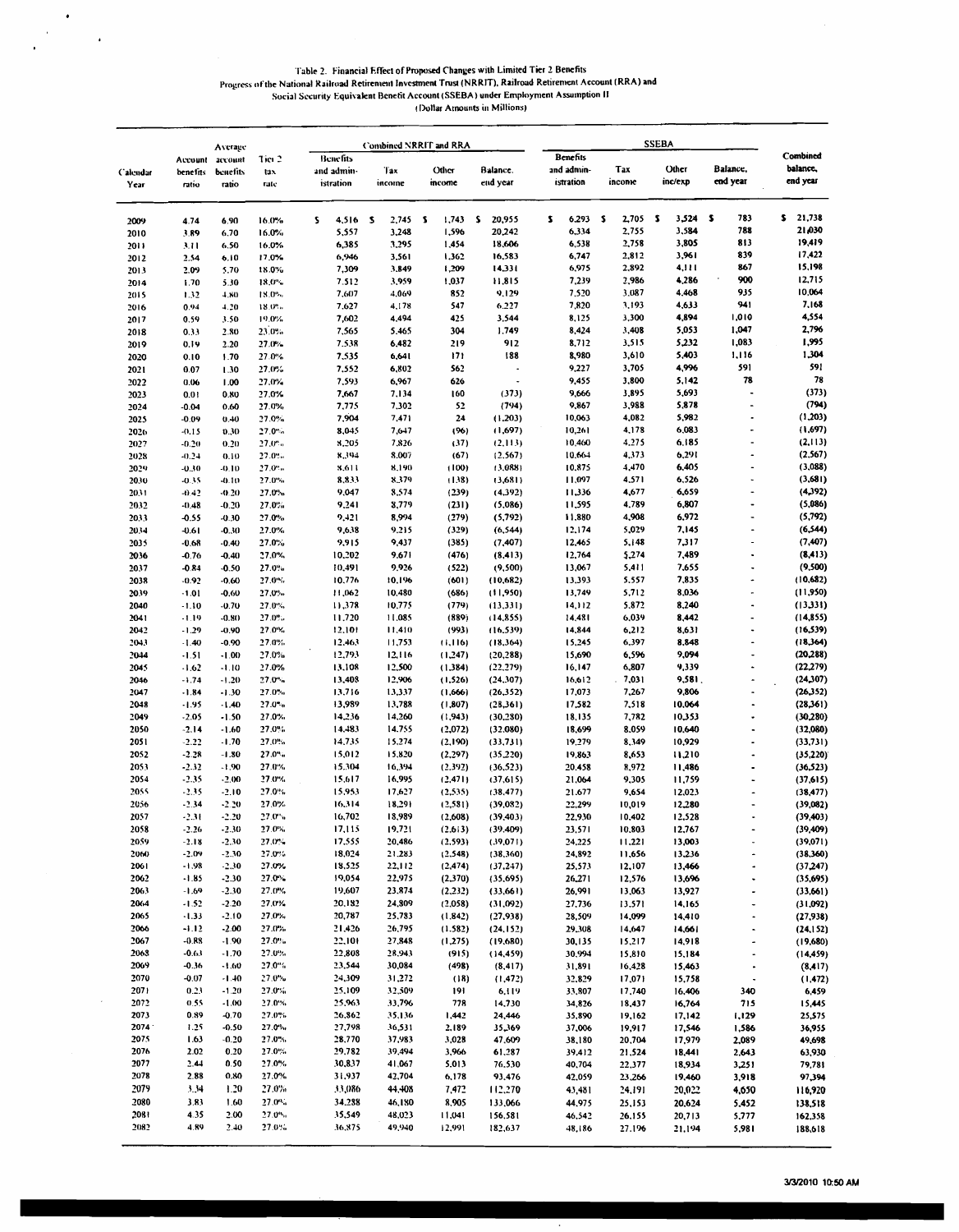Table 3. Financial Effect of Proposed Changes with Unlimited Tier 2 Benefits<br>Progress of the National Railroad Retirement Investment Trust (NRRIT), Railroad Retirement Account (RRA) and<br>Social Security Equivalent Benefit A

|              |                      | Average                     |                          |                        |                  | Combined NRRIT and RRA |                          |                        |                  |                  |                          |                          |
|--------------|----------------------|-----------------------------|--------------------------|------------------------|------------------|------------------------|--------------------------|------------------------|------------------|------------------|--------------------------|--------------------------|
| Calendar     | benefits             | Account account<br>benefits | Tier <sub>2</sub><br>tax | Benefits<br>and admin- | Tax              | Other                  | Balance,                 | Benefits<br>and admin- | Tax              | Other            | Balance,                 | Combined<br>balance.     |
| Year         | ratio                | ratio                       | rate                     | istration              | income           | income                 | end year                 | istration              | income           | inc/exp          | end year                 | end year                 |
| 2009         | 4.74                 | 6.90                        | 16.0%                    | s.<br>4,516            | s<br>2,745       | S<br>1,743             | s.<br>20,955             | s<br>6,293             | s<br>2,705       | s<br>3,524       | -5<br>783                | \$21,738                 |
| 2010         | 3.89                 | 6.70                        | 16.0%                    | 5,562                  | 3,248            | 1,596                  | 20,237                   | 6,334                  | 2,755            | 3,584            | 788                      | 21,025                   |
| 2011         | 3.10                 | 6.50                        | 16.0%                    | 6,405                  | 3,297            | 1,453                  | 18,581                   | 6,538                  | 2,758            | 3,805            | 813                      | 19,394                   |
| 2012         | 2.52                 | 6.10                        | 17.0%                    | 6,991                  | 3,564            | 1,358                  | 16,513                   | 6,747                  | 2,812            | 3,961            | 839                      | 17,352                   |
| 2013         | 2.06                 | 5.70                        | 18.0%                    | 7,380                  | 3,854            | 1,201                  | 14,187                   | 6,975                  | 2,892<br>2,986   | 4,111<br>4.286   | 867                      | 15,054<br>12,465         |
| 2014<br>2015 | 1.65<br>1.26         | 5.30<br>4.80                | 18.0%<br>18.0%           | 7.610<br>7,731         | 3,966<br>4,078   | 1.022<br>828           | 11,565<br>8,741          | 7,239<br>7,520         | 3,087            | 4,468            | 900<br>935               | 9,676                    |
| 2016         | 0.86                 | 4.10                        | 18.0%                    | 7,774                  | 4.188            | 512                    | 5,668                    | 7,820                  | 3,193            | 4,633            | 941                      | 6,609                    |
| 2017         | 0.48                 | 3.50                        | 19.0%                    | 7,769                  | 4,506            | 376                    | 2,781                    | 8,125                  | 3,300            | 4,894            | 1,010                    | 3,791                    |
| 2018         | 0.20                 | 2.70                        | 23.0%                    | 7,751                  | 5,478            | 240                    | 748                      | 8,424                  | 3,408            | 5,053            | 1,047                    | 1,795                    |
| 2019         | 0.08                 | 2.10                        | 27.0%                    | 7.745                  | 6,497            | 499                    |                          | 8,712                  | 3,515            | 4,869            | 720                      | 720                      |
| 2020         | 0.01                 | 1.70                        | 27.0%                    | 7,763                  | 6,657            | 320                    | (286)                    | 8,980                  | 3,610            | 4,649            |                          | (286)                    |
| 2021         | -0.10                | 1.30                        | 27.0%                    | 7,803                  | 6,820            | (92)                   | (1,361)                  | 9,227                  | 3,705            | 5,522            |                          | (1,361)                  |
| 2022         | $-0.22$              | 1.00                        | 27.0%                    | 7,868                  | 6,986            | (43)                   | (2, 286)                 | 9,455                  | 3,800            | 5,655            | $\overline{a}$           | (2,286)                  |
| 2023         | $-0.33$              | 0.70                        | 27.0%                    | 7,967                  | 7,155            | (107)                  | (3.205)                  | 9,666                  | 3,895            | 5,771            |                          | (3,205)                  |
| 2024         | $-0.44$              | 0.40                        | 27.0%                    | 8,103                  | 7,325            | (173)                  | (4,155)                  | 9.867                  | 3,988            | 5,878            |                          | (4, 155)                 |
| 2025         | $-0.55$              | 0.20                        | 27.0%                    | 8,262                  | 7,497            | (241)                  | (5,162)                  | 10,063                 | 4,082            | 5,982            | $\ddot{\phantom{0}}$     | (5,162)                  |
| 2026         | $-0.67$              | 0.10                        | 27.0%                    | 8,434                  | 7,674            | (407)                  | (6,328)                  | 10,261                 | 4,178            | 6,083            |                          | (6,328)                  |
| 2027<br>2028 | $-0.79$<br>$-0.92$   | $-0.20$<br>$-0.30$          | 27.0%<br>27.0%           | 8.626<br>8,852         | 7,856<br>8,040   | (400)<br>(488)         | (7.499)<br>(8,799)       | 10,460<br>10,664       | 4,275<br>4,373   | 6,185<br>6,291   |                          | (7,499)<br>(8,799)       |
| 2029         | $-1.05$              | $-0.40$                     | 27.0%                    | 9,107                  | 8,225            | (586)                  | (10, 267)                | 10,875                 | 4,470            | 6,405            |                          | (10, 267)                |
| 2030         | -1.19                | $-0.60$                     | 27.0%                    | 9,368                  | 8,417            | (697)                  | (11, 915)                | 11.097                 | 4,571            | 6,526            |                          | (11.915)                 |
| 2031         | -1.35                | $-0.70$                     | 27.0%                    | 9,622                  | 8,615            | (878)                  | (13,800)                 | 11,336                 | 4,677            | 6,659            | $\overline{a}$           | (13,800)                 |
| 2032         | $-1.51$              | $-0.80$                     | 27.0%                    | 9,855                  | 8,822            | (960)                  | (15,792)                 | 11,595                 | 4,789            | 6,807            |                          | (15,792)                 |
| 2033         | $-1.69$              | $-0.90$                     | 27.0%                    | 10,076                 | 9,041            | (1.107)                | (17,934)                 | 11,830                 | 4,908            | 6,972            |                          | (17, 934)                |
| 2034         | $-1.87$              | $-1.10$                     | 27.0%                    | 10.336                 | 9,265            | (1, 266)               | (20, 271)                | 12,174                 | 5,029            | 7,145            | ٠                        | (20,271)                 |
| 2035         | $-2.05$              | $-1.20$                     | 27.0%                    | 10,659                 | 9,490            | (1, 442)               | (22,882)                 | 12,465                 | 5,148            | 7317             |                          | (22, 882)                |
| 2036         | $-2.25$              | $-1.40$                     | 27.0%                    | 10,992                 | 9,728            | (1,666)                | (25, 813)                | 12.764                 | 5,274            | 7,489            |                          | (25, 813)                |
| 2037         | $-2.46$              | $-1.50$                     | 27.0%                    | 11,330                 | 9,986            | (1,859)                | (29,015)                 | 13,067                 | 5,411            | 7,655            | ٠                        | (29,015)                 |
| 2038         | $-2.69$              | $-1.70$                     | 27.0%                    | 11.662                 | 10,259           | (2.098)                | (32.516)                 | 13,393                 | 5,557            | 7,835            |                          | (32, 516)                |
| 2039         | $-2.92$              | $-1.90$                     | 27.0%                    | 11,997                 | 10,547           | (2,359)                | (36, 326)                | 13,749                 | 5,712            | 8,036            |                          | (36,326)                 |
| 2040         | $-3.17$              | $-2.00$                     | 27.0%                    | 12,364                 | 10.845           | (2,644)                | (40, 488)                | 14,112                 | 5,872            | 8,240            |                          | (40, 488)                |
| 2041         | $-3.42$              | $-2.20$                     | 27.0%                    | 12,759                 | 11,159           | (2,964)                | (45.053)                 | 14,481                 | 6,039            | 8,442            |                          | (45,053)                 |
| 2042         | $-3.68$              | $-2.50$                     | 27.0%                    | 13,194                 | 11,488           | (3,298)                | (50, 058)                | 14,844                 | 6,212            | 8,631            |                          | (50,058)                 |
| 2043<br>2044 | $-3.96$<br>$-4.27$   | $-2.70$<br>$-2.90$          | 27.0%<br>27.0%           | 13,609<br>13,991       | 11.834<br>12,201 | (3,672)<br>(4,077)     | (55, 505)<br>(61, 372)   | 15,245<br>15,690       | 6,397<br>6,596   | 8,848<br>9,094   |                          | (55, 505)<br>(61,372)    |
| 2045         | $-4.59$              | $-3.10$                     | 27.0%                    | 14,355                 | 12,589           | (4, 511)               | (67, 649)                | 16,147                 | 6,807            | 9,339            |                          | (67, 649)                |
| 2046         | $-4.93$              | $-3.40$                     | 27.0%                    | 14,703                 | 12,998           | (4,977)                | (74.330)                 | 16,612                 | 7,031            | 9,581            |                          | (74,330)                 |
| 2047         | $-5.27$              | $-3.70$                     | 27.0%                    | 15.060                 | 13,432           | (5, 468)               | (81, 427)                | 17,073                 | 7,267            | 9,806            |                          | (81, 427)                |
| 2048         | $-5.64$              | $-3.90$                     | 27.0%                    | 15,382                 | 13,886           | (5,990)                | (88,914)                 | 17,582                 | 7,518            | 10.064           |                          | (88,914)                 |
| 2049         | $-6.03$              | $-4.20$                     | 27.0%                    | 15.679                 | 14,361           | (6, 539)               | (96, 770)                | 18,135                 | 7,782            | 10,353           |                          | (96, 770)                |
| 2050         | $-6.43$              | $-4.50$                     | 27.0%                    | 15,974                 | 14,359           | (7.114)                | (104,999)                | 18,699                 | 8,059            | 10,640           |                          | (104,999)                |
| 2051         | -6.83                | $-4.90$                     | 27.0%                    | 16,272                 | 15,381           | (7.717)                | (113,605)                | 19,279                 | 8,349            | 10,929           |                          | (113,605)                |
| 2052         | $-7.24$              | $-5.20$                     | 27.0%                    | 16.590                 | 15,930           | (8, 347)               | (122.612)                | 19,863                 | 8,653            | 11,210           |                          | (122, 612)               |
| 2053         | $-7.65$              | $-5.60$                     | 27.0%                    | 16,923                 | 16,506           | (9,006)                | (132,035)                | 20,458                 | 8,972            | 11,486           |                          | (132,035)                |
| 2054         | $-8.06$              | -5.90                       | 27.0%                    | 17,277                 | 17,111           | (9,697)                | (141, 898)               | 21,064                 | 9,305            | 11,759           |                          | (141,898)                |
| 2055         | $-8.47$              | $-6.30$                     | 27.0%                    | 17,655                 | 17,745           | (10, 420)              | (152, 228)               | 21,677                 | 9,654            | 12,023           |                          | (152, 228)               |
| 2056         | -8.88                | $-6.70$                     | 27.0%                    | 18,060                 | 18.412           | (11, 178)              | (163,054)                | 22,299                 | 10,019           | 12,280           |                          | (163, 054)               |
| 2057         | $-9.28$              | $-7.10$                     | 27.0%                    | 18,493                 | 19,114           | (11, 973)              | (174, 406)               | 22,930                 | 10,402           | 12,528           |                          | (174, 406)               |
| 2058<br>2059 | -9.68<br>$-10.08$    | $-7.50$                     | 27.0%                    | 18,952<br>19,440       | 19,849           | (12, 806)              | (186,315)                | 23,571                 | 10,803           | 12,767           |                          | (186,315)                |
| 2060         | $-10.47$             | $-7.90$<br>$-8.30$          | 27.0%<br>27.0%           | 19,960                 | 20.618<br>21,418 | (13,681)               | (198, 819)               | 24,225                 | 11,221           | 13,003           |                          | (198, 819)<br>(211,963)  |
| 2061         | $-10.86$             | $-8.70$                     | 27.0%                    | 20,514                 | 22,251           | (14,601)<br>(15, 569)  | (211,963)<br>(225, 794)  | 24,892<br>25,573       | 11,656<br>12,107 | 13,236<br>13,466 | $\overline{a}$           | (225, 794)               |
| 2062         | $-11.24$             | $-9.10$                     | 27.0%                    | 21,098                 | 23,117           | (16, 587)              | (240, 363)               | 26,271                 | 12,576           | 13,696           | ٠                        | (240, 363)               |
| 2063         | $-11.63$             | $-9.50$                     | 27.0%                    | 21,709                 | 24,020           | (17,661)               | (255,713)                | 26,991                 | 13,063           | 13,927           |                          | (255,713)                |
| 2064         | $-12.02$             | $-9.90$                     | 27.0%                    | 22,346                 | 24,960           | (13,792)               | (271, 891)               | 27,736                 | 13,571           | 14,165           | $\ddot{\phantom{0}}$     | (271,891)                |
| 2065         | $-12.40$             | $-10.30$                    | 27.0%                    | 23,014                 | 25,938           | (19,985)               | (288, 953)               | 28,509                 | 14,099           | 14,410           | ÷,                       | (288,953)                |
| 2066         | $-12.79$             | $-10.70$                    | 27.0%                    | 23,721                 | 26,955           | (21, 244)              | (306, 963)               | 29,308                 | 14,647           | 14,661           | ÷                        | (306, 963)               |
| 2067         | $-13.17$             | $-11.10$                    | 27.0%                    | 24,467                 | 28,012           | (22, 574)              | (325,991)                | 30,135                 | 15,217           | 14,918           | $\overline{\phantom{a}}$ | (325,991)                |
| 2068         | $-13.56$             | $-11.50$                    | 27.0%                    | 25,248                 | 29,113           | (23, 979)              | (346, 105)               | 30,994                 | 15,810           | 15,184           | $\overline{a}$           | (346, 105)               |
| 2069         | $-13.94$             | $-11.90$                    | 27.0%                    | 26,062                 | 30,260           | (25, 465)              | (367,373)                | 31,891                 | 16,428           | 15,463           |                          | (367,373)                |
| 2070         | $-14.33$             | $-12.30$                    | 27.0%                    | 26,909                 | 31,453           | (27.037)               | (389, 865)               | 32,829                 | 17,071           | 15,758           | $\ddot{\phantom{0}}$     | (389, 865)               |
| 2071         | $-14.73$             | $-12.60$                    | 27.0%                    | 27,793                 | 32,696           | (28,699)               | (413, 662)               | 33,807                 | 17,740           | 16,067           |                          | (413,662)                |
| 2072         | $-15.12$             | -13.00                      | 27.0%                    | 28,719                 | 33,989           | (30, 458)              | (438, 850)               | 34,826                 | 18,437           | 16,389           | ٠                        | (438, 850)               |
| 2073         | $-15.52$             | $-13.40$                    | 27.0%                    | 29,685                 | 35,336           | (32, 321)              | (465, 521)               | 35,890                 | $19,162$ .       | 16,728           |                          | (465, 521)               |
| 2074         | $-15.93$             | $-13.80$                    | 27.0%                    | 30,688                 | 36,737           | (34, 294)              | (493, 766)               | 37,006                 | 19,917           | 17,089           |                          | (493, 766)               |
| 2075<br>2076 | $-16.34$<br>$-16.76$ | $-14.20$<br>$-14.60$        | $27.0\%$<br>27.0%        | 31,729                 | 38,196           | (36, 383)              | (523, 683)               | 38,180                 | 20,704           | 17,476           | ٠                        | (523, 683)               |
| 2077         | $-17.19$             | $-15.00$                    | 27.0%                    | 32.810<br>33,932       | 39,715<br>41,295 | (38, 597)              | (555,375)                | 39,412                 | 21,524           | 17,888           | $\overline{a}$           | (555,375)                |
| 2078         | $-17.62$             | $-15.40$                    | 27.0%                    | 35,101                 | 42,940           | (40.942)<br>(43, 427)  | (588, 954)               | 40,704<br>42,059       | 22,377           | 18,326           | $\ddot{\phantom{0}}$     | (588, 954)               |
| 2079         | $-18.07$             | $-15.30$                    | 27.0%                    | 36,318                 | 44,652           |                        | (624, 542)               |                        | 23,266           | 18,793           |                          | (624, 542)               |
| 2080         | $-18.51$             | $-16.20$                    | 27.0%                    | 37,587                 | 46,433           | (46,062)<br>(48, 856)  | (662, 269)<br>(702, 280) | 43,481                 | 24,191           | 19,291           |                          | (662, 269)               |
|              |                      | $-16.60$                    | 27.0%                    | 38,915                 | 48,285           | (51, 819)              | (744, 729)               | 44,975<br>46,542       | 25,153<br>26,155 | 19,822<br>20,388 | ä,                       | (702, 280)<br>(744, 729) |
| 2081         | $-18.96$             |                             |                          |                        |                  |                        |                          |                        |                  |                  |                          |                          |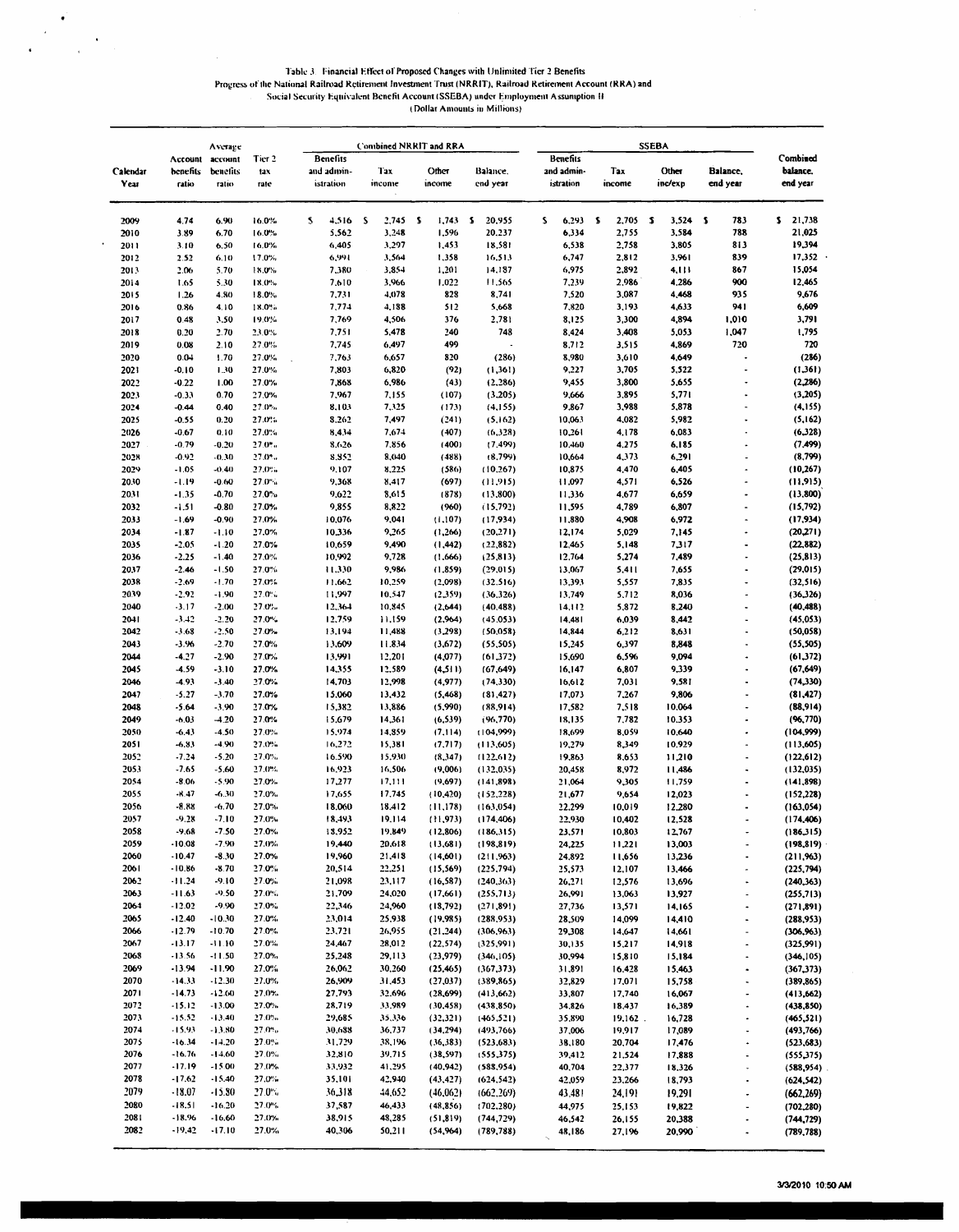$\cdot$ 

 $\tilde{\mathcal{A}}$  $\sim$   $\sim$ 

 $\ddot{\cdot}$ 

 $\bar{z}$ 

 $\sim$   $\sim$ 

# Table 1. 24th Actuarial Valuation<br>Progress of the National Railroad Retirement Investment Trust (NRRIT), Railroad Retirement Account (RRA) and<br>Social Security Equivalent Benefit Account (SSEBA) under Employment Assumption

| Benefits<br>Account<br>account<br>Tier <sub>2</sub><br><b>Benefits</b><br>Combined<br>benefits<br>benefits<br>and admin-<br>Tax<br>Calendar<br>tax<br>Other<br>Balance,<br>and admin-<br>Tax<br>Other<br>Balance,<br>balance.<br>Year<br>ratio<br>istration<br>income<br>ratio<br>rate<br>end year<br>income<br>istration<br>income<br>inc/exp<br>end year<br>end year<br>4.74<br>s<br>2009<br>6.90<br>16.0%<br>s<br>4,516<br>2,725<br>s<br>1,742<br>$\mathbf{S}$<br>20,935<br>\$<br>6,293<br>5<br>2,686<br>s<br>3,543<br>783<br>21,718<br>s<br>2<br>2010<br>4.53<br>16.0%<br>4,644<br>2,752<br>20,654<br>6,333<br>6.70<br>1,611<br>2,715<br>3,623<br>787<br>21,441<br>2011<br>4.26<br>4,842<br>2,784<br>1,523<br>6.60<br>16.0%<br>20,119<br>6,566<br>2,749<br>3,846<br>20,935<br>816<br>2012<br>3.98<br>5,045<br>2,972<br>6.30<br>17.0%<br>1,524<br>19,570<br>6,815<br>2,784<br>4,062<br>847<br>20,417<br>1,479<br>2013<br>3.70<br>6.10<br>17.0%<br>5,237<br>3,006<br>18,818<br>7,083<br>2,821<br>881<br>4,296<br>19,699<br>2014<br>3.42<br>5.80<br>18.0%<br>5,428<br>3,198<br>1,426<br>18,015<br>7,365<br>2,859<br>4,541<br>916<br>18,931<br>2015<br>3.13<br>5.40<br>18.0%<br>5,612<br>3,234<br>1,365<br>17,002<br>7,650<br>2,899<br>4,786<br>95 I<br>17,953<br>5,773<br>2016<br>2.82<br>5.00<br>18.0%<br>3,271<br>1,175<br>15,675<br>7,947<br>2,943<br>5,012<br>959<br>16,634<br>2017<br>2.52<br>4.50<br>5,907<br>3,307<br>18.0%<br>1,159<br>14,233<br>8,247<br>2,989<br>5,325<br>1,025<br>15,258<br>2018<br>6,024<br>2.21<br>4.00<br>18.0%<br>3,343<br>1,085<br>8,541<br>13,701<br>12,639<br>3,037<br>5,541<br>1,062<br>2019<br>1.91<br>977<br>3.60<br>19.0%<br>6,119<br>3,544<br>11,040<br>8,823<br>3,087<br>5,771<br>1,097<br>12,137<br>2020<br>3.30<br>6,196<br>3,749<br>870<br>1.63<br>$20.0\%$<br>9,463<br>9,087<br>3,128<br>5,992<br>1,130<br>10,593<br>2021<br>1.33<br>3.00<br>20.0%<br>6,254<br>3,789<br>7,633<br>634<br>9,331<br>3,170<br>6,190<br>1,160<br>8,793<br>2022<br>1.10<br>2.70<br>6,298<br>648<br>9,555<br>23.0%<br>4,340<br>6,323<br>3,213<br>1,188<br>7,511<br>6,370<br>2023<br>0.96<br>2.40<br>27.0%<br>6,339<br>5,073<br>584<br>5,642<br>9,761<br>3,255<br>6,531<br>1,213<br>6,855<br>2024<br>0.85<br>2.20<br>27.0%<br>6,387<br>5,129<br>539<br>4,923<br>9,953<br>3,298<br>1,237<br>6,679<br>6,160<br>2025<br>0.72<br>6,438<br>5,188<br>490<br>1.90<br>27.0%<br>4,163<br>10,138<br>3,341<br>6,820<br>1,260<br>5,423<br>2026<br>0.58<br>1.70<br>27.0%<br>6,490<br>5,249<br>344<br>3,266<br>10,323<br>3,385<br>6,961<br>1,282<br>4,548<br>2027<br>1.40<br>27.0%<br>6,547<br>5,311<br>0.45<br>373<br>2,404<br>10,509<br>3,429<br>7,103<br>1,305<br>3,709<br>2028<br>0.30<br>27.0%<br>5,372<br>311<br>1.20<br>6,618<br>1,468<br>10,699<br>3,471<br>7,251<br>1,329<br>2,797<br>2029<br>0.15<br>6,701<br>5,432<br>1.00<br>27.0%<br>243<br>443<br>10,891<br>1,353<br>3,512<br>7,403<br>1,796<br>2030<br>0.09<br>27.0%<br>6,787<br>5,496<br>0.90<br>848<br>11,084<br>3,555<br>6,874<br>697<br>697<br>2031<br>0.01<br>0.70<br>6,876<br>751<br>27.0%<br>5,563<br>(562)<br>11,283<br>3,599<br>6,987<br>(562)<br>٠<br>2032<br>$-0.18$<br>6.958<br>0.60<br>27.0%<br>5,631<br>19<br>(1, 870)<br>11,495<br>3,645<br>7,850<br>(1,870)<br>2033<br>7,024<br>$-0.37$<br>0.40<br>27.0%<br>5,703<br>(77)<br>(3,267)<br>11,722<br>3,695<br>8,027<br>(3,267)<br>٠<br>2034<br>$-0.58$<br>27.0%<br>7,099<br>5,782<br>0.30<br>(179)<br>(4,763)<br>11,949<br>3,749<br>8,200<br>(4,763)<br>$\ddot{\phantom{0}}$<br>2035<br>$-0.79$<br>0.20<br>27.0%<br>7.198<br>5,865<br>(290)<br>(6,386)<br>3,803<br>12,165<br>8,362<br>(6,386)<br>٠<br>2036<br>7.278<br>$-1.02$<br>$-0.10$<br>27.0%<br>5,958<br>(437)<br>12,386<br>(8, 143)<br>3,865<br>8,521<br>(8,143)<br>2037<br>$-1.25$<br>$-0.20$<br>27.0%<br>7,351<br>6,062<br>(537)<br>(9,969)<br>12,612<br>3,934<br>8,678<br>(9,969)<br>2038<br>$-1.50$<br>27.0%<br>$-0.40$<br>7,444<br>6,171<br>(671)<br>12,843<br>4,005<br>(11, 913)<br>8,838<br>(11, 913)<br>2039<br>$-1.75$<br>27.0%<br>7,533<br>$-0.60$<br>6,288<br>(814)<br>13,084<br>(13,973)<br>4,081<br>9,003<br>(13,973)<br>2040<br>$-2.01$<br>27.0%<br>7,607<br>$-0.80$<br>6,420<br>(963)<br>13,327<br>9,159<br>(16, 123)<br>4,168<br>(16, 123)<br>$\overline{a}$<br>2041<br>$-2.27$<br>27.0%<br>7,720<br>$-1.00$<br>6,560<br>(1, 130)<br>13,558<br>4,257<br>(18, 413)<br>9,302<br>(18, 413)<br>2042<br>$-2.54$<br>$-1.20$<br>27.0%<br>7,867<br>6,706<br>(1, 291)<br>13,777<br>(20, 866)<br>4,347<br>9,431<br>(20, 866)<br>2043<br>$-2.83$<br>7,954<br>$-1.50$<br>27.0%<br>6,866<br>(1,469)<br>(23, 423)<br>14,041<br>4,451<br>9,590<br>(23, 423)<br>$\overline{a}$<br>2044<br>$-3.13$<br>8,005<br>$-1.70$<br>27.0%<br>7,039<br>(1,653)<br>(26,042)<br>14,329<br>4,566<br>9,764<br>(26, 042)<br>٠<br>2045<br>$-3.44$<br>$-2.00$<br>27.0%<br>7,230<br>8,061<br>(1, 842)<br>(28,715)<br>14,589<br>9,898<br>4,690<br>(28, 715)<br>2046<br>$-3.73$<br>27.0%<br>8.165<br>7.430<br>$-2.20$<br>(2,037)<br>14,834<br>10,016<br>(31, 488)<br>4,818<br>(31, 488)<br>$\ddot{\phantom{0}}$<br>2047<br>$-4.02$<br>$-2.50$<br>27.0%<br>8,306<br>7,639<br>(2, 239)<br>(34.393)<br>15,065<br>4,949<br>10,117<br>(34,393)<br>٠<br>2048<br>$-4.33$<br>8,385<br>$-2.80$<br>27.0%<br>7,864<br>(2,448)<br>(37,363)<br>15,344<br>5,094<br>10,250<br>(37,363)<br>٠<br>2049<br>$-4.65$<br>$-3.10$<br>27.0%<br>8,436<br>8.101<br>(2,660)<br>10,392<br>(40, 357)<br>15,642<br>5,249<br>(40,357)<br>2050<br>$-4.97$<br>$-3.30$<br>27.0%<br>8,506<br>8,356<br>(2, 875)<br>(43,382)<br>15,907<br>5,414<br>10,494<br>(43,382)<br>٠<br>2051<br>$-5.28$<br>$-3.60$<br>27.0%<br>8,587<br>8,625<br>(3,091)<br>(46, 435)<br>16,169<br>5,587<br>10,582<br>(46, 435)<br>٠<br>2052<br>$-5.58$<br>$-3.90$<br>27.0%<br>8,676<br>8,910<br>(3,310)<br>(49,510)<br>16,429<br>5,769<br>10,660<br>(49,510)<br>2053<br>$-5.88$<br>$-4.20$<br>27.0%<br>8,755<br>9,212<br>(3,528)<br>16,696<br>(52, 581)<br>5,963<br>10,732<br>(52,581)<br>2054<br>$-6.17$<br>27.0%<br>8,827<br>9,533<br>$-4.60$<br>(3,746)<br>(55,621)<br>16,966<br>10,797<br>6,169<br>(55,621)<br>i.<br>2055<br>$-6.46$<br>$-4.90$<br>27.0%<br>8,900<br>9,872<br>(3,960)<br>(58,610)<br>17,233<br>6,387<br>10,846<br>(58,610)<br>٠<br>2056<br>$-6,73$<br>$-5.20$<br>27.0%<br>8,974<br>10,232<br>(4, 170)<br>(61, 522)<br>17,506<br>10,888<br>6,618<br>(61.522)<br>٠<br>2057<br>$-6.98$<br>-5.50<br>27.0%<br>9,051<br>10,613<br>(4,374)<br>(64,333)<br>17,780<br>6,862<br>10,918<br>(64,333)<br>2058<br>$-7.22$<br>27.0%<br>$-5.80$<br>9,135<br>11,014<br>(4, 569)<br>(67, 022)<br>18,054<br>7,118<br>10,937<br>(67, 022)<br>2059<br>$-7.43$<br>-6.00<br>27.0%<br>9,224<br>11,434<br>(4,754)<br>(69, 567)<br>18,334<br>10,949<br>7,385<br>(69, 567)<br>$\blacksquare$<br>2060<br>$-7.61$<br>27.0%<br>9,319<br>11,871<br>$-6.30$<br>(4,928)<br>(71, 942)<br>18,622<br>10,958<br>7,664<br>(71, 942)<br>$\overline{a}$<br>2061<br>$-7.76$<br>27.0%<br>9,422<br>$-6.60$<br>12,327<br>(5,089)<br>18,917<br>(74, 127)<br>7,954<br>10,963<br>(74, 127)<br>2062<br>$-7.88$<br>9,537<br>-6.80<br>27.0%<br>12,802<br>(5,235)<br>(76,097)<br>19,221<br>8,256<br>10,966<br>(76,097)<br>2063<br>$-7.96$<br>$-7.10$<br>27.0%<br>9,664<br>13,295<br>(5,365)<br>19,537<br>(77, 831)<br>8,569<br>10,968<br>(77, 831)<br>2064<br>$-8.01$<br>$-7.30$<br>27.0%<br>9,804<br>13,809<br>(5, 477)<br>19,868<br>(79,302)<br>8,895<br>10,973<br>(79,302)<br>2065<br>9,957<br>$-8.01$<br>-7.50<br>$27.0^{\circ}$ .<br>14.344<br>(5,568)<br>(80, 483)<br>20,218<br>9,234<br>10,985<br>(80, 483)<br>$\ddot{\phantom{0}}$<br>2066<br>$-7.97$<br>$-7.60$<br>27.0<br>10.126<br>14,901<br>(5,637)<br>20,589<br>(81,345)<br>9,586<br>11,002<br>(81,345)<br>Ĭ.<br>2067<br>$-7.89$<br>$-7.70$<br>27.0%<br>10,312<br>15,480<br>(5,682)<br>(81, 858)<br>20,980<br>9,953<br>11,027<br>(81, 858)<br>$\ddot{\phantom{0}}$<br>2068<br>$-7.75$<br>$-7.80$<br>27.0%<br>10,516<br>16,083<br>(5,700)<br>(81,990)<br>21,397<br>10,334<br>11,063<br>(81,990)<br>$\centering \label{eq:reduced}$<br>2069<br>$-7.58$<br>$-7.90$<br>27.0%<br>10,737<br>16,711<br>(5,689)<br>(81,704)<br>21,842<br>10,731<br>11,111<br>(81,704)<br>$\ddot{\phantom{0}}$<br>2070<br>$-7.35$<br>27.0%<br>10,978<br>$-7.90$<br>17,365<br>(5,645)<br>(80, 962)<br>22,319<br>11,145<br>11,174<br>(80, 962)<br>$\centering \label{eq:3}$<br>2071<br>$-7.08$<br>$-7.90$<br>27.0%<br>11,240<br>18,046<br>(5.568)<br>(79, 724)<br>22,829<br>11,575<br>11,253<br>(79, 724)<br>$\overline{\phantom{a}}$<br>2072<br>$-6.76$<br>$-7.80$<br>27.0%<br>11,525<br>18,755<br>(5, 452)<br>(77, 947)<br>23,372<br>12,023<br>11,349<br>(77, 947)<br>$\hat{\phantom{a}}$<br>2073<br>$-6.40$<br>$-7.70$<br>27.0%<br>11,834<br>19,493<br>(5,295)<br>(75, 583)<br>23,954<br>12,490<br>11,464<br>(75, 583)<br>$\qquad \qquad \blacksquare$<br>2074<br>$-5.99$<br>$-7.50$<br>27.0%<br>12,166<br>20,262<br>(5,094)<br>(72, 582)<br>24,576<br>12,976<br>11,600<br>(72, 582)<br>2075<br>$-5.53$<br>12,523<br>$-7.30$<br>27.0%<br>21,062<br>(4, 844)<br>(68, 887)<br>25,242<br>13,482<br>11,759<br>(68, 887)<br>٠<br>2076<br>$-5.03$<br>$-7.10$<br>27.0%<br>12,903<br>21,895<br>(4, 542)<br>(64, 436)<br>25,953<br>14,010<br>11,943<br>(64, 436)<br>$\hat{\phantom{a}}$<br>2077<br>$-4.49$<br>27.0%<br>13,305<br>22,763<br>$-6.80$<br>(4,181)<br>(59, 159)<br>26,713<br>14,560<br>12,153<br>(59, 159)<br>2078<br>$-3.92$<br>$-6.40$<br>27.0%<br>13,733<br>23,667<br>(3,758)<br>(52,983)<br>27.521<br>15,133<br>12,388<br>(52, 983)<br>$\overline{\phantom{a}}$<br>2079<br>$-3.30$<br>27.0%<br>-6.10<br>14,191<br>24,607<br>(3,267)<br>(45, 833)<br>28,378<br>15,729<br>12,649<br>(45, 833)<br>٠<br>2080<br>$-2.64$<br>27.0%<br>$-5.60$<br>14,678<br>25,586<br>(2,701)<br>(37,627)<br>29,287<br>16,350<br>12,937<br>(37, 627)<br>i.<br>2081<br>$-1.94$<br>$-5.20$<br>27.0%<br>15,187<br>26,604<br>(2,055)<br>(28, 265)<br>30,253<br>16,997<br>13,257<br>(28, 265)<br>$\overline{\phantom{a}}$<br>2082<br>$-1.21$<br>27.0%<br>$-4.60$<br>15,719<br>27,665<br>(1,321)<br>(17,641)<br>31,277<br>17,671<br>13,607<br>(17,641)<br>$\overline{\phantom{a}}$ |  | Average |  | Combined NRRIT and RRA |  | <b>SSEBA</b> |  |  |  |  |  |  |  |
|-------------------------------------------------------------------------------------------------------------------------------------------------------------------------------------------------------------------------------------------------------------------------------------------------------------------------------------------------------------------------------------------------------------------------------------------------------------------------------------------------------------------------------------------------------------------------------------------------------------------------------------------------------------------------------------------------------------------------------------------------------------------------------------------------------------------------------------------------------------------------------------------------------------------------------------------------------------------------------------------------------------------------------------------------------------------------------------------------------------------------------------------------------------------------------------------------------------------------------------------------------------------------------------------------------------------------------------------------------------------------------------------------------------------------------------------------------------------------------------------------------------------------------------------------------------------------------------------------------------------------------------------------------------------------------------------------------------------------------------------------------------------------------------------------------------------------------------------------------------------------------------------------------------------------------------------------------------------------------------------------------------------------------------------------------------------------------------------------------------------------------------------------------------------------------------------------------------------------------------------------------------------------------------------------------------------------------------------------------------------------------------------------------------------------------------------------------------------------------------------------------------------------------------------------------------------------------------------------------------------------------------------------------------------------------------------------------------------------------------------------------------------------------------------------------------------------------------------------------------------------------------------------------------------------------------------------------------------------------------------------------------------------------------------------------------------------------------------------------------------------------------------------------------------------------------------------------------------------------------------------------------------------------------------------------------------------------------------------------------------------------------------------------------------------------------------------------------------------------------------------------------------------------------------------------------------------------------------------------------------------------------------------------------------------------------------------------------------------------------------------------------------------------------------------------------------------------------------------------------------------------------------------------------------------------------------------------------------------------------------------------------------------------------------------------------------------------------------------------------------------------------------------------------------------------------------------------------------------------------------------------------------------------------------------------------------------------------------------------------------------------------------------------------------------------------------------------------------------------------------------------------------------------------------------------------------------------------------------------------------------------------------------------------------------------------------------------------------------------------------------------------------------------------------------------------------------------------------------------------------------------------------------------------------------------------------------------------------------------------------------------------------------------------------------------------------------------------------------------------------------------------------------------------------------------------------------------------------------------------------------------------------------------------------------------------------------------------------------------------------------------------------------------------------------------------------------------------------------------------------------------------------------------------------------------------------------------------------------------------------------------------------------------------------------------------------------------------------------------------------------------------------------------------------------------------------------------------------------------------------------------------------------------------------------------------------------------------------------------------------------------------------------------------------------------------------------------------------------------------------------------------------------------------------------------------------------------------------------------------------------------------------------------------------------------------------------------------------------------------------------------------------------------------------------------------------------------------------------------------------------------------------------------------------------------------------------------------------------------------------------------------------------------------------------------------------------------------------------------------------------------------------------------------------------------------------------------------------------------------------------------------------------------------------------------------------------------------------------------------------------------------------------------------------------------------------------------------------------------------------------------------------------------------------------------------------------------------------------------------------------------------------------------------------------------------------------------------------------------------------------------------------------------------------------------------------------------------------------------------------------------------------------------------------------------------------------------------------------------------------------------------------------------------------------------------------------------------------------------------------------------------------------------------------------------------------------------------------------------------------------------------------------------------------------------------------------------------------------------------------------------------------------------------------------------------------------------------------------------------------------------------------------------------------------------------------------------------------------------------------------------------------------------------------------------------------------------------------------------------------------------------------------------------------------------------------------------------------------------------------------------------------------------------------------------------------------------------------------------------------------------------------------------------------------------------------------------------------------------------------------------------------------------------------------------------------------------------------------------------------------------------------------------------------------------------------------------------------------------------------------------------------------------------------------------------------------------------------------------------------------------------------------------------------------------------------------------------------------------------------------------------------------------------------------------------------------------------------------------------------------------------------------------------------------------------------------------------------------------------------------------------------------------------------------------------------------------------------------------------------------------------------------------------------------------------------------------------------------------------------------------------------------------------------------------------------------------------------------------------------------------------------------------------------------------------------------------------------------------------------------------------------------------------------------------------------------------------------------------------------------------------------------------------------------|--|---------|--|------------------------|--|--------------|--|--|--|--|--|--|--|
|                                                                                                                                                                                                                                                                                                                                                                                                                                                                                                                                                                                                                                                                                                                                                                                                                                                                                                                                                                                                                                                                                                                                                                                                                                                                                                                                                                                                                                                                                                                                                                                                                                                                                                                                                                                                                                                                                                                                                                                                                                                                                                                                                                                                                                                                                                                                                                                                                                                                                                                                                                                                                                                                                                                                                                                                                                                                                                                                                                                                                                                                                                                                                                                                                                                                                                                                                                                                                                                                                                                                                                                                                                                                                                                                                                                                                                                                                                                                                                                                                                                                                                                                                                                                                                                                                                                                                                                                                                                                                                                                                                                                                                                                                                                                                                                                                                                                                                                                                                                                                                                                                                                                                                                                                                                                                                                                                                                                                                                                                                                                                                                                                                                                                                                                                                                                                                                                                                                                                                                                                                                                                                                                                                                                                                                                                                                                                                                                                                                                                                                                                                                                                                                                                                                                                                                                                                                                                                                                                                                                                                                                                                                                                                                                                                                                                                                                                                                                                                                                                                                                                                                                                                                                                                                                                                                                                                                                                                                                                                                                                                                                                                                                                                                                                                                                                                                                                                                                                                                                                                                                                                                                                                                                                                                                                                                                                                                                                                                                                                                                                                                                                                                                                                                                                                                                                                                                                                                                                                                                                                                                                                                                                                                                                                                                                                                                                                                                                                                                                                                                                                                                                                                                                                         |  |         |  |                        |  |              |  |  |  |  |  |  |  |
|                                                                                                                                                                                                                                                                                                                                                                                                                                                                                                                                                                                                                                                                                                                                                                                                                                                                                                                                                                                                                                                                                                                                                                                                                                                                                                                                                                                                                                                                                                                                                                                                                                                                                                                                                                                                                                                                                                                                                                                                                                                                                                                                                                                                                                                                                                                                                                                                                                                                                                                                                                                                                                                                                                                                                                                                                                                                                                                                                                                                                                                                                                                                                                                                                                                                                                                                                                                                                                                                                                                                                                                                                                                                                                                                                                                                                                                                                                                                                                                                                                                                                                                                                                                                                                                                                                                                                                                                                                                                                                                                                                                                                                                                                                                                                                                                                                                                                                                                                                                                                                                                                                                                                                                                                                                                                                                                                                                                                                                                                                                                                                                                                                                                                                                                                                                                                                                                                                                                                                                                                                                                                                                                                                                                                                                                                                                                                                                                                                                                                                                                                                                                                                                                                                                                                                                                                                                                                                                                                                                                                                                                                                                                                                                                                                                                                                                                                                                                                                                                                                                                                                                                                                                                                                                                                                                                                                                                                                                                                                                                                                                                                                                                                                                                                                                                                                                                                                                                                                                                                                                                                                                                                                                                                                                                                                                                                                                                                                                                                                                                                                                                                                                                                                                                                                                                                                                                                                                                                                                                                                                                                                                                                                                                                                                                                                                                                                                                                                                                                                                                                                                                                                                                                                         |  |         |  |                        |  |              |  |  |  |  |  |  |  |
|                                                                                                                                                                                                                                                                                                                                                                                                                                                                                                                                                                                                                                                                                                                                                                                                                                                                                                                                                                                                                                                                                                                                                                                                                                                                                                                                                                                                                                                                                                                                                                                                                                                                                                                                                                                                                                                                                                                                                                                                                                                                                                                                                                                                                                                                                                                                                                                                                                                                                                                                                                                                                                                                                                                                                                                                                                                                                                                                                                                                                                                                                                                                                                                                                                                                                                                                                                                                                                                                                                                                                                                                                                                                                                                                                                                                                                                                                                                                                                                                                                                                                                                                                                                                                                                                                                                                                                                                                                                                                                                                                                                                                                                                                                                                                                                                                                                                                                                                                                                                                                                                                                                                                                                                                                                                                                                                                                                                                                                                                                                                                                                                                                                                                                                                                                                                                                                                                                                                                                                                                                                                                                                                                                                                                                                                                                                                                                                                                                                                                                                                                                                                                                                                                                                                                                                                                                                                                                                                                                                                                                                                                                                                                                                                                                                                                                                                                                                                                                                                                                                                                                                                                                                                                                                                                                                                                                                                                                                                                                                                                                                                                                                                                                                                                                                                                                                                                                                                                                                                                                                                                                                                                                                                                                                                                                                                                                                                                                                                                                                                                                                                                                                                                                                                                                                                                                                                                                                                                                                                                                                                                                                                                                                                                                                                                                                                                                                                                                                                                                                                                                                                                                                                                                         |  |         |  |                        |  |              |  |  |  |  |  |  |  |
|                                                                                                                                                                                                                                                                                                                                                                                                                                                                                                                                                                                                                                                                                                                                                                                                                                                                                                                                                                                                                                                                                                                                                                                                                                                                                                                                                                                                                                                                                                                                                                                                                                                                                                                                                                                                                                                                                                                                                                                                                                                                                                                                                                                                                                                                                                                                                                                                                                                                                                                                                                                                                                                                                                                                                                                                                                                                                                                                                                                                                                                                                                                                                                                                                                                                                                                                                                                                                                                                                                                                                                                                                                                                                                                                                                                                                                                                                                                                                                                                                                                                                                                                                                                                                                                                                                                                                                                                                                                                                                                                                                                                                                                                                                                                                                                                                                                                                                                                                                                                                                                                                                                                                                                                                                                                                                                                                                                                                                                                                                                                                                                                                                                                                                                                                                                                                                                                                                                                                                                                                                                                                                                                                                                                                                                                                                                                                                                                                                                                                                                                                                                                                                                                                                                                                                                                                                                                                                                                                                                                                                                                                                                                                                                                                                                                                                                                                                                                                                                                                                                                                                                                                                                                                                                                                                                                                                                                                                                                                                                                                                                                                                                                                                                                                                                                                                                                                                                                                                                                                                                                                                                                                                                                                                                                                                                                                                                                                                                                                                                                                                                                                                                                                                                                                                                                                                                                                                                                                                                                                                                                                                                                                                                                                                                                                                                                                                                                                                                                                                                                                                                                                                                                                                         |  |         |  |                        |  |              |  |  |  |  |  |  |  |
|                                                                                                                                                                                                                                                                                                                                                                                                                                                                                                                                                                                                                                                                                                                                                                                                                                                                                                                                                                                                                                                                                                                                                                                                                                                                                                                                                                                                                                                                                                                                                                                                                                                                                                                                                                                                                                                                                                                                                                                                                                                                                                                                                                                                                                                                                                                                                                                                                                                                                                                                                                                                                                                                                                                                                                                                                                                                                                                                                                                                                                                                                                                                                                                                                                                                                                                                                                                                                                                                                                                                                                                                                                                                                                                                                                                                                                                                                                                                                                                                                                                                                                                                                                                                                                                                                                                                                                                                                                                                                                                                                                                                                                                                                                                                                                                                                                                                                                                                                                                                                                                                                                                                                                                                                                                                                                                                                                                                                                                                                                                                                                                                                                                                                                                                                                                                                                                                                                                                                                                                                                                                                                                                                                                                                                                                                                                                                                                                                                                                                                                                                                                                                                                                                                                                                                                                                                                                                                                                                                                                                                                                                                                                                                                                                                                                                                                                                                                                                                                                                                                                                                                                                                                                                                                                                                                                                                                                                                                                                                                                                                                                                                                                                                                                                                                                                                                                                                                                                                                                                                                                                                                                                                                                                                                                                                                                                                                                                                                                                                                                                                                                                                                                                                                                                                                                                                                                                                                                                                                                                                                                                                                                                                                                                                                                                                                                                                                                                                                                                                                                                                                                                                                                                                         |  |         |  |                        |  |              |  |  |  |  |  |  |  |
|                                                                                                                                                                                                                                                                                                                                                                                                                                                                                                                                                                                                                                                                                                                                                                                                                                                                                                                                                                                                                                                                                                                                                                                                                                                                                                                                                                                                                                                                                                                                                                                                                                                                                                                                                                                                                                                                                                                                                                                                                                                                                                                                                                                                                                                                                                                                                                                                                                                                                                                                                                                                                                                                                                                                                                                                                                                                                                                                                                                                                                                                                                                                                                                                                                                                                                                                                                                                                                                                                                                                                                                                                                                                                                                                                                                                                                                                                                                                                                                                                                                                                                                                                                                                                                                                                                                                                                                                                                                                                                                                                                                                                                                                                                                                                                                                                                                                                                                                                                                                                                                                                                                                                                                                                                                                                                                                                                                                                                                                                                                                                                                                                                                                                                                                                                                                                                                                                                                                                                                                                                                                                                                                                                                                                                                                                                                                                                                                                                                                                                                                                                                                                                                                                                                                                                                                                                                                                                                                                                                                                                                                                                                                                                                                                                                                                                                                                                                                                                                                                                                                                                                                                                                                                                                                                                                                                                                                                                                                                                                                                                                                                                                                                                                                                                                                                                                                                                                                                                                                                                                                                                                                                                                                                                                                                                                                                                                                                                                                                                                                                                                                                                                                                                                                                                                                                                                                                                                                                                                                                                                                                                                                                                                                                                                                                                                                                                                                                                                                                                                                                                                                                                                                                                         |  |         |  |                        |  |              |  |  |  |  |  |  |  |
|                                                                                                                                                                                                                                                                                                                                                                                                                                                                                                                                                                                                                                                                                                                                                                                                                                                                                                                                                                                                                                                                                                                                                                                                                                                                                                                                                                                                                                                                                                                                                                                                                                                                                                                                                                                                                                                                                                                                                                                                                                                                                                                                                                                                                                                                                                                                                                                                                                                                                                                                                                                                                                                                                                                                                                                                                                                                                                                                                                                                                                                                                                                                                                                                                                                                                                                                                                                                                                                                                                                                                                                                                                                                                                                                                                                                                                                                                                                                                                                                                                                                                                                                                                                                                                                                                                                                                                                                                                                                                                                                                                                                                                                                                                                                                                                                                                                                                                                                                                                                                                                                                                                                                                                                                                                                                                                                                                                                                                                                                                                                                                                                                                                                                                                                                                                                                                                                                                                                                                                                                                                                                                                                                                                                                                                                                                                                                                                                                                                                                                                                                                                                                                                                                                                                                                                                                                                                                                                                                                                                                                                                                                                                                                                                                                                                                                                                                                                                                                                                                                                                                                                                                                                                                                                                                                                                                                                                                                                                                                                                                                                                                                                                                                                                                                                                                                                                                                                                                                                                                                                                                                                                                                                                                                                                                                                                                                                                                                                                                                                                                                                                                                                                                                                                                                                                                                                                                                                                                                                                                                                                                                                                                                                                                                                                                                                                                                                                                                                                                                                                                                                                                                                                                                         |  |         |  |                        |  |              |  |  |  |  |  |  |  |
|                                                                                                                                                                                                                                                                                                                                                                                                                                                                                                                                                                                                                                                                                                                                                                                                                                                                                                                                                                                                                                                                                                                                                                                                                                                                                                                                                                                                                                                                                                                                                                                                                                                                                                                                                                                                                                                                                                                                                                                                                                                                                                                                                                                                                                                                                                                                                                                                                                                                                                                                                                                                                                                                                                                                                                                                                                                                                                                                                                                                                                                                                                                                                                                                                                                                                                                                                                                                                                                                                                                                                                                                                                                                                                                                                                                                                                                                                                                                                                                                                                                                                                                                                                                                                                                                                                                                                                                                                                                                                                                                                                                                                                                                                                                                                                                                                                                                                                                                                                                                                                                                                                                                                                                                                                                                                                                                                                                                                                                                                                                                                                                                                                                                                                                                                                                                                                                                                                                                                                                                                                                                                                                                                                                                                                                                                                                                                                                                                                                                                                                                                                                                                                                                                                                                                                                                                                                                                                                                                                                                                                                                                                                                                                                                                                                                                                                                                                                                                                                                                                                                                                                                                                                                                                                                                                                                                                                                                                                                                                                                                                                                                                                                                                                                                                                                                                                                                                                                                                                                                                                                                                                                                                                                                                                                                                                                                                                                                                                                                                                                                                                                                                                                                                                                                                                                                                                                                                                                                                                                                                                                                                                                                                                                                                                                                                                                                                                                                                                                                                                                                                                                                                                                                                         |  |         |  |                        |  |              |  |  |  |  |  |  |  |
|                                                                                                                                                                                                                                                                                                                                                                                                                                                                                                                                                                                                                                                                                                                                                                                                                                                                                                                                                                                                                                                                                                                                                                                                                                                                                                                                                                                                                                                                                                                                                                                                                                                                                                                                                                                                                                                                                                                                                                                                                                                                                                                                                                                                                                                                                                                                                                                                                                                                                                                                                                                                                                                                                                                                                                                                                                                                                                                                                                                                                                                                                                                                                                                                                                                                                                                                                                                                                                                                                                                                                                                                                                                                                                                                                                                                                                                                                                                                                                                                                                                                                                                                                                                                                                                                                                                                                                                                                                                                                                                                                                                                                                                                                                                                                                                                                                                                                                                                                                                                                                                                                                                                                                                                                                                                                                                                                                                                                                                                                                                                                                                                                                                                                                                                                                                                                                                                                                                                                                                                                                                                                                                                                                                                                                                                                                                                                                                                                                                                                                                                                                                                                                                                                                                                                                                                                                                                                                                                                                                                                                                                                                                                                                                                                                                                                                                                                                                                                                                                                                                                                                                                                                                                                                                                                                                                                                                                                                                                                                                                                                                                                                                                                                                                                                                                                                                                                                                                                                                                                                                                                                                                                                                                                                                                                                                                                                                                                                                                                                                                                                                                                                                                                                                                                                                                                                                                                                                                                                                                                                                                                                                                                                                                                                                                                                                                                                                                                                                                                                                                                                                                                                                                                                         |  |         |  |                        |  |              |  |  |  |  |  |  |  |
|                                                                                                                                                                                                                                                                                                                                                                                                                                                                                                                                                                                                                                                                                                                                                                                                                                                                                                                                                                                                                                                                                                                                                                                                                                                                                                                                                                                                                                                                                                                                                                                                                                                                                                                                                                                                                                                                                                                                                                                                                                                                                                                                                                                                                                                                                                                                                                                                                                                                                                                                                                                                                                                                                                                                                                                                                                                                                                                                                                                                                                                                                                                                                                                                                                                                                                                                                                                                                                                                                                                                                                                                                                                                                                                                                                                                                                                                                                                                                                                                                                                                                                                                                                                                                                                                                                                                                                                                                                                                                                                                                                                                                                                                                                                                                                                                                                                                                                                                                                                                                                                                                                                                                                                                                                                                                                                                                                                                                                                                                                                                                                                                                                                                                                                                                                                                                                                                                                                                                                                                                                                                                                                                                                                                                                                                                                                                                                                                                                                                                                                                                                                                                                                                                                                                                                                                                                                                                                                                                                                                                                                                                                                                                                                                                                                                                                                                                                                                                                                                                                                                                                                                                                                                                                                                                                                                                                                                                                                                                                                                                                                                                                                                                                                                                                                                                                                                                                                                                                                                                                                                                                                                                                                                                                                                                                                                                                                                                                                                                                                                                                                                                                                                                                                                                                                                                                                                                                                                                                                                                                                                                                                                                                                                                                                                                                                                                                                                                                                                                                                                                                                                                                                                                                         |  |         |  |                        |  |              |  |  |  |  |  |  |  |
|                                                                                                                                                                                                                                                                                                                                                                                                                                                                                                                                                                                                                                                                                                                                                                                                                                                                                                                                                                                                                                                                                                                                                                                                                                                                                                                                                                                                                                                                                                                                                                                                                                                                                                                                                                                                                                                                                                                                                                                                                                                                                                                                                                                                                                                                                                                                                                                                                                                                                                                                                                                                                                                                                                                                                                                                                                                                                                                                                                                                                                                                                                                                                                                                                                                                                                                                                                                                                                                                                                                                                                                                                                                                                                                                                                                                                                                                                                                                                                                                                                                                                                                                                                                                                                                                                                                                                                                                                                                                                                                                                                                                                                                                                                                                                                                                                                                                                                                                                                                                                                                                                                                                                                                                                                                                                                                                                                                                                                                                                                                                                                                                                                                                                                                                                                                                                                                                                                                                                                                                                                                                                                                                                                                                                                                                                                                                                                                                                                                                                                                                                                                                                                                                                                                                                                                                                                                                                                                                                                                                                                                                                                                                                                                                                                                                                                                                                                                                                                                                                                                                                                                                                                                                                                                                                                                                                                                                                                                                                                                                                                                                                                                                                                                                                                                                                                                                                                                                                                                                                                                                                                                                                                                                                                                                                                                                                                                                                                                                                                                                                                                                                                                                                                                                                                                                                                                                                                                                                                                                                                                                                                                                                                                                                                                                                                                                                                                                                                                                                                                                                                                                                                                                                                         |  |         |  |                        |  |              |  |  |  |  |  |  |  |
|                                                                                                                                                                                                                                                                                                                                                                                                                                                                                                                                                                                                                                                                                                                                                                                                                                                                                                                                                                                                                                                                                                                                                                                                                                                                                                                                                                                                                                                                                                                                                                                                                                                                                                                                                                                                                                                                                                                                                                                                                                                                                                                                                                                                                                                                                                                                                                                                                                                                                                                                                                                                                                                                                                                                                                                                                                                                                                                                                                                                                                                                                                                                                                                                                                                                                                                                                                                                                                                                                                                                                                                                                                                                                                                                                                                                                                                                                                                                                                                                                                                                                                                                                                                                                                                                                                                                                                                                                                                                                                                                                                                                                                                                                                                                                                                                                                                                                                                                                                                                                                                                                                                                                                                                                                                                                                                                                                                                                                                                                                                                                                                                                                                                                                                                                                                                                                                                                                                                                                                                                                                                                                                                                                                                                                                                                                                                                                                                                                                                                                                                                                                                                                                                                                                                                                                                                                                                                                                                                                                                                                                                                                                                                                                                                                                                                                                                                                                                                                                                                                                                                                                                                                                                                                                                                                                                                                                                                                                                                                                                                                                                                                                                                                                                                                                                                                                                                                                                                                                                                                                                                                                                                                                                                                                                                                                                                                                                                                                                                                                                                                                                                                                                                                                                                                                                                                                                                                                                                                                                                                                                                                                                                                                                                                                                                                                                                                                                                                                                                                                                                                                                                                                                                                         |  |         |  |                        |  |              |  |  |  |  |  |  |  |
|                                                                                                                                                                                                                                                                                                                                                                                                                                                                                                                                                                                                                                                                                                                                                                                                                                                                                                                                                                                                                                                                                                                                                                                                                                                                                                                                                                                                                                                                                                                                                                                                                                                                                                                                                                                                                                                                                                                                                                                                                                                                                                                                                                                                                                                                                                                                                                                                                                                                                                                                                                                                                                                                                                                                                                                                                                                                                                                                                                                                                                                                                                                                                                                                                                                                                                                                                                                                                                                                                                                                                                                                                                                                                                                                                                                                                                                                                                                                                                                                                                                                                                                                                                                                                                                                                                                                                                                                                                                                                                                                                                                                                                                                                                                                                                                                                                                                                                                                                                                                                                                                                                                                                                                                                                                                                                                                                                                                                                                                                                                                                                                                                                                                                                                                                                                                                                                                                                                                                                                                                                                                                                                                                                                                                                                                                                                                                                                                                                                                                                                                                                                                                                                                                                                                                                                                                                                                                                                                                                                                                                                                                                                                                                                                                                                                                                                                                                                                                                                                                                                                                                                                                                                                                                                                                                                                                                                                                                                                                                                                                                                                                                                                                                                                                                                                                                                                                                                                                                                                                                                                                                                                                                                                                                                                                                                                                                                                                                                                                                                                                                                                                                                                                                                                                                                                                                                                                                                                                                                                                                                                                                                                                                                                                                                                                                                                                                                                                                                                                                                                                                                                                                                                                                         |  |         |  |                        |  |              |  |  |  |  |  |  |  |
|                                                                                                                                                                                                                                                                                                                                                                                                                                                                                                                                                                                                                                                                                                                                                                                                                                                                                                                                                                                                                                                                                                                                                                                                                                                                                                                                                                                                                                                                                                                                                                                                                                                                                                                                                                                                                                                                                                                                                                                                                                                                                                                                                                                                                                                                                                                                                                                                                                                                                                                                                                                                                                                                                                                                                                                                                                                                                                                                                                                                                                                                                                                                                                                                                                                                                                                                                                                                                                                                                                                                                                                                                                                                                                                                                                                                                                                                                                                                                                                                                                                                                                                                                                                                                                                                                                                                                                                                                                                                                                                                                                                                                                                                                                                                                                                                                                                                                                                                                                                                                                                                                                                                                                                                                                                                                                                                                                                                                                                                                                                                                                                                                                                                                                                                                                                                                                                                                                                                                                                                                                                                                                                                                                                                                                                                                                                                                                                                                                                                                                                                                                                                                                                                                                                                                                                                                                                                                                                                                                                                                                                                                                                                                                                                                                                                                                                                                                                                                                                                                                                                                                                                                                                                                                                                                                                                                                                                                                                                                                                                                                                                                                                                                                                                                                                                                                                                                                                                                                                                                                                                                                                                                                                                                                                                                                                                                                                                                                                                                                                                                                                                                                                                                                                                                                                                                                                                                                                                                                                                                                                                                                                                                                                                                                                                                                                                                                                                                                                                                                                                                                                                                                                                                                         |  |         |  |                        |  |              |  |  |  |  |  |  |  |
|                                                                                                                                                                                                                                                                                                                                                                                                                                                                                                                                                                                                                                                                                                                                                                                                                                                                                                                                                                                                                                                                                                                                                                                                                                                                                                                                                                                                                                                                                                                                                                                                                                                                                                                                                                                                                                                                                                                                                                                                                                                                                                                                                                                                                                                                                                                                                                                                                                                                                                                                                                                                                                                                                                                                                                                                                                                                                                                                                                                                                                                                                                                                                                                                                                                                                                                                                                                                                                                                                                                                                                                                                                                                                                                                                                                                                                                                                                                                                                                                                                                                                                                                                                                                                                                                                                                                                                                                                                                                                                                                                                                                                                                                                                                                                                                                                                                                                                                                                                                                                                                                                                                                                                                                                                                                                                                                                                                                                                                                                                                                                                                                                                                                                                                                                                                                                                                                                                                                                                                                                                                                                                                                                                                                                                                                                                                                                                                                                                                                                                                                                                                                                                                                                                                                                                                                                                                                                                                                                                                                                                                                                                                                                                                                                                                                                                                                                                                                                                                                                                                                                                                                                                                                                                                                                                                                                                                                                                                                                                                                                                                                                                                                                                                                                                                                                                                                                                                                                                                                                                                                                                                                                                                                                                                                                                                                                                                                                                                                                                                                                                                                                                                                                                                                                                                                                                                                                                                                                                                                                                                                                                                                                                                                                                                                                                                                                                                                                                                                                                                                                                                                                                                                                                         |  |         |  |                        |  |              |  |  |  |  |  |  |  |
|                                                                                                                                                                                                                                                                                                                                                                                                                                                                                                                                                                                                                                                                                                                                                                                                                                                                                                                                                                                                                                                                                                                                                                                                                                                                                                                                                                                                                                                                                                                                                                                                                                                                                                                                                                                                                                                                                                                                                                                                                                                                                                                                                                                                                                                                                                                                                                                                                                                                                                                                                                                                                                                                                                                                                                                                                                                                                                                                                                                                                                                                                                                                                                                                                                                                                                                                                                                                                                                                                                                                                                                                                                                                                                                                                                                                                                                                                                                                                                                                                                                                                                                                                                                                                                                                                                                                                                                                                                                                                                                                                                                                                                                                                                                                                                                                                                                                                                                                                                                                                                                                                                                                                                                                                                                                                                                                                                                                                                                                                                                                                                                                                                                                                                                                                                                                                                                                                                                                                                                                                                                                                                                                                                                                                                                                                                                                                                                                                                                                                                                                                                                                                                                                                                                                                                                                                                                                                                                                                                                                                                                                                                                                                                                                                                                                                                                                                                                                                                                                                                                                                                                                                                                                                                                                                                                                                                                                                                                                                                                                                                                                                                                                                                                                                                                                                                                                                                                                                                                                                                                                                                                                                                                                                                                                                                                                                                                                                                                                                                                                                                                                                                                                                                                                                                                                                                                                                                                                                                                                                                                                                                                                                                                                                                                                                                                                                                                                                                                                                                                                                                                                                                                                                                         |  |         |  |                        |  |              |  |  |  |  |  |  |  |
|                                                                                                                                                                                                                                                                                                                                                                                                                                                                                                                                                                                                                                                                                                                                                                                                                                                                                                                                                                                                                                                                                                                                                                                                                                                                                                                                                                                                                                                                                                                                                                                                                                                                                                                                                                                                                                                                                                                                                                                                                                                                                                                                                                                                                                                                                                                                                                                                                                                                                                                                                                                                                                                                                                                                                                                                                                                                                                                                                                                                                                                                                                                                                                                                                                                                                                                                                                                                                                                                                                                                                                                                                                                                                                                                                                                                                                                                                                                                                                                                                                                                                                                                                                                                                                                                                                                                                                                                                                                                                                                                                                                                                                                                                                                                                                                                                                                                                                                                                                                                                                                                                                                                                                                                                                                                                                                                                                                                                                                                                                                                                                                                                                                                                                                                                                                                                                                                                                                                                                                                                                                                                                                                                                                                                                                                                                                                                                                                                                                                                                                                                                                                                                                                                                                                                                                                                                                                                                                                                                                                                                                                                                                                                                                                                                                                                                                                                                                                                                                                                                                                                                                                                                                                                                                                                                                                                                                                                                                                                                                                                                                                                                                                                                                                                                                                                                                                                                                                                                                                                                                                                                                                                                                                                                                                                                                                                                                                                                                                                                                                                                                                                                                                                                                                                                                                                                                                                                                                                                                                                                                                                                                                                                                                                                                                                                                                                                                                                                                                                                                                                                                                                                                                                                         |  |         |  |                        |  |              |  |  |  |  |  |  |  |
|                                                                                                                                                                                                                                                                                                                                                                                                                                                                                                                                                                                                                                                                                                                                                                                                                                                                                                                                                                                                                                                                                                                                                                                                                                                                                                                                                                                                                                                                                                                                                                                                                                                                                                                                                                                                                                                                                                                                                                                                                                                                                                                                                                                                                                                                                                                                                                                                                                                                                                                                                                                                                                                                                                                                                                                                                                                                                                                                                                                                                                                                                                                                                                                                                                                                                                                                                                                                                                                                                                                                                                                                                                                                                                                                                                                                                                                                                                                                                                                                                                                                                                                                                                                                                                                                                                                                                                                                                                                                                                                                                                                                                                                                                                                                                                                                                                                                                                                                                                                                                                                                                                                                                                                                                                                                                                                                                                                                                                                                                                                                                                                                                                                                                                                                                                                                                                                                                                                                                                                                                                                                                                                                                                                                                                                                                                                                                                                                                                                                                                                                                                                                                                                                                                                                                                                                                                                                                                                                                                                                                                                                                                                                                                                                                                                                                                                                                                                                                                                                                                                                                                                                                                                                                                                                                                                                                                                                                                                                                                                                                                                                                                                                                                                                                                                                                                                                                                                                                                                                                                                                                                                                                                                                                                                                                                                                                                                                                                                                                                                                                                                                                                                                                                                                                                                                                                                                                                                                                                                                                                                                                                                                                                                                                                                                                                                                                                                                                                                                                                                                                                                                                                                                                                         |  |         |  |                        |  |              |  |  |  |  |  |  |  |
|                                                                                                                                                                                                                                                                                                                                                                                                                                                                                                                                                                                                                                                                                                                                                                                                                                                                                                                                                                                                                                                                                                                                                                                                                                                                                                                                                                                                                                                                                                                                                                                                                                                                                                                                                                                                                                                                                                                                                                                                                                                                                                                                                                                                                                                                                                                                                                                                                                                                                                                                                                                                                                                                                                                                                                                                                                                                                                                                                                                                                                                                                                                                                                                                                                                                                                                                                                                                                                                                                                                                                                                                                                                                                                                                                                                                                                                                                                                                                                                                                                                                                                                                                                                                                                                                                                                                                                                                                                                                                                                                                                                                                                                                                                                                                                                                                                                                                                                                                                                                                                                                                                                                                                                                                                                                                                                                                                                                                                                                                                                                                                                                                                                                                                                                                                                                                                                                                                                                                                                                                                                                                                                                                                                                                                                                                                                                                                                                                                                                                                                                                                                                                                                                                                                                                                                                                                                                                                                                                                                                                                                                                                                                                                                                                                                                                                                                                                                                                                                                                                                                                                                                                                                                                                                                                                                                                                                                                                                                                                                                                                                                                                                                                                                                                                                                                                                                                                                                                                                                                                                                                                                                                                                                                                                                                                                                                                                                                                                                                                                                                                                                                                                                                                                                                                                                                                                                                                                                                                                                                                                                                                                                                                                                                                                                                                                                                                                                                                                                                                                                                                                                                                                                                                         |  |         |  |                        |  |              |  |  |  |  |  |  |  |
|                                                                                                                                                                                                                                                                                                                                                                                                                                                                                                                                                                                                                                                                                                                                                                                                                                                                                                                                                                                                                                                                                                                                                                                                                                                                                                                                                                                                                                                                                                                                                                                                                                                                                                                                                                                                                                                                                                                                                                                                                                                                                                                                                                                                                                                                                                                                                                                                                                                                                                                                                                                                                                                                                                                                                                                                                                                                                                                                                                                                                                                                                                                                                                                                                                                                                                                                                                                                                                                                                                                                                                                                                                                                                                                                                                                                                                                                                                                                                                                                                                                                                                                                                                                                                                                                                                                                                                                                                                                                                                                                                                                                                                                                                                                                                                                                                                                                                                                                                                                                                                                                                                                                                                                                                                                                                                                                                                                                                                                                                                                                                                                                                                                                                                                                                                                                                                                                                                                                                                                                                                                                                                                                                                                                                                                                                                                                                                                                                                                                                                                                                                                                                                                                                                                                                                                                                                                                                                                                                                                                                                                                                                                                                                                                                                                                                                                                                                                                                                                                                                                                                                                                                                                                                                                                                                                                                                                                                                                                                                                                                                                                                                                                                                                                                                                                                                                                                                                                                                                                                                                                                                                                                                                                                                                                                                                                                                                                                                                                                                                                                                                                                                                                                                                                                                                                                                                                                                                                                                                                                                                                                                                                                                                                                                                                                                                                                                                                                                                                                                                                                                                                                                                                                                         |  |         |  |                        |  |              |  |  |  |  |  |  |  |
|                                                                                                                                                                                                                                                                                                                                                                                                                                                                                                                                                                                                                                                                                                                                                                                                                                                                                                                                                                                                                                                                                                                                                                                                                                                                                                                                                                                                                                                                                                                                                                                                                                                                                                                                                                                                                                                                                                                                                                                                                                                                                                                                                                                                                                                                                                                                                                                                                                                                                                                                                                                                                                                                                                                                                                                                                                                                                                                                                                                                                                                                                                                                                                                                                                                                                                                                                                                                                                                                                                                                                                                                                                                                                                                                                                                                                                                                                                                                                                                                                                                                                                                                                                                                                                                                                                                                                                                                                                                                                                                                                                                                                                                                                                                                                                                                                                                                                                                                                                                                                                                                                                                                                                                                                                                                                                                                                                                                                                                                                                                                                                                                                                                                                                                                                                                                                                                                                                                                                                                                                                                                                                                                                                                                                                                                                                                                                                                                                                                                                                                                                                                                                                                                                                                                                                                                                                                                                                                                                                                                                                                                                                                                                                                                                                                                                                                                                                                                                                                                                                                                                                                                                                                                                                                                                                                                                                                                                                                                                                                                                                                                                                                                                                                                                                                                                                                                                                                                                                                                                                                                                                                                                                                                                                                                                                                                                                                                                                                                                                                                                                                                                                                                                                                                                                                                                                                                                                                                                                                                                                                                                                                                                                                                                                                                                                                                                                                                                                                                                                                                                                                                                                                                                                         |  |         |  |                        |  |              |  |  |  |  |  |  |  |
|                                                                                                                                                                                                                                                                                                                                                                                                                                                                                                                                                                                                                                                                                                                                                                                                                                                                                                                                                                                                                                                                                                                                                                                                                                                                                                                                                                                                                                                                                                                                                                                                                                                                                                                                                                                                                                                                                                                                                                                                                                                                                                                                                                                                                                                                                                                                                                                                                                                                                                                                                                                                                                                                                                                                                                                                                                                                                                                                                                                                                                                                                                                                                                                                                                                                                                                                                                                                                                                                                                                                                                                                                                                                                                                                                                                                                                                                                                                                                                                                                                                                                                                                                                                                                                                                                                                                                                                                                                                                                                                                                                                                                                                                                                                                                                                                                                                                                                                                                                                                                                                                                                                                                                                                                                                                                                                                                                                                                                                                                                                                                                                                                                                                                                                                                                                                                                                                                                                                                                                                                                                                                                                                                                                                                                                                                                                                                                                                                                                                                                                                                                                                                                                                                                                                                                                                                                                                                                                                                                                                                                                                                                                                                                                                                                                                                                                                                                                                                                                                                                                                                                                                                                                                                                                                                                                                                                                                                                                                                                                                                                                                                                                                                                                                                                                                                                                                                                                                                                                                                                                                                                                                                                                                                                                                                                                                                                                                                                                                                                                                                                                                                                                                                                                                                                                                                                                                                                                                                                                                                                                                                                                                                                                                                                                                                                                                                                                                                                                                                                                                                                                                                                                                                                         |  |         |  |                        |  |              |  |  |  |  |  |  |  |
|                                                                                                                                                                                                                                                                                                                                                                                                                                                                                                                                                                                                                                                                                                                                                                                                                                                                                                                                                                                                                                                                                                                                                                                                                                                                                                                                                                                                                                                                                                                                                                                                                                                                                                                                                                                                                                                                                                                                                                                                                                                                                                                                                                                                                                                                                                                                                                                                                                                                                                                                                                                                                                                                                                                                                                                                                                                                                                                                                                                                                                                                                                                                                                                                                                                                                                                                                                                                                                                                                                                                                                                                                                                                                                                                                                                                                                                                                                                                                                                                                                                                                                                                                                                                                                                                                                                                                                                                                                                                                                                                                                                                                                                                                                                                                                                                                                                                                                                                                                                                                                                                                                                                                                                                                                                                                                                                                                                                                                                                                                                                                                                                                                                                                                                                                                                                                                                                                                                                                                                                                                                                                                                                                                                                                                                                                                                                                                                                                                                                                                                                                                                                                                                                                                                                                                                                                                                                                                                                                                                                                                                                                                                                                                                                                                                                                                                                                                                                                                                                                                                                                                                                                                                                                                                                                                                                                                                                                                                                                                                                                                                                                                                                                                                                                                                                                                                                                                                                                                                                                                                                                                                                                                                                                                                                                                                                                                                                                                                                                                                                                                                                                                                                                                                                                                                                                                                                                                                                                                                                                                                                                                                                                                                                                                                                                                                                                                                                                                                                                                                                                                                                                                                                                                         |  |         |  |                        |  |              |  |  |  |  |  |  |  |
|                                                                                                                                                                                                                                                                                                                                                                                                                                                                                                                                                                                                                                                                                                                                                                                                                                                                                                                                                                                                                                                                                                                                                                                                                                                                                                                                                                                                                                                                                                                                                                                                                                                                                                                                                                                                                                                                                                                                                                                                                                                                                                                                                                                                                                                                                                                                                                                                                                                                                                                                                                                                                                                                                                                                                                                                                                                                                                                                                                                                                                                                                                                                                                                                                                                                                                                                                                                                                                                                                                                                                                                                                                                                                                                                                                                                                                                                                                                                                                                                                                                                                                                                                                                                                                                                                                                                                                                                                                                                                                                                                                                                                                                                                                                                                                                                                                                                                                                                                                                                                                                                                                                                                                                                                                                                                                                                                                                                                                                                                                                                                                                                                                                                                                                                                                                                                                                                                                                                                                                                                                                                                                                                                                                                                                                                                                                                                                                                                                                                                                                                                                                                                                                                                                                                                                                                                                                                                                                                                                                                                                                                                                                                                                                                                                                                                                                                                                                                                                                                                                                                                                                                                                                                                                                                                                                                                                                                                                                                                                                                                                                                                                                                                                                                                                                                                                                                                                                                                                                                                                                                                                                                                                                                                                                                                                                                                                                                                                                                                                                                                                                                                                                                                                                                                                                                                                                                                                                                                                                                                                                                                                                                                                                                                                                                                                                                                                                                                                                                                                                                                                                                                                                                                                         |  |         |  |                        |  |              |  |  |  |  |  |  |  |
|                                                                                                                                                                                                                                                                                                                                                                                                                                                                                                                                                                                                                                                                                                                                                                                                                                                                                                                                                                                                                                                                                                                                                                                                                                                                                                                                                                                                                                                                                                                                                                                                                                                                                                                                                                                                                                                                                                                                                                                                                                                                                                                                                                                                                                                                                                                                                                                                                                                                                                                                                                                                                                                                                                                                                                                                                                                                                                                                                                                                                                                                                                                                                                                                                                                                                                                                                                                                                                                                                                                                                                                                                                                                                                                                                                                                                                                                                                                                                                                                                                                                                                                                                                                                                                                                                                                                                                                                                                                                                                                                                                                                                                                                                                                                                                                                                                                                                                                                                                                                                                                                                                                                                                                                                                                                                                                                                                                                                                                                                                                                                                                                                                                                                                                                                                                                                                                                                                                                                                                                                                                                                                                                                                                                                                                                                                                                                                                                                                                                                                                                                                                                                                                                                                                                                                                                                                                                                                                                                                                                                                                                                                                                                                                                                                                                                                                                                                                                                                                                                                                                                                                                                                                                                                                                                                                                                                                                                                                                                                                                                                                                                                                                                                                                                                                                                                                                                                                                                                                                                                                                                                                                                                                                                                                                                                                                                                                                                                                                                                                                                                                                                                                                                                                                                                                                                                                                                                                                                                                                                                                                                                                                                                                                                                                                                                                                                                                                                                                                                                                                                                                                                                                                                                         |  |         |  |                        |  |              |  |  |  |  |  |  |  |
|                                                                                                                                                                                                                                                                                                                                                                                                                                                                                                                                                                                                                                                                                                                                                                                                                                                                                                                                                                                                                                                                                                                                                                                                                                                                                                                                                                                                                                                                                                                                                                                                                                                                                                                                                                                                                                                                                                                                                                                                                                                                                                                                                                                                                                                                                                                                                                                                                                                                                                                                                                                                                                                                                                                                                                                                                                                                                                                                                                                                                                                                                                                                                                                                                                                                                                                                                                                                                                                                                                                                                                                                                                                                                                                                                                                                                                                                                                                                                                                                                                                                                                                                                                                                                                                                                                                                                                                                                                                                                                                                                                                                                                                                                                                                                                                                                                                                                                                                                                                                                                                                                                                                                                                                                                                                                                                                                                                                                                                                                                                                                                                                                                                                                                                                                                                                                                                                                                                                                                                                                                                                                                                                                                                                                                                                                                                                                                                                                                                                                                                                                                                                                                                                                                                                                                                                                                                                                                                                                                                                                                                                                                                                                                                                                                                                                                                                                                                                                                                                                                                                                                                                                                                                                                                                                                                                                                                                                                                                                                                                                                                                                                                                                                                                                                                                                                                                                                                                                                                                                                                                                                                                                                                                                                                                                                                                                                                                                                                                                                                                                                                                                                                                                                                                                                                                                                                                                                                                                                                                                                                                                                                                                                                                                                                                                                                                                                                                                                                                                                                                                                                                                                                                                                         |  |         |  |                        |  |              |  |  |  |  |  |  |  |
|                                                                                                                                                                                                                                                                                                                                                                                                                                                                                                                                                                                                                                                                                                                                                                                                                                                                                                                                                                                                                                                                                                                                                                                                                                                                                                                                                                                                                                                                                                                                                                                                                                                                                                                                                                                                                                                                                                                                                                                                                                                                                                                                                                                                                                                                                                                                                                                                                                                                                                                                                                                                                                                                                                                                                                                                                                                                                                                                                                                                                                                                                                                                                                                                                                                                                                                                                                                                                                                                                                                                                                                                                                                                                                                                                                                                                                                                                                                                                                                                                                                                                                                                                                                                                                                                                                                                                                                                                                                                                                                                                                                                                                                                                                                                                                                                                                                                                                                                                                                                                                                                                                                                                                                                                                                                                                                                                                                                                                                                                                                                                                                                                                                                                                                                                                                                                                                                                                                                                                                                                                                                                                                                                                                                                                                                                                                                                                                                                                                                                                                                                                                                                                                                                                                                                                                                                                                                                                                                                                                                                                                                                                                                                                                                                                                                                                                                                                                                                                                                                                                                                                                                                                                                                                                                                                                                                                                                                                                                                                                                                                                                                                                                                                                                                                                                                                                                                                                                                                                                                                                                                                                                                                                                                                                                                                                                                                                                                                                                                                                                                                                                                                                                                                                                                                                                                                                                                                                                                                                                                                                                                                                                                                                                                                                                                                                                                                                                                                                                                                                                                                                                                                                                                                         |  |         |  |                        |  |              |  |  |  |  |  |  |  |
|                                                                                                                                                                                                                                                                                                                                                                                                                                                                                                                                                                                                                                                                                                                                                                                                                                                                                                                                                                                                                                                                                                                                                                                                                                                                                                                                                                                                                                                                                                                                                                                                                                                                                                                                                                                                                                                                                                                                                                                                                                                                                                                                                                                                                                                                                                                                                                                                                                                                                                                                                                                                                                                                                                                                                                                                                                                                                                                                                                                                                                                                                                                                                                                                                                                                                                                                                                                                                                                                                                                                                                                                                                                                                                                                                                                                                                                                                                                                                                                                                                                                                                                                                                                                                                                                                                                                                                                                                                                                                                                                                                                                                                                                                                                                                                                                                                                                                                                                                                                                                                                                                                                                                                                                                                                                                                                                                                                                                                                                                                                                                                                                                                                                                                                                                                                                                                                                                                                                                                                                                                                                                                                                                                                                                                                                                                                                                                                                                                                                                                                                                                                                                                                                                                                                                                                                                                                                                                                                                                                                                                                                                                                                                                                                                                                                                                                                                                                                                                                                                                                                                                                                                                                                                                                                                                                                                                                                                                                                                                                                                                                                                                                                                                                                                                                                                                                                                                                                                                                                                                                                                                                                                                                                                                                                                                                                                                                                                                                                                                                                                                                                                                                                                                                                                                                                                                                                                                                                                                                                                                                                                                                                                                                                                                                                                                                                                                                                                                                                                                                                                                                                                                                                                                         |  |         |  |                        |  |              |  |  |  |  |  |  |  |
|                                                                                                                                                                                                                                                                                                                                                                                                                                                                                                                                                                                                                                                                                                                                                                                                                                                                                                                                                                                                                                                                                                                                                                                                                                                                                                                                                                                                                                                                                                                                                                                                                                                                                                                                                                                                                                                                                                                                                                                                                                                                                                                                                                                                                                                                                                                                                                                                                                                                                                                                                                                                                                                                                                                                                                                                                                                                                                                                                                                                                                                                                                                                                                                                                                                                                                                                                                                                                                                                                                                                                                                                                                                                                                                                                                                                                                                                                                                                                                                                                                                                                                                                                                                                                                                                                                                                                                                                                                                                                                                                                                                                                                                                                                                                                                                                                                                                                                                                                                                                                                                                                                                                                                                                                                                                                                                                                                                                                                                                                                                                                                                                                                                                                                                                                                                                                                                                                                                                                                                                                                                                                                                                                                                                                                                                                                                                                                                                                                                                                                                                                                                                                                                                                                                                                                                                                                                                                                                                                                                                                                                                                                                                                                                                                                                                                                                                                                                                                                                                                                                                                                                                                                                                                                                                                                                                                                                                                                                                                                                                                                                                                                                                                                                                                                                                                                                                                                                                                                                                                                                                                                                                                                                                                                                                                                                                                                                                                                                                                                                                                                                                                                                                                                                                                                                                                                                                                                                                                                                                                                                                                                                                                                                                                                                                                                                                                                                                                                                                                                                                                                                                                                                                                                         |  |         |  |                        |  |              |  |  |  |  |  |  |  |
|                                                                                                                                                                                                                                                                                                                                                                                                                                                                                                                                                                                                                                                                                                                                                                                                                                                                                                                                                                                                                                                                                                                                                                                                                                                                                                                                                                                                                                                                                                                                                                                                                                                                                                                                                                                                                                                                                                                                                                                                                                                                                                                                                                                                                                                                                                                                                                                                                                                                                                                                                                                                                                                                                                                                                                                                                                                                                                                                                                                                                                                                                                                                                                                                                                                                                                                                                                                                                                                                                                                                                                                                                                                                                                                                                                                                                                                                                                                                                                                                                                                                                                                                                                                                                                                                                                                                                                                                                                                                                                                                                                                                                                                                                                                                                                                                                                                                                                                                                                                                                                                                                                                                                                                                                                                                                                                                                                                                                                                                                                                                                                                                                                                                                                                                                                                                                                                                                                                                                                                                                                                                                                                                                                                                                                                                                                                                                                                                                                                                                                                                                                                                                                                                                                                                                                                                                                                                                                                                                                                                                                                                                                                                                                                                                                                                                                                                                                                                                                                                                                                                                                                                                                                                                                                                                                                                                                                                                                                                                                                                                                                                                                                                                                                                                                                                                                                                                                                                                                                                                                                                                                                                                                                                                                                                                                                                                                                                                                                                                                                                                                                                                                                                                                                                                                                                                                                                                                                                                                                                                                                                                                                                                                                                                                                                                                                                                                                                                                                                                                                                                                                                                                                                                                         |  |         |  |                        |  |              |  |  |  |  |  |  |  |
|                                                                                                                                                                                                                                                                                                                                                                                                                                                                                                                                                                                                                                                                                                                                                                                                                                                                                                                                                                                                                                                                                                                                                                                                                                                                                                                                                                                                                                                                                                                                                                                                                                                                                                                                                                                                                                                                                                                                                                                                                                                                                                                                                                                                                                                                                                                                                                                                                                                                                                                                                                                                                                                                                                                                                                                                                                                                                                                                                                                                                                                                                                                                                                                                                                                                                                                                                                                                                                                                                                                                                                                                                                                                                                                                                                                                                                                                                                                                                                                                                                                                                                                                                                                                                                                                                                                                                                                                                                                                                                                                                                                                                                                                                                                                                                                                                                                                                                                                                                                                                                                                                                                                                                                                                                                                                                                                                                                                                                                                                                                                                                                                                                                                                                                                                                                                                                                                                                                                                                                                                                                                                                                                                                                                                                                                                                                                                                                                                                                                                                                                                                                                                                                                                                                                                                                                                                                                                                                                                                                                                                                                                                                                                                                                                                                                                                                                                                                                                                                                                                                                                                                                                                                                                                                                                                                                                                                                                                                                                                                                                                                                                                                                                                                                                                                                                                                                                                                                                                                                                                                                                                                                                                                                                                                                                                                                                                                                                                                                                                                                                                                                                                                                                                                                                                                                                                                                                                                                                                                                                                                                                                                                                                                                                                                                                                                                                                                                                                                                                                                                                                                                                                                                                                         |  |         |  |                        |  |              |  |  |  |  |  |  |  |
|                                                                                                                                                                                                                                                                                                                                                                                                                                                                                                                                                                                                                                                                                                                                                                                                                                                                                                                                                                                                                                                                                                                                                                                                                                                                                                                                                                                                                                                                                                                                                                                                                                                                                                                                                                                                                                                                                                                                                                                                                                                                                                                                                                                                                                                                                                                                                                                                                                                                                                                                                                                                                                                                                                                                                                                                                                                                                                                                                                                                                                                                                                                                                                                                                                                                                                                                                                                                                                                                                                                                                                                                                                                                                                                                                                                                                                                                                                                                                                                                                                                                                                                                                                                                                                                                                                                                                                                                                                                                                                                                                                                                                                                                                                                                                                                                                                                                                                                                                                                                                                                                                                                                                                                                                                                                                                                                                                                                                                                                                                                                                                                                                                                                                                                                                                                                                                                                                                                                                                                                                                                                                                                                                                                                                                                                                                                                                                                                                                                                                                                                                                                                                                                                                                                                                                                                                                                                                                                                                                                                                                                                                                                                                                                                                                                                                                                                                                                                                                                                                                                                                                                                                                                                                                                                                                                                                                                                                                                                                                                                                                                                                                                                                                                                                                                                                                                                                                                                                                                                                                                                                                                                                                                                                                                                                                                                                                                                                                                                                                                                                                                                                                                                                                                                                                                                                                                                                                                                                                                                                                                                                                                                                                                                                                                                                                                                                                                                                                                                                                                                                                                                                                                                                                         |  |         |  |                        |  |              |  |  |  |  |  |  |  |
|                                                                                                                                                                                                                                                                                                                                                                                                                                                                                                                                                                                                                                                                                                                                                                                                                                                                                                                                                                                                                                                                                                                                                                                                                                                                                                                                                                                                                                                                                                                                                                                                                                                                                                                                                                                                                                                                                                                                                                                                                                                                                                                                                                                                                                                                                                                                                                                                                                                                                                                                                                                                                                                                                                                                                                                                                                                                                                                                                                                                                                                                                                                                                                                                                                                                                                                                                                                                                                                                                                                                                                                                                                                                                                                                                                                                                                                                                                                                                                                                                                                                                                                                                                                                                                                                                                                                                                                                                                                                                                                                                                                                                                                                                                                                                                                                                                                                                                                                                                                                                                                                                                                                                                                                                                                                                                                                                                                                                                                                                                                                                                                                                                                                                                                                                                                                                                                                                                                                                                                                                                                                                                                                                                                                                                                                                                                                                                                                                                                                                                                                                                                                                                                                                                                                                                                                                                                                                                                                                                                                                                                                                                                                                                                                                                                                                                                                                                                                                                                                                                                                                                                                                                                                                                                                                                                                                                                                                                                                                                                                                                                                                                                                                                                                                                                                                                                                                                                                                                                                                                                                                                                                                                                                                                                                                                                                                                                                                                                                                                                                                                                                                                                                                                                                                                                                                                                                                                                                                                                                                                                                                                                                                                                                                                                                                                                                                                                                                                                                                                                                                                                                                                                                                                         |  |         |  |                        |  |              |  |  |  |  |  |  |  |
|                                                                                                                                                                                                                                                                                                                                                                                                                                                                                                                                                                                                                                                                                                                                                                                                                                                                                                                                                                                                                                                                                                                                                                                                                                                                                                                                                                                                                                                                                                                                                                                                                                                                                                                                                                                                                                                                                                                                                                                                                                                                                                                                                                                                                                                                                                                                                                                                                                                                                                                                                                                                                                                                                                                                                                                                                                                                                                                                                                                                                                                                                                                                                                                                                                                                                                                                                                                                                                                                                                                                                                                                                                                                                                                                                                                                                                                                                                                                                                                                                                                                                                                                                                                                                                                                                                                                                                                                                                                                                                                                                                                                                                                                                                                                                                                                                                                                                                                                                                                                                                                                                                                                                                                                                                                                                                                                                                                                                                                                                                                                                                                                                                                                                                                                                                                                                                                                                                                                                                                                                                                                                                                                                                                                                                                                                                                                                                                                                                                                                                                                                                                                                                                                                                                                                                                                                                                                                                                                                                                                                                                                                                                                                                                                                                                                                                                                                                                                                                                                                                                                                                                                                                                                                                                                                                                                                                                                                                                                                                                                                                                                                                                                                                                                                                                                                                                                                                                                                                                                                                                                                                                                                                                                                                                                                                                                                                                                                                                                                                                                                                                                                                                                                                                                                                                                                                                                                                                                                                                                                                                                                                                                                                                                                                                                                                                                                                                                                                                                                                                                                                                                                                                                                                         |  |         |  |                        |  |              |  |  |  |  |  |  |  |
|                                                                                                                                                                                                                                                                                                                                                                                                                                                                                                                                                                                                                                                                                                                                                                                                                                                                                                                                                                                                                                                                                                                                                                                                                                                                                                                                                                                                                                                                                                                                                                                                                                                                                                                                                                                                                                                                                                                                                                                                                                                                                                                                                                                                                                                                                                                                                                                                                                                                                                                                                                                                                                                                                                                                                                                                                                                                                                                                                                                                                                                                                                                                                                                                                                                                                                                                                                                                                                                                                                                                                                                                                                                                                                                                                                                                                                                                                                                                                                                                                                                                                                                                                                                                                                                                                                                                                                                                                                                                                                                                                                                                                                                                                                                                                                                                                                                                                                                                                                                                                                                                                                                                                                                                                                                                                                                                                                                                                                                                                                                                                                                                                                                                                                                                                                                                                                                                                                                                                                                                                                                                                                                                                                                                                                                                                                                                                                                                                                                                                                                                                                                                                                                                                                                                                                                                                                                                                                                                                                                                                                                                                                                                                                                                                                                                                                                                                                                                                                                                                                                                                                                                                                                                                                                                                                                                                                                                                                                                                                                                                                                                                                                                                                                                                                                                                                                                                                                                                                                                                                                                                                                                                                                                                                                                                                                                                                                                                                                                                                                                                                                                                                                                                                                                                                                                                                                                                                                                                                                                                                                                                                                                                                                                                                                                                                                                                                                                                                                                                                                                                                                                                                                                                                         |  |         |  |                        |  |              |  |  |  |  |  |  |  |
|                                                                                                                                                                                                                                                                                                                                                                                                                                                                                                                                                                                                                                                                                                                                                                                                                                                                                                                                                                                                                                                                                                                                                                                                                                                                                                                                                                                                                                                                                                                                                                                                                                                                                                                                                                                                                                                                                                                                                                                                                                                                                                                                                                                                                                                                                                                                                                                                                                                                                                                                                                                                                                                                                                                                                                                                                                                                                                                                                                                                                                                                                                                                                                                                                                                                                                                                                                                                                                                                                                                                                                                                                                                                                                                                                                                                                                                                                                                                                                                                                                                                                                                                                                                                                                                                                                                                                                                                                                                                                                                                                                                                                                                                                                                                                                                                                                                                                                                                                                                                                                                                                                                                                                                                                                                                                                                                                                                                                                                                                                                                                                                                                                                                                                                                                                                                                                                                                                                                                                                                                                                                                                                                                                                                                                                                                                                                                                                                                                                                                                                                                                                                                                                                                                                                                                                                                                                                                                                                                                                                                                                                                                                                                                                                                                                                                                                                                                                                                                                                                                                                                                                                                                                                                                                                                                                                                                                                                                                                                                                                                                                                                                                                                                                                                                                                                                                                                                                                                                                                                                                                                                                                                                                                                                                                                                                                                                                                                                                                                                                                                                                                                                                                                                                                                                                                                                                                                                                                                                                                                                                                                                                                                                                                                                                                                                                                                                                                                                                                                                                                                                                                                                                                                                         |  |         |  |                        |  |              |  |  |  |  |  |  |  |
|                                                                                                                                                                                                                                                                                                                                                                                                                                                                                                                                                                                                                                                                                                                                                                                                                                                                                                                                                                                                                                                                                                                                                                                                                                                                                                                                                                                                                                                                                                                                                                                                                                                                                                                                                                                                                                                                                                                                                                                                                                                                                                                                                                                                                                                                                                                                                                                                                                                                                                                                                                                                                                                                                                                                                                                                                                                                                                                                                                                                                                                                                                                                                                                                                                                                                                                                                                                                                                                                                                                                                                                                                                                                                                                                                                                                                                                                                                                                                                                                                                                                                                                                                                                                                                                                                                                                                                                                                                                                                                                                                                                                                                                                                                                                                                                                                                                                                                                                                                                                                                                                                                                                                                                                                                                                                                                                                                                                                                                                                                                                                                                                                                                                                                                                                                                                                                                                                                                                                                                                                                                                                                                                                                                                                                                                                                                                                                                                                                                                                                                                                                                                                                                                                                                                                                                                                                                                                                                                                                                                                                                                                                                                                                                                                                                                                                                                                                                                                                                                                                                                                                                                                                                                                                                                                                                                                                                                                                                                                                                                                                                                                                                                                                                                                                                                                                                                                                                                                                                                                                                                                                                                                                                                                                                                                                                                                                                                                                                                                                                                                                                                                                                                                                                                                                                                                                                                                                                                                                                                                                                                                                                                                                                                                                                                                                                                                                                                                                                                                                                                                                                                                                                                                                         |  |         |  |                        |  |              |  |  |  |  |  |  |  |
|                                                                                                                                                                                                                                                                                                                                                                                                                                                                                                                                                                                                                                                                                                                                                                                                                                                                                                                                                                                                                                                                                                                                                                                                                                                                                                                                                                                                                                                                                                                                                                                                                                                                                                                                                                                                                                                                                                                                                                                                                                                                                                                                                                                                                                                                                                                                                                                                                                                                                                                                                                                                                                                                                                                                                                                                                                                                                                                                                                                                                                                                                                                                                                                                                                                                                                                                                                                                                                                                                                                                                                                                                                                                                                                                                                                                                                                                                                                                                                                                                                                                                                                                                                                                                                                                                                                                                                                                                                                                                                                                                                                                                                                                                                                                                                                                                                                                                                                                                                                                                                                                                                                                                                                                                                                                                                                                                                                                                                                                                                                                                                                                                                                                                                                                                                                                                                                                                                                                                                                                                                                                                                                                                                                                                                                                                                                                                                                                                                                                                                                                                                                                                                                                                                                                                                                                                                                                                                                                                                                                                                                                                                                                                                                                                                                                                                                                                                                                                                                                                                                                                                                                                                                                                                                                                                                                                                                                                                                                                                                                                                                                                                                                                                                                                                                                                                                                                                                                                                                                                                                                                                                                                                                                                                                                                                                                                                                                                                                                                                                                                                                                                                                                                                                                                                                                                                                                                                                                                                                                                                                                                                                                                                                                                                                                                                                                                                                                                                                                                                                                                                                                                                                                                                         |  |         |  |                        |  |              |  |  |  |  |  |  |  |
|                                                                                                                                                                                                                                                                                                                                                                                                                                                                                                                                                                                                                                                                                                                                                                                                                                                                                                                                                                                                                                                                                                                                                                                                                                                                                                                                                                                                                                                                                                                                                                                                                                                                                                                                                                                                                                                                                                                                                                                                                                                                                                                                                                                                                                                                                                                                                                                                                                                                                                                                                                                                                                                                                                                                                                                                                                                                                                                                                                                                                                                                                                                                                                                                                                                                                                                                                                                                                                                                                                                                                                                                                                                                                                                                                                                                                                                                                                                                                                                                                                                                                                                                                                                                                                                                                                                                                                                                                                                                                                                                                                                                                                                                                                                                                                                                                                                                                                                                                                                                                                                                                                                                                                                                                                                                                                                                                                                                                                                                                                                                                                                                                                                                                                                                                                                                                                                                                                                                                                                                                                                                                                                                                                                                                                                                                                                                                                                                                                                                                                                                                                                                                                                                                                                                                                                                                                                                                                                                                                                                                                                                                                                                                                                                                                                                                                                                                                                                                                                                                                                                                                                                                                                                                                                                                                                                                                                                                                                                                                                                                                                                                                                                                                                                                                                                                                                                                                                                                                                                                                                                                                                                                                                                                                                                                                                                                                                                                                                                                                                                                                                                                                                                                                                                                                                                                                                                                                                                                                                                                                                                                                                                                                                                                                                                                                                                                                                                                                                                                                                                                                                                                                                                                                         |  |         |  |                        |  |              |  |  |  |  |  |  |  |
|                                                                                                                                                                                                                                                                                                                                                                                                                                                                                                                                                                                                                                                                                                                                                                                                                                                                                                                                                                                                                                                                                                                                                                                                                                                                                                                                                                                                                                                                                                                                                                                                                                                                                                                                                                                                                                                                                                                                                                                                                                                                                                                                                                                                                                                                                                                                                                                                                                                                                                                                                                                                                                                                                                                                                                                                                                                                                                                                                                                                                                                                                                                                                                                                                                                                                                                                                                                                                                                                                                                                                                                                                                                                                                                                                                                                                                                                                                                                                                                                                                                                                                                                                                                                                                                                                                                                                                                                                                                                                                                                                                                                                                                                                                                                                                                                                                                                                                                                                                                                                                                                                                                                                                                                                                                                                                                                                                                                                                                                                                                                                                                                                                                                                                                                                                                                                                                                                                                                                                                                                                                                                                                                                                                                                                                                                                                                                                                                                                                                                                                                                                                                                                                                                                                                                                                                                                                                                                                                                                                                                                                                                                                                                                                                                                                                                                                                                                                                                                                                                                                                                                                                                                                                                                                                                                                                                                                                                                                                                                                                                                                                                                                                                                                                                                                                                                                                                                                                                                                                                                                                                                                                                                                                                                                                                                                                                                                                                                                                                                                                                                                                                                                                                                                                                                                                                                                                                                                                                                                                                                                                                                                                                                                                                                                                                                                                                                                                                                                                                                                                                                                                                                                                                                         |  |         |  |                        |  |              |  |  |  |  |  |  |  |
|                                                                                                                                                                                                                                                                                                                                                                                                                                                                                                                                                                                                                                                                                                                                                                                                                                                                                                                                                                                                                                                                                                                                                                                                                                                                                                                                                                                                                                                                                                                                                                                                                                                                                                                                                                                                                                                                                                                                                                                                                                                                                                                                                                                                                                                                                                                                                                                                                                                                                                                                                                                                                                                                                                                                                                                                                                                                                                                                                                                                                                                                                                                                                                                                                                                                                                                                                                                                                                                                                                                                                                                                                                                                                                                                                                                                                                                                                                                                                                                                                                                                                                                                                                                                                                                                                                                                                                                                                                                                                                                                                                                                                                                                                                                                                                                                                                                                                                                                                                                                                                                                                                                                                                                                                                                                                                                                                                                                                                                                                                                                                                                                                                                                                                                                                                                                                                                                                                                                                                                                                                                                                                                                                                                                                                                                                                                                                                                                                                                                                                                                                                                                                                                                                                                                                                                                                                                                                                                                                                                                                                                                                                                                                                                                                                                                                                                                                                                                                                                                                                                                                                                                                                                                                                                                                                                                                                                                                                                                                                                                                                                                                                                                                                                                                                                                                                                                                                                                                                                                                                                                                                                                                                                                                                                                                                                                                                                                                                                                                                                                                                                                                                                                                                                                                                                                                                                                                                                                                                                                                                                                                                                                                                                                                                                                                                                                                                                                                                                                                                                                                                                                                                                                                                         |  |         |  |                        |  |              |  |  |  |  |  |  |  |
|                                                                                                                                                                                                                                                                                                                                                                                                                                                                                                                                                                                                                                                                                                                                                                                                                                                                                                                                                                                                                                                                                                                                                                                                                                                                                                                                                                                                                                                                                                                                                                                                                                                                                                                                                                                                                                                                                                                                                                                                                                                                                                                                                                                                                                                                                                                                                                                                                                                                                                                                                                                                                                                                                                                                                                                                                                                                                                                                                                                                                                                                                                                                                                                                                                                                                                                                                                                                                                                                                                                                                                                                                                                                                                                                                                                                                                                                                                                                                                                                                                                                                                                                                                                                                                                                                                                                                                                                                                                                                                                                                                                                                                                                                                                                                                                                                                                                                                                                                                                                                                                                                                                                                                                                                                                                                                                                                                                                                                                                                                                                                                                                                                                                                                                                                                                                                                                                                                                                                                                                                                                                                                                                                                                                                                                                                                                                                                                                                                                                                                                                                                                                                                                                                                                                                                                                                                                                                                                                                                                                                                                                                                                                                                                                                                                                                                                                                                                                                                                                                                                                                                                                                                                                                                                                                                                                                                                                                                                                                                                                                                                                                                                                                                                                                                                                                                                                                                                                                                                                                                                                                                                                                                                                                                                                                                                                                                                                                                                                                                                                                                                                                                                                                                                                                                                                                                                                                                                                                                                                                                                                                                                                                                                                                                                                                                                                                                                                                                                                                                                                                                                                                                                                                                         |  |         |  |                        |  |              |  |  |  |  |  |  |  |
|                                                                                                                                                                                                                                                                                                                                                                                                                                                                                                                                                                                                                                                                                                                                                                                                                                                                                                                                                                                                                                                                                                                                                                                                                                                                                                                                                                                                                                                                                                                                                                                                                                                                                                                                                                                                                                                                                                                                                                                                                                                                                                                                                                                                                                                                                                                                                                                                                                                                                                                                                                                                                                                                                                                                                                                                                                                                                                                                                                                                                                                                                                                                                                                                                                                                                                                                                                                                                                                                                                                                                                                                                                                                                                                                                                                                                                                                                                                                                                                                                                                                                                                                                                                                                                                                                                                                                                                                                                                                                                                                                                                                                                                                                                                                                                                                                                                                                                                                                                                                                                                                                                                                                                                                                                                                                                                                                                                                                                                                                                                                                                                                                                                                                                                                                                                                                                                                                                                                                                                                                                                                                                                                                                                                                                                                                                                                                                                                                                                                                                                                                                                                                                                                                                                                                                                                                                                                                                                                                                                                                                                                                                                                                                                                                                                                                                                                                                                                                                                                                                                                                                                                                                                                                                                                                                                                                                                                                                                                                                                                                                                                                                                                                                                                                                                                                                                                                                                                                                                                                                                                                                                                                                                                                                                                                                                                                                                                                                                                                                                                                                                                                                                                                                                                                                                                                                                                                                                                                                                                                                                                                                                                                                                                                                                                                                                                                                                                                                                                                                                                                                                                                                                                                                         |  |         |  |                        |  |              |  |  |  |  |  |  |  |
|                                                                                                                                                                                                                                                                                                                                                                                                                                                                                                                                                                                                                                                                                                                                                                                                                                                                                                                                                                                                                                                                                                                                                                                                                                                                                                                                                                                                                                                                                                                                                                                                                                                                                                                                                                                                                                                                                                                                                                                                                                                                                                                                                                                                                                                                                                                                                                                                                                                                                                                                                                                                                                                                                                                                                                                                                                                                                                                                                                                                                                                                                                                                                                                                                                                                                                                                                                                                                                                                                                                                                                                                                                                                                                                                                                                                                                                                                                                                                                                                                                                                                                                                                                                                                                                                                                                                                                                                                                                                                                                                                                                                                                                                                                                                                                                                                                                                                                                                                                                                                                                                                                                                                                                                                                                                                                                                                                                                                                                                                                                                                                                                                                                                                                                                                                                                                                                                                                                                                                                                                                                                                                                                                                                                                                                                                                                                                                                                                                                                                                                                                                                                                                                                                                                                                                                                                                                                                                                                                                                                                                                                                                                                                                                                                                                                                                                                                                                                                                                                                                                                                                                                                                                                                                                                                                                                                                                                                                                                                                                                                                                                                                                                                                                                                                                                                                                                                                                                                                                                                                                                                                                                                                                                                                                                                                                                                                                                                                                                                                                                                                                                                                                                                                                                                                                                                                                                                                                                                                                                                                                                                                                                                                                                                                                                                                                                                                                                                                                                                                                                                                                                                                                                                                         |  |         |  |                        |  |              |  |  |  |  |  |  |  |
|                                                                                                                                                                                                                                                                                                                                                                                                                                                                                                                                                                                                                                                                                                                                                                                                                                                                                                                                                                                                                                                                                                                                                                                                                                                                                                                                                                                                                                                                                                                                                                                                                                                                                                                                                                                                                                                                                                                                                                                                                                                                                                                                                                                                                                                                                                                                                                                                                                                                                                                                                                                                                                                                                                                                                                                                                                                                                                                                                                                                                                                                                                                                                                                                                                                                                                                                                                                                                                                                                                                                                                                                                                                                                                                                                                                                                                                                                                                                                                                                                                                                                                                                                                                                                                                                                                                                                                                                                                                                                                                                                                                                                                                                                                                                                                                                                                                                                                                                                                                                                                                                                                                                                                                                                                                                                                                                                                                                                                                                                                                                                                                                                                                                                                                                                                                                                                                                                                                                                                                                                                                                                                                                                                                                                                                                                                                                                                                                                                                                                                                                                                                                                                                                                                                                                                                                                                                                                                                                                                                                                                                                                                                                                                                                                                                                                                                                                                                                                                                                                                                                                                                                                                                                                                                                                                                                                                                                                                                                                                                                                                                                                                                                                                                                                                                                                                                                                                                                                                                                                                                                                                                                                                                                                                                                                                                                                                                                                                                                                                                                                                                                                                                                                                                                                                                                                                                                                                                                                                                                                                                                                                                                                                                                                                                                                                                                                                                                                                                                                                                                                                                                                                                                                                         |  |         |  |                        |  |              |  |  |  |  |  |  |  |
|                                                                                                                                                                                                                                                                                                                                                                                                                                                                                                                                                                                                                                                                                                                                                                                                                                                                                                                                                                                                                                                                                                                                                                                                                                                                                                                                                                                                                                                                                                                                                                                                                                                                                                                                                                                                                                                                                                                                                                                                                                                                                                                                                                                                                                                                                                                                                                                                                                                                                                                                                                                                                                                                                                                                                                                                                                                                                                                                                                                                                                                                                                                                                                                                                                                                                                                                                                                                                                                                                                                                                                                                                                                                                                                                                                                                                                                                                                                                                                                                                                                                                                                                                                                                                                                                                                                                                                                                                                                                                                                                                                                                                                                                                                                                                                                                                                                                                                                                                                                                                                                                                                                                                                                                                                                                                                                                                                                                                                                                                                                                                                                                                                                                                                                                                                                                                                                                                                                                                                                                                                                                                                                                                                                                                                                                                                                                                                                                                                                                                                                                                                                                                                                                                                                                                                                                                                                                                                                                                                                                                                                                                                                                                                                                                                                                                                                                                                                                                                                                                                                                                                                                                                                                                                                                                                                                                                                                                                                                                                                                                                                                                                                                                                                                                                                                                                                                                                                                                                                                                                                                                                                                                                                                                                                                                                                                                                                                                                                                                                                                                                                                                                                                                                                                                                                                                                                                                                                                                                                                                                                                                                                                                                                                                                                                                                                                                                                                                                                                                                                                                                                                                                                                                                         |  |         |  |                        |  |              |  |  |  |  |  |  |  |
|                                                                                                                                                                                                                                                                                                                                                                                                                                                                                                                                                                                                                                                                                                                                                                                                                                                                                                                                                                                                                                                                                                                                                                                                                                                                                                                                                                                                                                                                                                                                                                                                                                                                                                                                                                                                                                                                                                                                                                                                                                                                                                                                                                                                                                                                                                                                                                                                                                                                                                                                                                                                                                                                                                                                                                                                                                                                                                                                                                                                                                                                                                                                                                                                                                                                                                                                                                                                                                                                                                                                                                                                                                                                                                                                                                                                                                                                                                                                                                                                                                                                                                                                                                                                                                                                                                                                                                                                                                                                                                                                                                                                                                                                                                                                                                                                                                                                                                                                                                                                                                                                                                                                                                                                                                                                                                                                                                                                                                                                                                                                                                                                                                                                                                                                                                                                                                                                                                                                                                                                                                                                                                                                                                                                                                                                                                                                                                                                                                                                                                                                                                                                                                                                                                                                                                                                                                                                                                                                                                                                                                                                                                                                                                                                                                                                                                                                                                                                                                                                                                                                                                                                                                                                                                                                                                                                                                                                                                                                                                                                                                                                                                                                                                                                                                                                                                                                                                                                                                                                                                                                                                                                                                                                                                                                                                                                                                                                                                                                                                                                                                                                                                                                                                                                                                                                                                                                                                                                                                                                                                                                                                                                                                                                                                                                                                                                                                                                                                                                                                                                                                                                                                                                                                         |  |         |  |                        |  |              |  |  |  |  |  |  |  |
|                                                                                                                                                                                                                                                                                                                                                                                                                                                                                                                                                                                                                                                                                                                                                                                                                                                                                                                                                                                                                                                                                                                                                                                                                                                                                                                                                                                                                                                                                                                                                                                                                                                                                                                                                                                                                                                                                                                                                                                                                                                                                                                                                                                                                                                                                                                                                                                                                                                                                                                                                                                                                                                                                                                                                                                                                                                                                                                                                                                                                                                                                                                                                                                                                                                                                                                                                                                                                                                                                                                                                                                                                                                                                                                                                                                                                                                                                                                                                                                                                                                                                                                                                                                                                                                                                                                                                                                                                                                                                                                                                                                                                                                                                                                                                                                                                                                                                                                                                                                                                                                                                                                                                                                                                                                                                                                                                                                                                                                                                                                                                                                                                                                                                                                                                                                                                                                                                                                                                                                                                                                                                                                                                                                                                                                                                                                                                                                                                                                                                                                                                                                                                                                                                                                                                                                                                                                                                                                                                                                                                                                                                                                                                                                                                                                                                                                                                                                                                                                                                                                                                                                                                                                                                                                                                                                                                                                                                                                                                                                                                                                                                                                                                                                                                                                                                                                                                                                                                                                                                                                                                                                                                                                                                                                                                                                                                                                                                                                                                                                                                                                                                                                                                                                                                                                                                                                                                                                                                                                                                                                                                                                                                                                                                                                                                                                                                                                                                                                                                                                                                                                                                                                                                                         |  |         |  |                        |  |              |  |  |  |  |  |  |  |
|                                                                                                                                                                                                                                                                                                                                                                                                                                                                                                                                                                                                                                                                                                                                                                                                                                                                                                                                                                                                                                                                                                                                                                                                                                                                                                                                                                                                                                                                                                                                                                                                                                                                                                                                                                                                                                                                                                                                                                                                                                                                                                                                                                                                                                                                                                                                                                                                                                                                                                                                                                                                                                                                                                                                                                                                                                                                                                                                                                                                                                                                                                                                                                                                                                                                                                                                                                                                                                                                                                                                                                                                                                                                                                                                                                                                                                                                                                                                                                                                                                                                                                                                                                                                                                                                                                                                                                                                                                                                                                                                                                                                                                                                                                                                                                                                                                                                                                                                                                                                                                                                                                                                                                                                                                                                                                                                                                                                                                                                                                                                                                                                                                                                                                                                                                                                                                                                                                                                                                                                                                                                                                                                                                                                                                                                                                                                                                                                                                                                                                                                                                                                                                                                                                                                                                                                                                                                                                                                                                                                                                                                                                                                                                                                                                                                                                                                                                                                                                                                                                                                                                                                                                                                                                                                                                                                                                                                                                                                                                                                                                                                                                                                                                                                                                                                                                                                                                                                                                                                                                                                                                                                                                                                                                                                                                                                                                                                                                                                                                                                                                                                                                                                                                                                                                                                                                                                                                                                                                                                                                                                                                                                                                                                                                                                                                                                                                                                                                                                                                                                                                                                                                                                                                         |  |         |  |                        |  |              |  |  |  |  |  |  |  |
|                                                                                                                                                                                                                                                                                                                                                                                                                                                                                                                                                                                                                                                                                                                                                                                                                                                                                                                                                                                                                                                                                                                                                                                                                                                                                                                                                                                                                                                                                                                                                                                                                                                                                                                                                                                                                                                                                                                                                                                                                                                                                                                                                                                                                                                                                                                                                                                                                                                                                                                                                                                                                                                                                                                                                                                                                                                                                                                                                                                                                                                                                                                                                                                                                                                                                                                                                                                                                                                                                                                                                                                                                                                                                                                                                                                                                                                                                                                                                                                                                                                                                                                                                                                                                                                                                                                                                                                                                                                                                                                                                                                                                                                                                                                                                                                                                                                                                                                                                                                                                                                                                                                                                                                                                                                                                                                                                                                                                                                                                                                                                                                                                                                                                                                                                                                                                                                                                                                                                                                                                                                                                                                                                                                                                                                                                                                                                                                                                                                                                                                                                                                                                                                                                                                                                                                                                                                                                                                                                                                                                                                                                                                                                                                                                                                                                                                                                                                                                                                                                                                                                                                                                                                                                                                                                                                                                                                                                                                                                                                                                                                                                                                                                                                                                                                                                                                                                                                                                                                                                                                                                                                                                                                                                                                                                                                                                                                                                                                                                                                                                                                                                                                                                                                                                                                                                                                                                                                                                                                                                                                                                                                                                                                                                                                                                                                                                                                                                                                                                                                                                                                                                                                                                                         |  |         |  |                        |  |              |  |  |  |  |  |  |  |
|                                                                                                                                                                                                                                                                                                                                                                                                                                                                                                                                                                                                                                                                                                                                                                                                                                                                                                                                                                                                                                                                                                                                                                                                                                                                                                                                                                                                                                                                                                                                                                                                                                                                                                                                                                                                                                                                                                                                                                                                                                                                                                                                                                                                                                                                                                                                                                                                                                                                                                                                                                                                                                                                                                                                                                                                                                                                                                                                                                                                                                                                                                                                                                                                                                                                                                                                                                                                                                                                                                                                                                                                                                                                                                                                                                                                                                                                                                                                                                                                                                                                                                                                                                                                                                                                                                                                                                                                                                                                                                                                                                                                                                                                                                                                                                                                                                                                                                                                                                                                                                                                                                                                                                                                                                                                                                                                                                                                                                                                                                                                                                                                                                                                                                                                                                                                                                                                                                                                                                                                                                                                                                                                                                                                                                                                                                                                                                                                                                                                                                                                                                                                                                                                                                                                                                                                                                                                                                                                                                                                                                                                                                                                                                                                                                                                                                                                                                                                                                                                                                                                                                                                                                                                                                                                                                                                                                                                                                                                                                                                                                                                                                                                                                                                                                                                                                                                                                                                                                                                                                                                                                                                                                                                                                                                                                                                                                                                                                                                                                                                                                                                                                                                                                                                                                                                                                                                                                                                                                                                                                                                                                                                                                                                                                                                                                                                                                                                                                                                                                                                                                                                                                                                                                         |  |         |  |                        |  |              |  |  |  |  |  |  |  |
|                                                                                                                                                                                                                                                                                                                                                                                                                                                                                                                                                                                                                                                                                                                                                                                                                                                                                                                                                                                                                                                                                                                                                                                                                                                                                                                                                                                                                                                                                                                                                                                                                                                                                                                                                                                                                                                                                                                                                                                                                                                                                                                                                                                                                                                                                                                                                                                                                                                                                                                                                                                                                                                                                                                                                                                                                                                                                                                                                                                                                                                                                                                                                                                                                                                                                                                                                                                                                                                                                                                                                                                                                                                                                                                                                                                                                                                                                                                                                                                                                                                                                                                                                                                                                                                                                                                                                                                                                                                                                                                                                                                                                                                                                                                                                                                                                                                                                                                                                                                                                                                                                                                                                                                                                                                                                                                                                                                                                                                                                                                                                                                                                                                                                                                                                                                                                                                                                                                                                                                                                                                                                                                                                                                                                                                                                                                                                                                                                                                                                                                                                                                                                                                                                                                                                                                                                                                                                                                                                                                                                                                                                                                                                                                                                                                                                                                                                                                                                                                                                                                                                                                                                                                                                                                                                                                                                                                                                                                                                                                                                                                                                                                                                                                                                                                                                                                                                                                                                                                                                                                                                                                                                                                                                                                                                                                                                                                                                                                                                                                                                                                                                                                                                                                                                                                                                                                                                                                                                                                                                                                                                                                                                                                                                                                                                                                                                                                                                                                                                                                                                                                                                                                                                                         |  |         |  |                        |  |              |  |  |  |  |  |  |  |
|                                                                                                                                                                                                                                                                                                                                                                                                                                                                                                                                                                                                                                                                                                                                                                                                                                                                                                                                                                                                                                                                                                                                                                                                                                                                                                                                                                                                                                                                                                                                                                                                                                                                                                                                                                                                                                                                                                                                                                                                                                                                                                                                                                                                                                                                                                                                                                                                                                                                                                                                                                                                                                                                                                                                                                                                                                                                                                                                                                                                                                                                                                                                                                                                                                                                                                                                                                                                                                                                                                                                                                                                                                                                                                                                                                                                                                                                                                                                                                                                                                                                                                                                                                                                                                                                                                                                                                                                                                                                                                                                                                                                                                                                                                                                                                                                                                                                                                                                                                                                                                                                                                                                                                                                                                                                                                                                                                                                                                                                                                                                                                                                                                                                                                                                                                                                                                                                                                                                                                                                                                                                                                                                                                                                                                                                                                                                                                                                                                                                                                                                                                                                                                                                                                                                                                                                                                                                                                                                                                                                                                                                                                                                                                                                                                                                                                                                                                                                                                                                                                                                                                                                                                                                                                                                                                                                                                                                                                                                                                                                                                                                                                                                                                                                                                                                                                                                                                                                                                                                                                                                                                                                                                                                                                                                                                                                                                                                                                                                                                                                                                                                                                                                                                                                                                                                                                                                                                                                                                                                                                                                                                                                                                                                                                                                                                                                                                                                                                                                                                                                                                                                                                                                                                         |  |         |  |                        |  |              |  |  |  |  |  |  |  |
|                                                                                                                                                                                                                                                                                                                                                                                                                                                                                                                                                                                                                                                                                                                                                                                                                                                                                                                                                                                                                                                                                                                                                                                                                                                                                                                                                                                                                                                                                                                                                                                                                                                                                                                                                                                                                                                                                                                                                                                                                                                                                                                                                                                                                                                                                                                                                                                                                                                                                                                                                                                                                                                                                                                                                                                                                                                                                                                                                                                                                                                                                                                                                                                                                                                                                                                                                                                                                                                                                                                                                                                                                                                                                                                                                                                                                                                                                                                                                                                                                                                                                                                                                                                                                                                                                                                                                                                                                                                                                                                                                                                                                                                                                                                                                                                                                                                                                                                                                                                                                                                                                                                                                                                                                                                                                                                                                                                                                                                                                                                                                                                                                                                                                                                                                                                                                                                                                                                                                                                                                                                                                                                                                                                                                                                                                                                                                                                                                                                                                                                                                                                                                                                                                                                                                                                                                                                                                                                                                                                                                                                                                                                                                                                                                                                                                                                                                                                                                                                                                                                                                                                                                                                                                                                                                                                                                                                                                                                                                                                                                                                                                                                                                                                                                                                                                                                                                                                                                                                                                                                                                                                                                                                                                                                                                                                                                                                                                                                                                                                                                                                                                                                                                                                                                                                                                                                                                                                                                                                                                                                                                                                                                                                                                                                                                                                                                                                                                                                                                                                                                                                                                                                                                                         |  |         |  |                        |  |              |  |  |  |  |  |  |  |
|                                                                                                                                                                                                                                                                                                                                                                                                                                                                                                                                                                                                                                                                                                                                                                                                                                                                                                                                                                                                                                                                                                                                                                                                                                                                                                                                                                                                                                                                                                                                                                                                                                                                                                                                                                                                                                                                                                                                                                                                                                                                                                                                                                                                                                                                                                                                                                                                                                                                                                                                                                                                                                                                                                                                                                                                                                                                                                                                                                                                                                                                                                                                                                                                                                                                                                                                                                                                                                                                                                                                                                                                                                                                                                                                                                                                                                                                                                                                                                                                                                                                                                                                                                                                                                                                                                                                                                                                                                                                                                                                                                                                                                                                                                                                                                                                                                                                                                                                                                                                                                                                                                                                                                                                                                                                                                                                                                                                                                                                                                                                                                                                                                                                                                                                                                                                                                                                                                                                                                                                                                                                                                                                                                                                                                                                                                                                                                                                                                                                                                                                                                                                                                                                                                                                                                                                                                                                                                                                                                                                                                                                                                                                                                                                                                                                                                                                                                                                                                                                                                                                                                                                                                                                                                                                                                                                                                                                                                                                                                                                                                                                                                                                                                                                                                                                                                                                                                                                                                                                                                                                                                                                                                                                                                                                                                                                                                                                                                                                                                                                                                                                                                                                                                                                                                                                                                                                                                                                                                                                                                                                                                                                                                                                                                                                                                                                                                                                                                                                                                                                                                                                                                                                                                         |  |         |  |                        |  |              |  |  |  |  |  |  |  |
|                                                                                                                                                                                                                                                                                                                                                                                                                                                                                                                                                                                                                                                                                                                                                                                                                                                                                                                                                                                                                                                                                                                                                                                                                                                                                                                                                                                                                                                                                                                                                                                                                                                                                                                                                                                                                                                                                                                                                                                                                                                                                                                                                                                                                                                                                                                                                                                                                                                                                                                                                                                                                                                                                                                                                                                                                                                                                                                                                                                                                                                                                                                                                                                                                                                                                                                                                                                                                                                                                                                                                                                                                                                                                                                                                                                                                                                                                                                                                                                                                                                                                                                                                                                                                                                                                                                                                                                                                                                                                                                                                                                                                                                                                                                                                                                                                                                                                                                                                                                                                                                                                                                                                                                                                                                                                                                                                                                                                                                                                                                                                                                                                                                                                                                                                                                                                                                                                                                                                                                                                                                                                                                                                                                                                                                                                                                                                                                                                                                                                                                                                                                                                                                                                                                                                                                                                                                                                                                                                                                                                                                                                                                                                                                                                                                                                                                                                                                                                                                                                                                                                                                                                                                                                                                                                                                                                                                                                                                                                                                                                                                                                                                                                                                                                                                                                                                                                                                                                                                                                                                                                                                                                                                                                                                                                                                                                                                                                                                                                                                                                                                                                                                                                                                                                                                                                                                                                                                                                                                                                                                                                                                                                                                                                                                                                                                                                                                                                                                                                                                                                                                                                                                                                                         |  |         |  |                        |  |              |  |  |  |  |  |  |  |
|                                                                                                                                                                                                                                                                                                                                                                                                                                                                                                                                                                                                                                                                                                                                                                                                                                                                                                                                                                                                                                                                                                                                                                                                                                                                                                                                                                                                                                                                                                                                                                                                                                                                                                                                                                                                                                                                                                                                                                                                                                                                                                                                                                                                                                                                                                                                                                                                                                                                                                                                                                                                                                                                                                                                                                                                                                                                                                                                                                                                                                                                                                                                                                                                                                                                                                                                                                                                                                                                                                                                                                                                                                                                                                                                                                                                                                                                                                                                                                                                                                                                                                                                                                                                                                                                                                                                                                                                                                                                                                                                                                                                                                                                                                                                                                                                                                                                                                                                                                                                                                                                                                                                                                                                                                                                                                                                                                                                                                                                                                                                                                                                                                                                                                                                                                                                                                                                                                                                                                                                                                                                                                                                                                                                                                                                                                                                                                                                                                                                                                                                                                                                                                                                                                                                                                                                                                                                                                                                                                                                                                                                                                                                                                                                                                                                                                                                                                                                                                                                                                                                                                                                                                                                                                                                                                                                                                                                                                                                                                                                                                                                                                                                                                                                                                                                                                                                                                                                                                                                                                                                                                                                                                                                                                                                                                                                                                                                                                                                                                                                                                                                                                                                                                                                                                                                                                                                                                                                                                                                                                                                                                                                                                                                                                                                                                                                                                                                                                                                                                                                                                                                                                                                                                         |  |         |  |                        |  |              |  |  |  |  |  |  |  |
|                                                                                                                                                                                                                                                                                                                                                                                                                                                                                                                                                                                                                                                                                                                                                                                                                                                                                                                                                                                                                                                                                                                                                                                                                                                                                                                                                                                                                                                                                                                                                                                                                                                                                                                                                                                                                                                                                                                                                                                                                                                                                                                                                                                                                                                                                                                                                                                                                                                                                                                                                                                                                                                                                                                                                                                                                                                                                                                                                                                                                                                                                                                                                                                                                                                                                                                                                                                                                                                                                                                                                                                                                                                                                                                                                                                                                                                                                                                                                                                                                                                                                                                                                                                                                                                                                                                                                                                                                                                                                                                                                                                                                                                                                                                                                                                                                                                                                                                                                                                                                                                                                                                                                                                                                                                                                                                                                                                                                                                                                                                                                                                                                                                                                                                                                                                                                                                                                                                                                                                                                                                                                                                                                                                                                                                                                                                                                                                                                                                                                                                                                                                                                                                                                                                                                                                                                                                                                                                                                                                                                                                                                                                                                                                                                                                                                                                                                                                                                                                                                                                                                                                                                                                                                                                                                                                                                                                                                                                                                                                                                                                                                                                                                                                                                                                                                                                                                                                                                                                                                                                                                                                                                                                                                                                                                                                                                                                                                                                                                                                                                                                                                                                                                                                                                                                                                                                                                                                                                                                                                                                                                                                                                                                                                                                                                                                                                                                                                                                                                                                                                                                                                                                                                                         |  |         |  |                        |  |              |  |  |  |  |  |  |  |
|                                                                                                                                                                                                                                                                                                                                                                                                                                                                                                                                                                                                                                                                                                                                                                                                                                                                                                                                                                                                                                                                                                                                                                                                                                                                                                                                                                                                                                                                                                                                                                                                                                                                                                                                                                                                                                                                                                                                                                                                                                                                                                                                                                                                                                                                                                                                                                                                                                                                                                                                                                                                                                                                                                                                                                                                                                                                                                                                                                                                                                                                                                                                                                                                                                                                                                                                                                                                                                                                                                                                                                                                                                                                                                                                                                                                                                                                                                                                                                                                                                                                                                                                                                                                                                                                                                                                                                                                                                                                                                                                                                                                                                                                                                                                                                                                                                                                                                                                                                                                                                                                                                                                                                                                                                                                                                                                                                                                                                                                                                                                                                                                                                                                                                                                                                                                                                                                                                                                                                                                                                                                                                                                                                                                                                                                                                                                                                                                                                                                                                                                                                                                                                                                                                                                                                                                                                                                                                                                                                                                                                                                                                                                                                                                                                                                                                                                                                                                                                                                                                                                                                                                                                                                                                                                                                                                                                                                                                                                                                                                                                                                                                                                                                                                                                                                                                                                                                                                                                                                                                                                                                                                                                                                                                                                                                                                                                                                                                                                                                                                                                                                                                                                                                                                                                                                                                                                                                                                                                                                                                                                                                                                                                                                                                                                                                                                                                                                                                                                                                                                                                                                                                                                                                         |  |         |  |                        |  |              |  |  |  |  |  |  |  |
|                                                                                                                                                                                                                                                                                                                                                                                                                                                                                                                                                                                                                                                                                                                                                                                                                                                                                                                                                                                                                                                                                                                                                                                                                                                                                                                                                                                                                                                                                                                                                                                                                                                                                                                                                                                                                                                                                                                                                                                                                                                                                                                                                                                                                                                                                                                                                                                                                                                                                                                                                                                                                                                                                                                                                                                                                                                                                                                                                                                                                                                                                                                                                                                                                                                                                                                                                                                                                                                                                                                                                                                                                                                                                                                                                                                                                                                                                                                                                                                                                                                                                                                                                                                                                                                                                                                                                                                                                                                                                                                                                                                                                                                                                                                                                                                                                                                                                                                                                                                                                                                                                                                                                                                                                                                                                                                                                                                                                                                                                                                                                                                                                                                                                                                                                                                                                                                                                                                                                                                                                                                                                                                                                                                                                                                                                                                                                                                                                                                                                                                                                                                                                                                                                                                                                                                                                                                                                                                                                                                                                                                                                                                                                                                                                                                                                                                                                                                                                                                                                                                                                                                                                                                                                                                                                                                                                                                                                                                                                                                                                                                                                                                                                                                                                                                                                                                                                                                                                                                                                                                                                                                                                                                                                                                                                                                                                                                                                                                                                                                                                                                                                                                                                                                                                                                                                                                                                                                                                                                                                                                                                                                                                                                                                                                                                                                                                                                                                                                                                                                                                                                                                                                                                                         |  |         |  |                        |  |              |  |  |  |  |  |  |  |
|                                                                                                                                                                                                                                                                                                                                                                                                                                                                                                                                                                                                                                                                                                                                                                                                                                                                                                                                                                                                                                                                                                                                                                                                                                                                                                                                                                                                                                                                                                                                                                                                                                                                                                                                                                                                                                                                                                                                                                                                                                                                                                                                                                                                                                                                                                                                                                                                                                                                                                                                                                                                                                                                                                                                                                                                                                                                                                                                                                                                                                                                                                                                                                                                                                                                                                                                                                                                                                                                                                                                                                                                                                                                                                                                                                                                                                                                                                                                                                                                                                                                                                                                                                                                                                                                                                                                                                                                                                                                                                                                                                                                                                                                                                                                                                                                                                                                                                                                                                                                                                                                                                                                                                                                                                                                                                                                                                                                                                                                                                                                                                                                                                                                                                                                                                                                                                                                                                                                                                                                                                                                                                                                                                                                                                                                                                                                                                                                                                                                                                                                                                                                                                                                                                                                                                                                                                                                                                                                                                                                                                                                                                                                                                                                                                                                                                                                                                                                                                                                                                                                                                                                                                                                                                                                                                                                                                                                                                                                                                                                                                                                                                                                                                                                                                                                                                                                                                                                                                                                                                                                                                                                                                                                                                                                                                                                                                                                                                                                                                                                                                                                                                                                                                                                                                                                                                                                                                                                                                                                                                                                                                                                                                                                                                                                                                                                                                                                                                                                                                                                                                                                                                                                                                         |  |         |  |                        |  |              |  |  |  |  |  |  |  |
|                                                                                                                                                                                                                                                                                                                                                                                                                                                                                                                                                                                                                                                                                                                                                                                                                                                                                                                                                                                                                                                                                                                                                                                                                                                                                                                                                                                                                                                                                                                                                                                                                                                                                                                                                                                                                                                                                                                                                                                                                                                                                                                                                                                                                                                                                                                                                                                                                                                                                                                                                                                                                                                                                                                                                                                                                                                                                                                                                                                                                                                                                                                                                                                                                                                                                                                                                                                                                                                                                                                                                                                                                                                                                                                                                                                                                                                                                                                                                                                                                                                                                                                                                                                                                                                                                                                                                                                                                                                                                                                                                                                                                                                                                                                                                                                                                                                                                                                                                                                                                                                                                                                                                                                                                                                                                                                                                                                                                                                                                                                                                                                                                                                                                                                                                                                                                                                                                                                                                                                                                                                                                                                                                                                                                                                                                                                                                                                                                                                                                                                                                                                                                                                                                                                                                                                                                                                                                                                                                                                                                                                                                                                                                                                                                                                                                                                                                                                                                                                                                                                                                                                                                                                                                                                                                                                                                                                                                                                                                                                                                                                                                                                                                                                                                                                                                                                                                                                                                                                                                                                                                                                                                                                                                                                                                                                                                                                                                                                                                                                                                                                                                                                                                                                                                                                                                                                                                                                                                                                                                                                                                                                                                                                                                                                                                                                                                                                                                                                                                                                                                                                                                                                                                                         |  |         |  |                        |  |              |  |  |  |  |  |  |  |
|                                                                                                                                                                                                                                                                                                                                                                                                                                                                                                                                                                                                                                                                                                                                                                                                                                                                                                                                                                                                                                                                                                                                                                                                                                                                                                                                                                                                                                                                                                                                                                                                                                                                                                                                                                                                                                                                                                                                                                                                                                                                                                                                                                                                                                                                                                                                                                                                                                                                                                                                                                                                                                                                                                                                                                                                                                                                                                                                                                                                                                                                                                                                                                                                                                                                                                                                                                                                                                                                                                                                                                                                                                                                                                                                                                                                                                                                                                                                                                                                                                                                                                                                                                                                                                                                                                                                                                                                                                                                                                                                                                                                                                                                                                                                                                                                                                                                                                                                                                                                                                                                                                                                                                                                                                                                                                                                                                                                                                                                                                                                                                                                                                                                                                                                                                                                                                                                                                                                                                                                                                                                                                                                                                                                                                                                                                                                                                                                                                                                                                                                                                                                                                                                                                                                                                                                                                                                                                                                                                                                                                                                                                                                                                                                                                                                                                                                                                                                                                                                                                                                                                                                                                                                                                                                                                                                                                                                                                                                                                                                                                                                                                                                                                                                                                                                                                                                                                                                                                                                                                                                                                                                                                                                                                                                                                                                                                                                                                                                                                                                                                                                                                                                                                                                                                                                                                                                                                                                                                                                                                                                                                                                                                                                                                                                                                                                                                                                                                                                                                                                                                                                                                                                                                         |  |         |  |                        |  |              |  |  |  |  |  |  |  |
|                                                                                                                                                                                                                                                                                                                                                                                                                                                                                                                                                                                                                                                                                                                                                                                                                                                                                                                                                                                                                                                                                                                                                                                                                                                                                                                                                                                                                                                                                                                                                                                                                                                                                                                                                                                                                                                                                                                                                                                                                                                                                                                                                                                                                                                                                                                                                                                                                                                                                                                                                                                                                                                                                                                                                                                                                                                                                                                                                                                                                                                                                                                                                                                                                                                                                                                                                                                                                                                                                                                                                                                                                                                                                                                                                                                                                                                                                                                                                                                                                                                                                                                                                                                                                                                                                                                                                                                                                                                                                                                                                                                                                                                                                                                                                                                                                                                                                                                                                                                                                                                                                                                                                                                                                                                                                                                                                                                                                                                                                                                                                                                                                                                                                                                                                                                                                                                                                                                                                                                                                                                                                                                                                                                                                                                                                                                                                                                                                                                                                                                                                                                                                                                                                                                                                                                                                                                                                                                                                                                                                                                                                                                                                                                                                                                                                                                                                                                                                                                                                                                                                                                                                                                                                                                                                                                                                                                                                                                                                                                                                                                                                                                                                                                                                                                                                                                                                                                                                                                                                                                                                                                                                                                                                                                                                                                                                                                                                                                                                                                                                                                                                                                                                                                                                                                                                                                                                                                                                                                                                                                                                                                                                                                                                                                                                                                                                                                                                                                                                                                                                                                                                                                                                                         |  |         |  |                        |  |              |  |  |  |  |  |  |  |
|                                                                                                                                                                                                                                                                                                                                                                                                                                                                                                                                                                                                                                                                                                                                                                                                                                                                                                                                                                                                                                                                                                                                                                                                                                                                                                                                                                                                                                                                                                                                                                                                                                                                                                                                                                                                                                                                                                                                                                                                                                                                                                                                                                                                                                                                                                                                                                                                                                                                                                                                                                                                                                                                                                                                                                                                                                                                                                                                                                                                                                                                                                                                                                                                                                                                                                                                                                                                                                                                                                                                                                                                                                                                                                                                                                                                                                                                                                                                                                                                                                                                                                                                                                                                                                                                                                                                                                                                                                                                                                                                                                                                                                                                                                                                                                                                                                                                                                                                                                                                                                                                                                                                                                                                                                                                                                                                                                                                                                                                                                                                                                                                                                                                                                                                                                                                                                                                                                                                                                                                                                                                                                                                                                                                                                                                                                                                                                                                                                                                                                                                                                                                                                                                                                                                                                                                                                                                                                                                                                                                                                                                                                                                                                                                                                                                                                                                                                                                                                                                                                                                                                                                                                                                                                                                                                                                                                                                                                                                                                                                                                                                                                                                                                                                                                                                                                                                                                                                                                                                                                                                                                                                                                                                                                                                                                                                                                                                                                                                                                                                                                                                                                                                                                                                                                                                                                                                                                                                                                                                                                                                                                                                                                                                                                                                                                                                                                                                                                                                                                                                                                                                                                                                                                         |  |         |  |                        |  |              |  |  |  |  |  |  |  |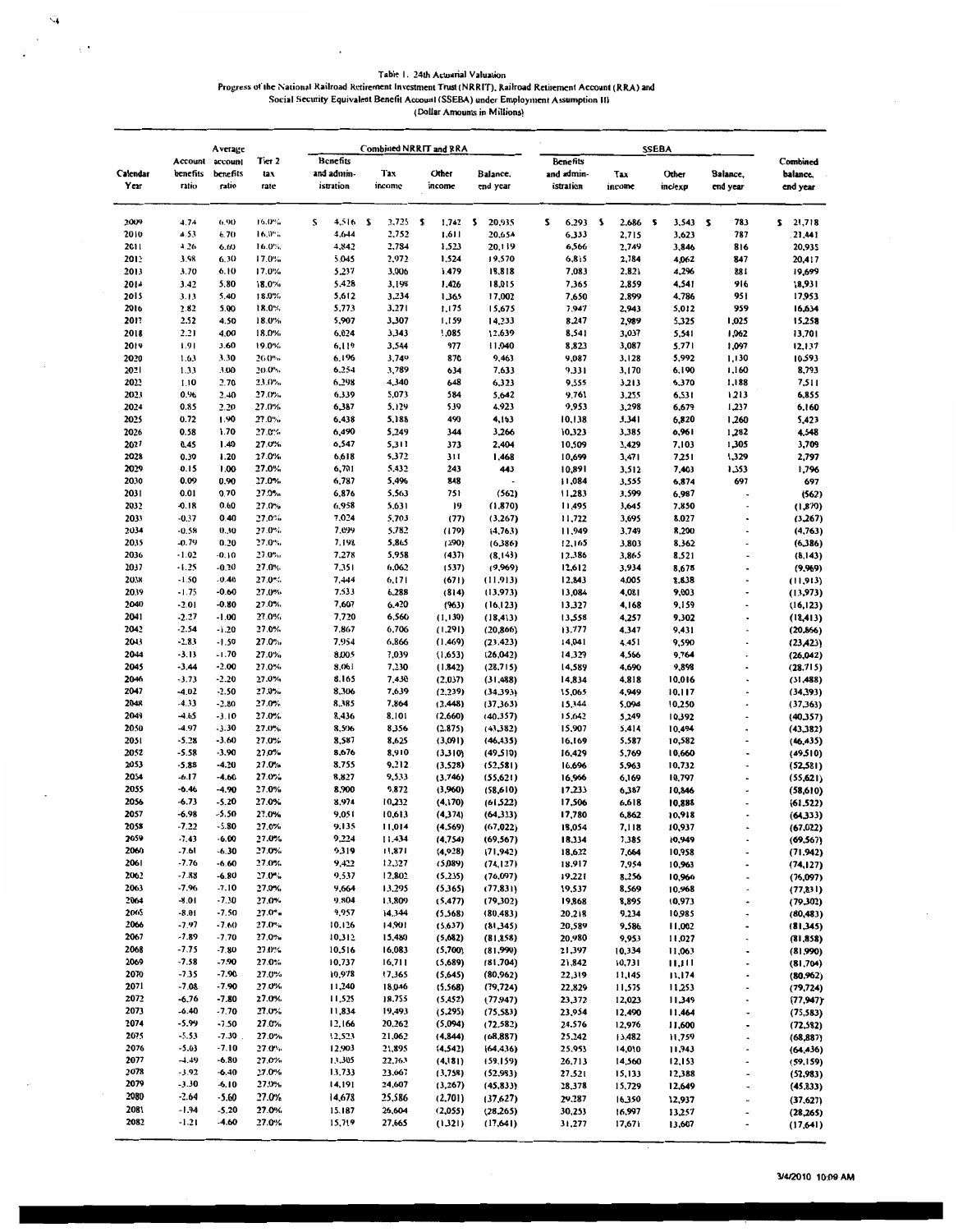$\boldsymbol{\lambda}$ 

 $\chi$   $\rightarrow$ 

# Table 2. Financial Effect of Proposed Changes with Limited Tier 2 Benefits<br>Progress of the National Railroad Retirement Investment Trust (NRRIT), Railroad Retirement Account (RRA) and<br>Social Security Equivalent Benefit Acc

|                  |                      | Average             |                |   | Combined NRRIT and RRA  |          |                      |    |                                                        |    |                                                      |   |                         |          |                  |   |                  |   |                                        |                            |
|------------------|----------------------|---------------------|----------------|---|-------------------------|----------|----------------------|----|--------------------------------------------------------|----|------------------------------------------------------|---|-------------------------|----------|------------------|---|------------------|---|----------------------------------------|----------------------------|
|                  | Account              | account             | Tier 2         |   | Benefits                |          |                      |    |                                                        |    |                                                      |   | Benefits                |          |                  |   |                  |   |                                        | Combined                   |
| Calendar<br>Year | benefits<br>ratio    | benefits<br>ratio   | tax<br>rate    |   | and admin-<br>istration |          | <b>Tax</b><br>income |    | Other<br>income                                        |    | Balance.<br>end year                                 |   | and admin-<br>istration |          | Tax<br>income    |   | Other<br>inc/exp |   | <b>Balance</b> ,<br>end year           | balance.<br>end year       |
|                  | 4.74                 | 6.90                | 16.0%          | s | 4,516                   | <b>S</b> | 2,725                | Z. | 1,742                                                  | s. | 20,935                                               | ı | 6,293                   | <b>s</b> | 2,686            | S | 3,543            | ı | 783                                    | 21,718<br>s.               |
| 2009<br>2010     | 3.88                 | 6.70                | 16.0%          |   | 5,557                   |          | 3,190                |    | 1,592                                                  |    | 20,160                                               |   | 6,334                   |          | 2,702            |   | 3,637            |   | 788                                    | 20,948                     |
| 2011             | 3.08                 | 6.50                | 16.0%          |   | 6,384                   |          | 3,199                |    | 1,444                                                  |    | 18,418                                               |   | 6.538                   |          | 2,670            |   | 3,893            |   | 813                                    | 19,231                     |
| 2012             | 2.49                 | 6.10                | 17.0%          |   | 6,946                   |          | 3,415                |    | 1,342                                                  |    | 16,228                                               |   | 6,747                   |          | 2,688            |   | 4,086            |   | 839                                    | 17,067                     |
| 2013             | 2.02                 | 5.70                | 18.0%          |   | 7.308                   |          | 3,645                |    | 1,174                                                  |    | 13,739                                               |   | 6,975                   |          | 2,728            |   | 4,275            |   | 867                                    | 14,606                     |
| 2014             | 1.59                 | 5.30                | 18.0%          |   | 7,510                   |          | 3.705                |    | 982                                                    |    | 10,916                                               |   | 7.239                   |          | 2,781            |   | 4,491<br>4,715   |   | 900                                    | 11,816<br>8,780            |
| 2015<br>2016     | 1.17<br>0.72         | 4.70<br>4.10        | 18.0%<br>18.0% |   | 7,604<br>7,623          |          | 3,762<br>3,815       |    | 772<br>436                                             |    | 7,845<br>4,474                                       |   | 7,520<br>7,819          |          | 2,839<br>2,901   |   | 4,924            |   | 935<br>940                             | 5,414                      |
| 2017             | 0.32                 | 3.40                | 20.0%          |   | 7,596                   |          | 4,236                |    | 283                                                    |    | 1,396                                                |   | 8,123                   |          | 2,962            |   | 5,230            |   | 1,010                                  | 2,406                      |
| 2018             | 0.10                 | 2.70                | 23.0%          |   | 7,558                   |          | 4,852                |    | 1,166                                                  |    | (144)                                                |   | 8,421                   |          | 3,022            |   | 4,389            |   |                                        | (144)                      |
| 2019             | -0.16                | 2.10                | 27.0%          |   | 7,532                   |          | 5,670                |    | J                                                      |    | (2,005)                                              |   | 8,706                   |          | 3,079            |   | 5,627            |   | ٠                                      | (2,005)                    |
| 2020             | $-0.42$              | 1.60                | 27.0%          |   | 7,530                   |          | 5,731                |    | (133)                                                  |    | (3,936)                                              |   | 8,971                   |          | 3,122            |   | 5,849            |   | ٠                                      | (3,936)                    |
| 2021<br>2022     | $-0.70$<br>$-0.98$   | 1.10<br>0.80        | 27.0%<br>27.0% |   | 7,547<br>7,587          |          | 5,792<br>5,853       |    | (398)<br>(432)                                         |    | (6,089)<br>(8, 254)                                  |   | 9,213<br>9,435          |          | 3,163<br>3,202   |   | 6,050<br>6,233   |   | i.                                     | (6,089)<br>(8,254)         |
| 2023             | $-1.27$              | 0.40                | 27.0%          |   | 7,657                   |          | 5,912                |    | (593)                                                  |    | (10, 593)                                            |   | 9,639                   |          | 3,239            |   | 6,400            |   | ٠                                      | (10, 593)                  |
| 2024             | $-1.58$              | 0.10                | 27.0%          |   | 7.761                   |          | 5.973                |    | (768)                                                  |    | (13, 149)                                            |   | 9,829                   |          | 3,275            |   | 6,554            |   | ۰                                      | (13, 149)                  |
| 2025             | $-1.90$              | $-0.30$             | 27.0%          |   | 7.885                   |          | 6,038                |    | (961)                                                  |    | (15.957)                                             |   | 10,013                  |          | 3,311            |   | 6,702            |   |                                        | (15,957)                   |
| 2026             | $-2.26$              | $-0.60$             | 27.0%          |   | 8,019                   |          | 6,108                |    | (1.265)                                                |    | (19, 133)                                            |   | 10,195                  |          | 3,350            |   | 6,845            |   | $\bullet$                              | (19, 133)                  |
| 2027             | $-2.63$              | $-0.90$             | 27.0%          |   | 8,170                   |          | 6,180                |    | (1, 412)                                               |    | (22, 535)                                            |   | 10,376                  |          | 3,390            |   | 6,986            |   | ٠                                      | (22, 535)                  |
| 2028<br>2029     | $-3.01$<br>$-3.42$   | $-1.20$<br>-1.50    | 27.0%<br>27.0% |   | 8,349<br>8,552          |          | 6,252<br>6,323       |    | (1,669)<br>(1,955)                                     |    | (26,301)<br>(30, 485)                                |   | 10,559<br>10,744        |          | 3,429<br>3,466   |   | 7,130<br>7,278   |   | ٠                                      | (26,301)<br>(30, 485)      |
| 2030             | $-3.86$              | $-1.90$             | 27.0%          |   | 8,755                   |          | 6,398                |    | (2, 272)                                               |    | (35, 115)                                            |   | 10,935                  |          | 3,505            |   | 7,430            |   |                                        | (35, 115)                  |
| 2031             | $-4.34$              | $-2.20$             | 27.0%          |   | 8,946                   |          | 6,477                |    | (2,679)                                                |    | (40,263)                                             |   | 11,137                  |          | 3,548            |   | 7,589            |   | ٠                                      | (40, 263)                  |
| 2032             | $-4.86$              | $-2.60$             | 27.0%          |   | 9,112                   |          | 6,563                |    | (3,009)                                                |    | (45,822)                                             |   | 11,354                  |          | 3,595            |   | 7,758            |   | ٠                                      | (45, 822)                  |
| 2033             | $-5.42$              | $-3.00$             | 27.0%          |   | 9,259                   |          | 6,656                |    | (3, 426)                                               |    | (51.850)                                             |   | 11,589                  |          | 3,649            |   | 7,940            |   | ۰                                      | (51, 850)                  |
| 2034             | $-6.01$              | $-3.40$             | 27.0%          |   | 9,435                   |          | 6,753                |    | (3,879)                                                |    | (58, 411)                                            |   | 11,826                  |          | 3,703            |   | 8,124            |   | ٠                                      | (58, 411)                  |
| 2035             | -6.61                | $-3.80$             | 27.0"          |   | 9,660                   |          | 6,848                |    | (4,374)                                                |    | (65.597)                                             |   | 12,053                  |          | 3,754            |   | 8,300            |   | $\blacksquare$<br>$\ddot{\phantom{0}}$ | (65, 597)                  |
| 2036<br>2037     | $-7.24$<br>$-7.92$   | $-4.30$<br>$-4.80$  | 27.0%<br>27.0% |   | 9,878<br>10.089         |          | 6,955<br>7.079       |    | (4,943)<br>(5,506)                                     |    | (73, 464)<br>(81,980)                                |   | 12,280<br>12,505        |          | 3,811<br>3,878   |   | 8,469<br>8,627   |   | ٠                                      | (73, 464)<br>(81,980)      |
| 2038             | $-8.65$              | $-5.30$             | 27.0%          |   | 10.285                  |          | 7.214                |    | (6, 145)                                               |    | (91, 196)                                            |   | 12,746                  |          | 3,952            |   | 8,794            |   | ٠                                      | (91, 196)                  |
| 2039             | $-9.42$              | $-5.90$             | 27.0%          |   | 10,480                  |          | 7,358                |    | (6, 836)                                               |    | (101.153)                                            |   | 13,003                  |          | 4,032            |   | 8,971            |   | ٠                                      | (101, 153)                 |
| 2040             | $-10.23$             | $-6.50$             | 27.0%          |   | 10,688                  |          | 7,511                |    | (7, 582)                                               |    | (111, 912)                                           |   | 13,255                  |          | 4,115            |   | 9,139            |   | ٠                                      | (111, 912)                 |
| 2041             | $-11.09$             | $-7.10$             | 27.0%          |   | 10.888                  |          | 7,678                |    | (8,397)                                                |    | (123, 520)                                           |   | 13,506                  |          | 4,206            |   | 9,299            |   | $\overline{\phantom{a}}$               | (123, 520)                 |
| 2042             | $-11.99$             | $-7.80$             | 27.0%          |   | 11,104                  |          | 7,855                |    | (9, 258)                                               |    | (136, 026)                                           |   | 13,744                  |          | 4,302            |   | 9,442            |   |                                        | (136,026)                  |
| 2043             | $-12.96$             | $-8.50$             | 27.0%          |   | 11,281                  |          | 8,045                |    | (10.192)                                               |    | (149, 454)                                           |   | 14,014                  |          | 4,408            |   | 9,606<br>9,785   |   | ٠                                      | (149, 454)                 |
| 2044<br>2045     | $-14.03$<br>$-15.19$ | $-9.30$<br>$-10.10$ | 27.0%<br>27.0% |   | 11,421<br>11.541        |          | 8,250<br>8,470       |    | (11, 194)<br>(12.265)                                  |    | (163, 819)<br>(179, 155)                             |   | 14,308<br>14,594        |          | 4,523<br>4.647   |   | 9,948            |   |                                        | (163, 819)<br>(179, 155)   |
| 2046             | $-16.44$             | $-10.90$            | 27.0%          |   | 11.637                  |          | 8,706                |    | (13,408)                                               |    | (195, 494)                                           |   | 14,881                  |          | 4,780            |   | 10,101           |   | ٠                                      | (195, 494)                 |
| 2047             | $-17.77$             | -11.80              | 27.0%          |   | 11,735                  |          | 8,959                |    | (14,623)                                               |    | (212,893)                                            |   | 15,154                  |          | 4,922            |   | 10,232           |   | ٠                                      | (212,893)                  |
| 2048             | $-19.22$             | $-12.80$            | 27.0%          |   | 11,789                  |          | 9.225                |    | (15,916)                                               |    | (231.372)                                            |   | 15,464                  |          | 5,074            |   | 10,389           |   | ٠                                      | (231, 372)                 |
| 2049             | $-20.79$             | $-13.90$            | 27.0%          |   | 11,821                  |          | 9,506                |    | (17, 288)                                              |    | (250, 975)                                           |   | 15,795                  |          | 5,236            |   | 10,558           |   | ٠                                      | (250, 975)                 |
| 2050             | $-22.46$             | $-15.00$            | 27.0%<br>27.0% |   | 11,857<br>11,894        |          | 9,804                |    | (18, 745)                                              |    | (271.773)                                            |   | 16,114<br>16,438        |          | 5,406            |   | 10,708<br>10,853 |   | ÷<br>٠                                 | (271, 773)<br>(293, 841)   |
| 2051<br>2052     | $-24.21$<br>$-26.04$ | -16.20<br>$-17.60$  | 27.0%          |   | 11.955                  |          | 10, 117<br>10,449    |    | (20.291)<br>(21, 931)                                  |    | (293, 841)<br>(317, 278)                             |   | 16,753                  |          | 5,585<br>5,772   |   | 10,981           |   | ٠                                      | (317,278)                  |
| 2053             | $-27.93$             | -19.00              | 27.0%          |   | 12,026                  |          | 10,800               |    | (23,675)                                               |    | (342, 179)                                           |   | 17,067                  |          | 5,969            |   | 11,098           |   | $\ddot{\phantom{0}}$                   | (342, 179)                 |
| 2054             | -29.89               | -20.50              | 27.0%          |   | 12,115                  |          | 11,170               |    | (25, 528)                                              |    | (368, 651)                                           |   | 17,378                  |          | 6,176            |   | 11,202           |   | $\ddot{\phantom{0}}$                   | (368, 651)                 |
| 2055             | $-31.90$             | $-22.00$            | 27.0%          |   | 12,226                  |          | 11.562               |    | (27, 499)                                              |    | (396.814)                                            |   | 17,683                  |          | 6,393            |   | 11,290           |   | ٠                                      | (396, 814)                 |
| 2056             | $-33.96$             | $-23.70$            | 27.0%          |   | 12,361                  |          | 11,976               |    | (29, 597)                                              |    | (426,796)                                            |   | 17,987                  |          | 6,621            |   | 11,366           |   | ٠                                      | (426, 796)                 |
| 2057<br>2058     | $-36.06$<br>$-38.19$ | -25.50<br>$-27.30$  | 27.0%<br>27.0% |   | 12.524<br>12,710        |          | 12,414<br>12.877     |    | (31, 831)<br>(34,212)                                  |    | (458, 736)<br>(492, 782)                             |   | 18,289<br>18,588        |          | 6,861<br>7,113   |   | 11,427<br>11,475 |   | ٠                                      | (458, 736)<br>(492, 782)   |
| 2059             | $-40.36$             | $-29.20$            | 27.0%          |   | 12,920                  |          | 13,361               |    | (36, 752)                                              |    | (529,092)                                            |   | 18,891                  |          | 7,376            |   | 11,515           |   |                                        | (529,092)                  |
| 2060             | $-42.57$             | $-31.20$            | 27.0%          |   | 13,154                  |          | 13,866               |    | (39, 461)                                              |    | (567,842)                                            |   | 19,199                  |          | 7,650            |   | 11,550           |   | ٠                                      | (567, 842)                 |
| 2061             | -44.81               | -33.20              | 27.0%          |   | 13,414                  |          | 14,392               |    | (42, 353)                                              |    | (609, 217)                                           |   | 19,513                  |          | 7,934            |   | 11,579           |   |                                        | (609, 217)                 |
| 2062             | -47.09               | -35.20              | 27.0%          |   | 13,697                  |          | 14,941               |    | (45.442)                                               |    | (653, 415)                                           |   | 19,833                  |          | 8,229            |   | 11,603           |   | ٠                                      | (653, 415)                 |
| 2063             | $-49.42$             | $-37.30$            | 27.0%          |   | 13,996                  |          | 15.513               |    | (48, 742)                                              |    | (700, 641)                                           |   | 20,165                  |          | 8,537            |   | 11,627           |   | $\hat{\phantom{a}}$                    | (700, 641)                 |
| 2064<br>2065     | -51.83<br>-54.31     | -39.50<br>-41.70    | 27.0%<br>27.0% |   | 14,310<br>14,643        |          | 16,110<br>16,731     |    | (52,269)<br>(56, 039)                                  |    | (751, 110)<br>(805,061)                              |   | 20,515<br>20,885        |          | 8,859<br>9,193   |   | 11,656<br>11,692 |   | ×,<br>٠                                | (751, 110)<br>(805,061)    |
| 2066             | -56.84               | $-43.90$            | 27.0%          |   | 15,000                  |          | 17,378               |    | (60,069)                                               |    | (862,752)                                            |   | 21,273                  |          | 9,541            |   | 11,732           |   |                                        | (862, 752)                 |
| 2067             | -59.41               | $-46.20$            | 27.0%          |   | 15,380                  |          | 18,051               |    | (64, 380)                                              |    | (924, 461)                                           |   | 21,678                  |          | 9,903            |   | 11,775           |   | $\ddot{\phantom{0}}$                   | (924, 461)                 |
| 2068             | $-62.05$             | $-48.50$            | 27.0%          |   | 15,781                  |          | 18,753               |    | (68,992)                                               |    | (990, 481)                                           |   | 22,107                  |          | 10,280           |   | 11,827           |   | ۰                                      | (990, 481)                 |
| 2069             | $-64.7k$             | -50.90              | 27.0%          |   | 16,198                  |          | 19,485               |    |                                                        |    | $(73,926)$ $(1,061,119)$                             |   | 22,564                  |          | 10,674           |   | 11,890           |   | $\bullet$                              | (1,061,119)                |
| 2070             | $-67.58$             | $-53,40$            | 27.0%          |   | 16,634                  |          | 20,247               |    |                                                        |    | $(79,206)$ $(1,136,711)$                             |   | 23,051                  |          | 11,085           |   | 11,966           |   | $\ddot{\phantom{0}}$                   | (1, 136, 711)              |
| 2071<br>2072     | $-70.47$<br>$-73.44$ | $-55.90$<br>-58.40  | 27.0%<br>27.0% |   | 17,090<br>17,570        |          | 21,041<br>21,869     |    |                                                        |    | $(84,856)$ $(1,217,616)$<br>$(90,904)$ $(1,304,220)$ |   | 23,566<br>24,110        |          | 11,513<br>11,959 |   | 12,053<br>12,151 |   | $\blacksquare$<br>٠                    | (1,217,616)<br>(1,304,220) |
| 2073             | $-76.49$             | $-61.10$            | 27.0%          |   | 18.071                  |          | 22,732               |    |                                                        |    | $(97,379)$ $(1,396,938)$                             |   | 24,687                  |          | 12,424           |   | 12,263           |   | ٠                                      | (1,396,938)                |
| 2074             | $-79.64$             | $-63.80$            | 27.0%          |   | 18,590                  |          | 23,631               |    | $(104,311)$ $(1,496,208)$                              |    |                                                      |   | 25,303                  |          | 12,909           |   | 12,394           |   | ٠                                      | (1, 496, 208)              |
| 2075             | $-82.90$             | $-66.60$            | 27.0%          |   | 19,129                  |          | 24,567               |    | $(111,733)$ $(1,602,504)$                              |    |                                                      |   | 25,961                  |          | 13,416           |   | 12,546           |   | $\overline{\phantom{a}}$               | (1,602,504)                |
| 2076             | $-86.27$             | -69.40              | 27.0%          |   | 19,690                  |          | 25,542               |    | $(119,682)$ $(1,716,334)$                              |    |                                                      |   | 26,661                  |          | 13,943           |   | 12,718           |   | ٠                                      | (1, 716, 334)              |
| 2077             | $-89.74$             | $-72.40$            | 27.0%          |   | 20.276                  |          | 26,557               |    | $(128, 194)$ $(1, 838, 247)$                           |    |                                                      |   | 27,404                  |          | 14,493           |   | 12,911           |   | $\bullet$                              | (1, 838, 247)              |
| 2078<br>2079     | $-93.31$<br>$-96.97$ | -75.40<br>-78.50    | 27.0%<br>27.0% |   | 20,889<br>21,531        |          | 27.614<br>28,713     |    | $(137,311)$ $(1,968,833)$<br>$(147,078)$ $(2.108,728)$ |    |                                                      |   | 28,193<br>29,031        |          | 15,066<br>15,663 |   | 13,127<br>13.368 |   | ٠<br>$\ddot{\phantom{0}}$              | (1,968,833)<br>(2,108,728) |
| 2080             | $-100.72$            | $-81.70$            | 27.0%          |   | 22,206                  |          | 29,857               |    | $(157,542)$ $(2,258,619)$                              |    |                                                      |   | 29,920                  |          | 16,284           |   | 13,636           |   | ٠                                      | (2,258,619)                |
| 2081             | $-104.55$            | $-85.00$            | 27.0%          |   | 22,920                  |          | 31,047               |    | $(168,755)$ $(2,419,247)$                              |    |                                                      |   | 30,860                  |          | 16,930           |   | 13,930           |   | $\overline{\phantom{a}}$               | (2,419,247)                |
| 2082             | $-108.43$            | $-88.50$            | 27.0%          |   | 23,677                  |          | 32,285               |    | $(180,773)$ $(2,591,412)$                              |    |                                                      |   | 31,853                  |          | 17,602           |   | 14,251           |   |                                        | (2,591,412)                |